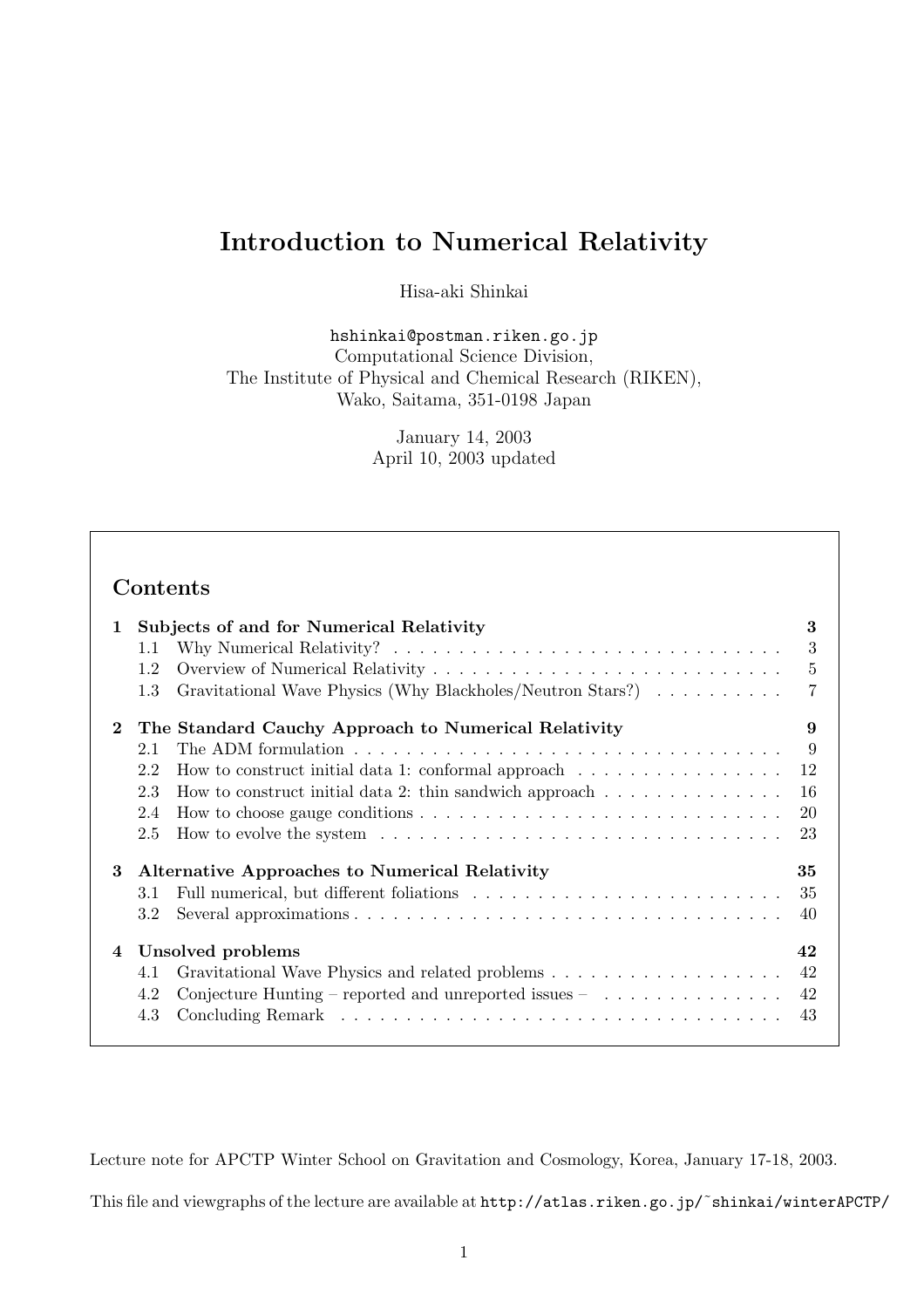## **Notations:**

- signature  $(- + + +)$ .
- $\bullet\,$  Covariant derivatives, Christoffel symbol

$$
\nabla_{\mu}A^{\alpha} \equiv A^{\alpha}_{;\mu} \equiv A^{\alpha}_{,\mu} + \Gamma^{\alpha}_{\mu\nu}A^{\nu} \tag{0.1}
$$

$$
\nabla_{\mu} A_{\alpha} \equiv A_{\alpha;\mu} \equiv A_{\alpha,\mu} - \Gamma^{\nu}_{\alpha\mu} A_{\nu}
$$
\n(0.2)

$$
\Gamma^{\alpha}_{\mu\nu} = (1/2)g^{\alpha\beta}(g_{\beta\mu,\nu} + g_{\beta\nu,\mu} - g_{\mu\nu,\beta})
$$
\n(0.3)

• Riemann tensor, Ricci tensor, Weyl tensor

$$
R^{a}_{\phantom{a}bcd} \equiv \partial_c \Gamma^{a}_{bd} - \partial_d \Gamma^{a}_{bc} + \Gamma^{a}_{\phantom{a}ec} \Gamma^{e}_{\phantom{e}bd} - \Gamma^{a}_{\phantom{a}ed} \Gamma^{e}_{\phantom{e}bc} \tag{0.4}
$$

$$
R_{ab} \equiv R^{\mu}_{\ a\mu b} \equiv \Gamma^{\mu}_{ab,\mu} - \Gamma^{\mu}_{a\mu,b} + \Gamma^{\mu}_{\ \nu\mu} \Gamma^{\nu}_{\ ab} - \Gamma^{\mu}_{\ \nu b} \Gamma^{\nu}_{\ a\mu} \tag{0.5}
$$

$$
C_{abcd} = R_{abcd} - g_{a[c}R_{d]b} + g_{b[c}R_{d]a} - \frac{1}{3}Rg_{a[c}g_{d]b},
$$
\n(0.6)

• ADM decomposition, the extrinsic curvature  $(\S2)$ 

$$
ds^{2} = g_{\mu\nu}dx^{\mu}dx^{\nu}, \quad (\mu, \nu = 0, 1, 2, 3)
$$
  
on  $\Sigma(t)$ ...  $d\ell^{2} = \gamma_{ij}dx^{i}dx^{j}$ ,  $(i, j = 1, 2, 3)$ 

$$
ds^2 = -\alpha^2 dt^2 + \gamma_{ij} (dx^i + \beta^i dt)(dx^j + \beta^j dt)
$$
\n(0.7)

$$
K_{ij} \equiv -\perp_i^{\mu} \perp_j^{\nu} n_{\mu;\nu} = -\frac{1}{2} \pounds_n \gamma_{ij}.
$$
 (0.8)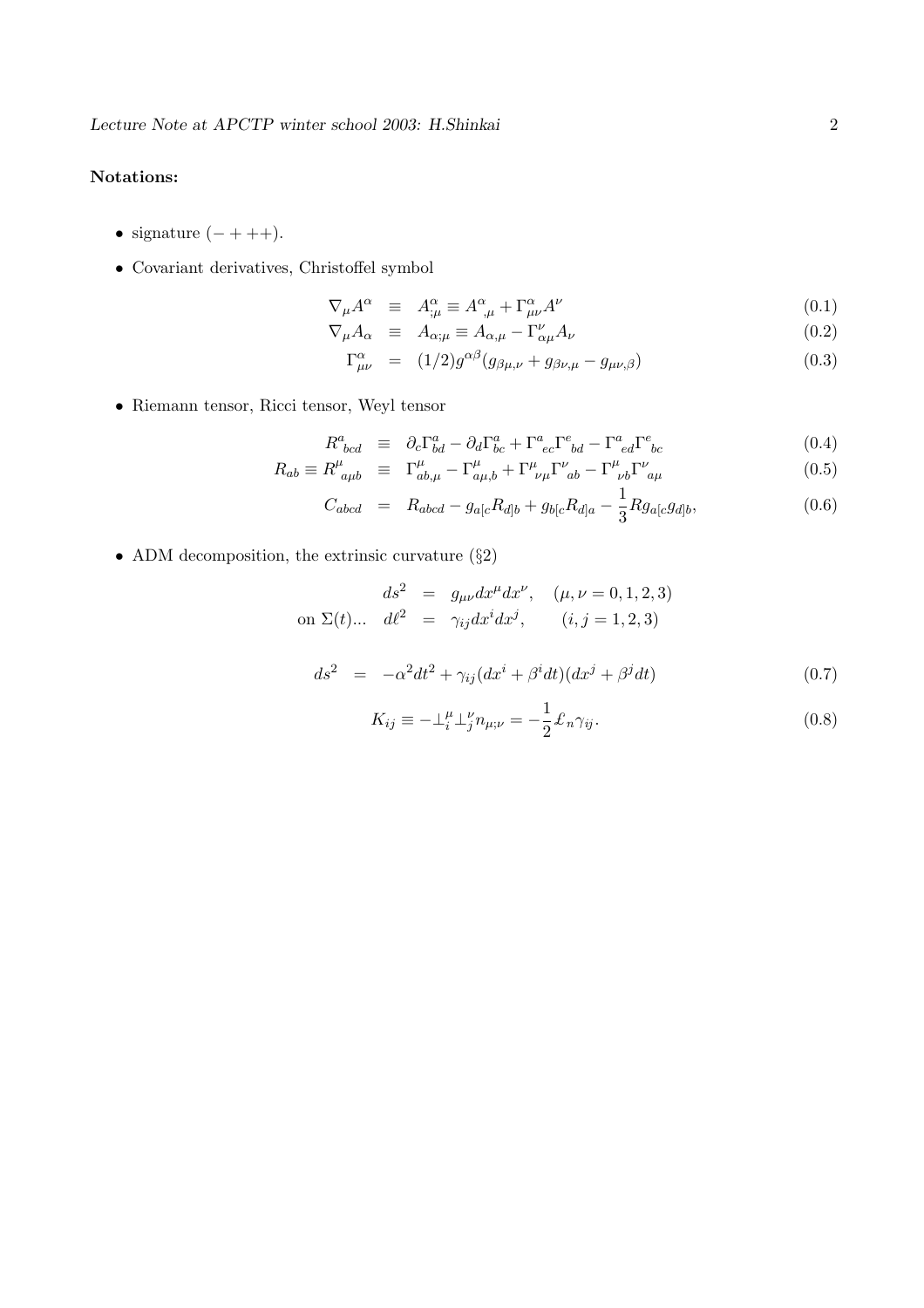## **1 Subjects of and for Numerical Relativity**

## **1.1 Why Numerical Relativity?**

The Einstein equation:

$$
R_{\mu\nu} + \frac{1}{2}g_{\mu\nu}R + \Lambda g_{\mu\nu} = 8\pi G T_{\mu\nu}
$$
\n(1.9)

#### What are the difficulties?  $(\# 1)$

- for 10-component metric, highly nonlinear partial differential equations.
- completely free to choose coordinates, gauge conditions, and even for decomposition of the space-time.
- mixed with 4 elliptic eqs and 6 dynamical eqs if we apply 3+1 decomposition.
- has singularity in its nature.

## **How to solve it?**

- find exact solutions
	- **–** assume symmetry in space-time, and decomposition of space-time spherically symmetric, cylindrical symmetric, ...
	- **–** assume simple situation and matter time-dependency, homogeneity, algebraic speciality, ...

We know many exact solutions  $(O(100))$  by this "Spherical Cow" approach.

- approximations
	- **–** weak-field limit, linearization, perturbation, ...

We know correct prediction in the solar-system, binary neutron stars, ... We know post-Newtonian behavior, first-order correction, BH stability, ...

## **Why don't we solve it using computers?**

- dynamical behavior
- strong gravitational field
- no symmetry in space
- gravitational wave!
- higher-dimensional theories, and/or other gravitational theories, ...

The most robust way to study the strong gravitational field. Great.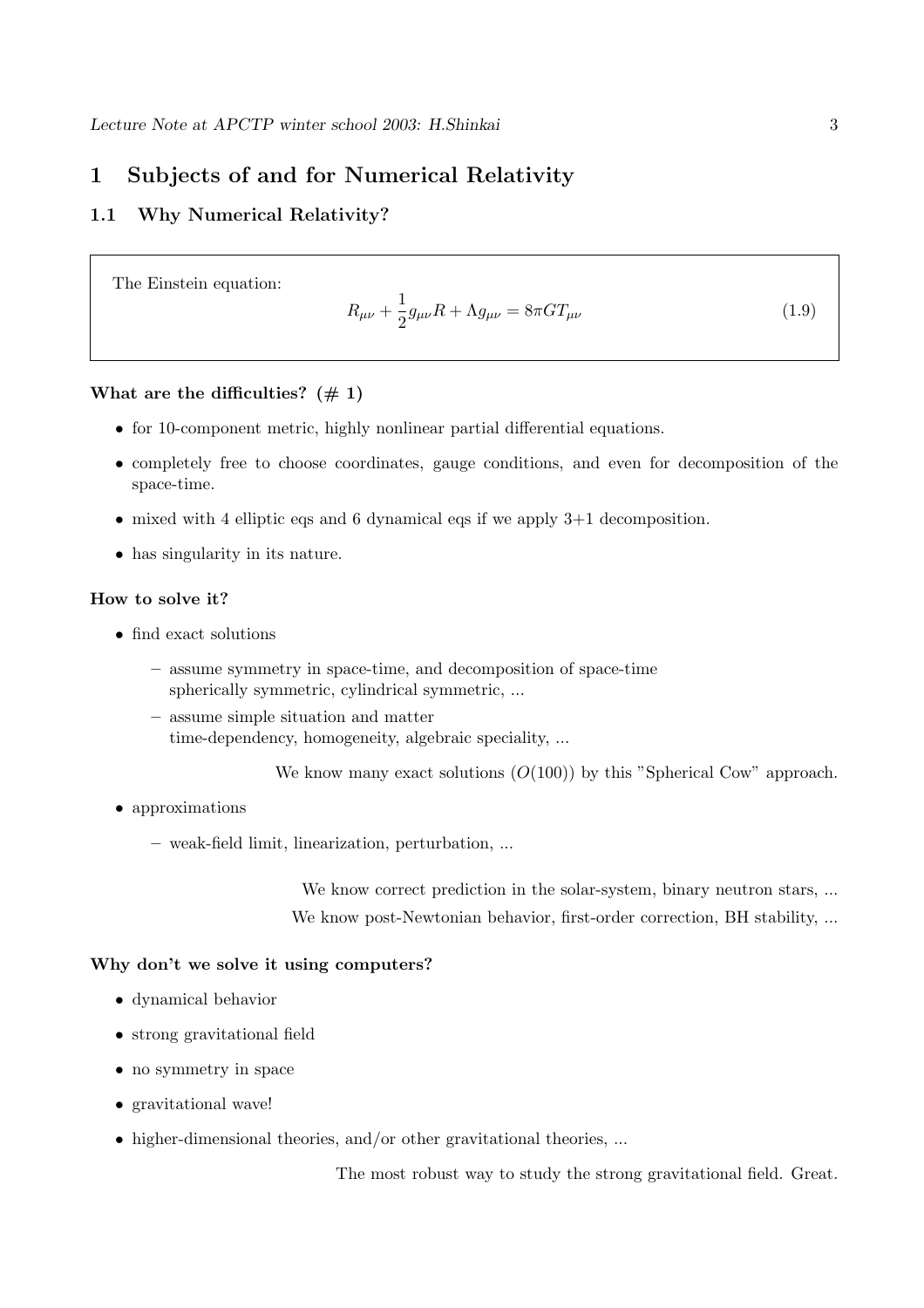#### **Numerical Relativity** Box 1.1

- = Solve the Einstein equations numerically.
- $=$  Necessary for unveiling the nature of strong gravity. For example:
	- gravitational waves from colliding black holes, neutron stars, supernovae, ...
	- relativistic phenomena like cosmology, active galactic nuclei, ...
	- mathematical feedback to singularity, exact solutions, chaotic behavior, ...
	- laboratory for gravitational theories, higher-dimensional models, ...

#### **What are the difficulties? (# 2)**

- How to construct a realistic initial data?
- How to treat black-hole singularity?
- We cannot evolve the system stably in long-term evolution. Why?

More general and recent introductions to numerical relativity are available, e.g. by d'Inverno  $(1996)$  [3], Seidel  $(1996/98/99)$  [5], Brügmann  $(2000)$  [2], Lehner  $(2001)$  [4], van Putten  $(2001)$  [6], and Baumgarte-Shapiro (2002) [1].

## **References**

- [1] T.W. Baumgarte and S.L. Shapiro, gr-qc/0211028.
- [2] B. Brügmann, Annalen Phys. **9**, 227 (2000), available as gr-qc/9912009.
- [3] R. d'Inverno, in General Relativity, ed. by G.S. Hall and J.R. Pulham (Institute of Physics Publishing, 1996)
- [4] L. Lehner, Class. Quant. Grav. **18**, R25 (2001); Proceedings of GR16, available as gr-qc/0202055.
- [5] E. Seidel, in Relativity and Scientific Computing, ed. by by G.S. Hall, R.A. Puntigam, and H. Ruder (Springer-Verlag, 1996); E. Seidel, in Proceedings of GR15 conference, eds. by N. Dadhich and J. Narlikar (IUCA, Pune, 1998), available as gr-qc/9806088. E. Seidel and W-M. Suen, gr-qc/9904014.
- [6] M.H.P.M. van Putten, Proceedings of Asian Pacific CTP Winter School on black hole astrophysics, Pohang, Korea, available as gr-qc/0203076.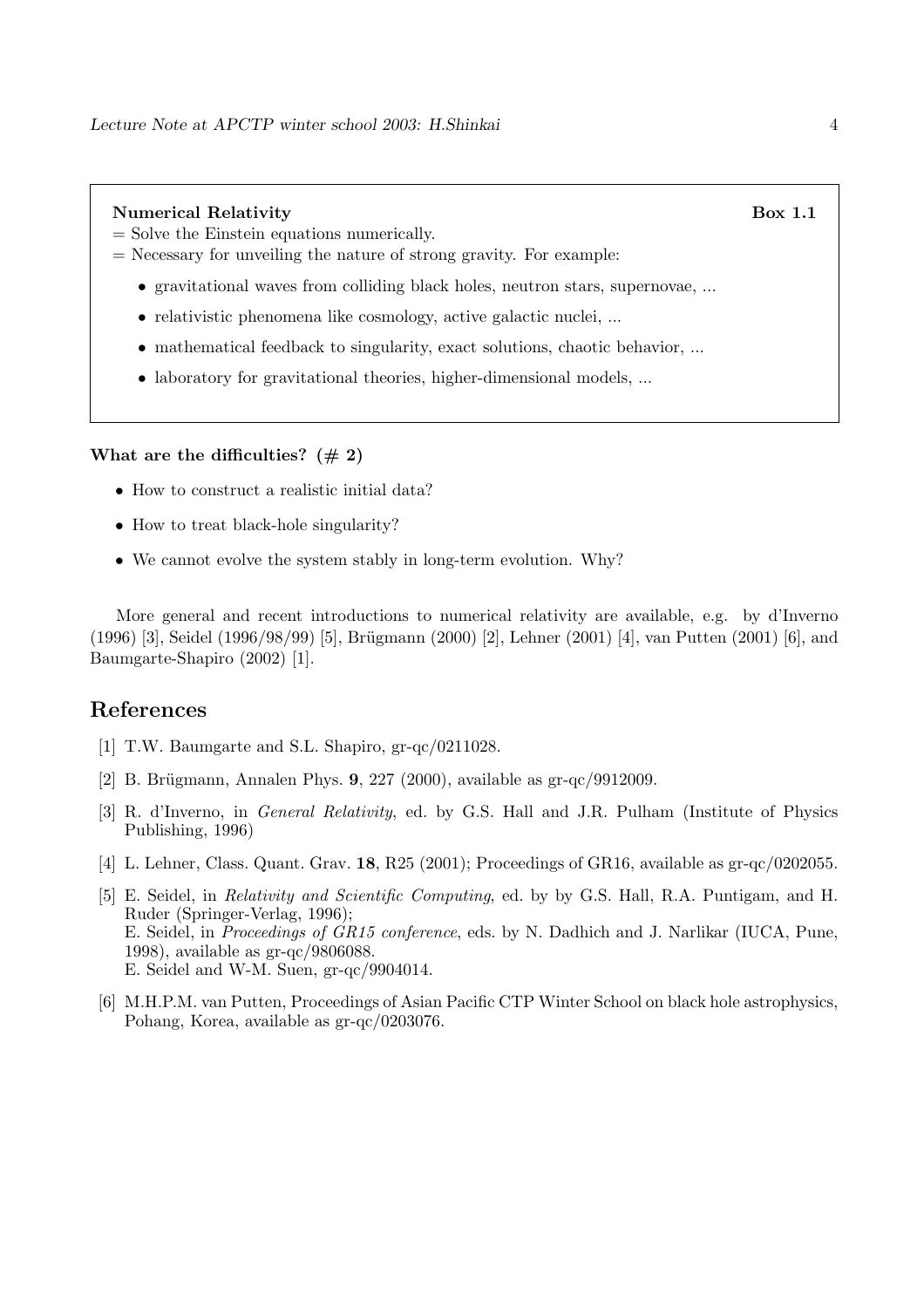## **1.2 Overview of Numerical Relativity**

## **Several milestones of NR**

New proposals, developments, physical results.

| 1960s | Hahn-Lindquist               | 2 BH head-on collision              | AnaPhys29(1964)304   |
|-------|------------------------------|-------------------------------------|----------------------|
|       | May-White                    | spherical grav. collapse            | PR141(1966)1232      |
| 1970s | ÓMurchadha-York              | conformal approach to initial data  | PRD10(1974)428       |
|       | Smarr                        | $3+1$ formulation                   | PhD thesis $(1975)$  |
|       | Smarr-Cades-DeWitt-Eppley    | 2 BH head-on collision              | PRD14(1976)2443      |
|       | Smarr-York                   | gauge conditions                    | PRD17(1978)2529      |
|       | ed. by L.Smarr               | "Sources of Grav. Radiation"        | Cambridge(1979)      |
| 1980s | Nakamura-Maeda-Miyama-Sasaki | axisym. grav. collapse              | PTP63(1980)1229      |
|       | Miyama                       | axisym. GW collapse                 | PTP65(1981)894       |
|       | Bardeen-Piran                | axisym. grav. collapse              | PhysRep96(1983)205   |
|       | Stark-Piran                  | axisym. grav. collapse              | unpublished          |
| 1990  | Shapiro-Teukolsky            | naked singularity formation         | PRL66(1991)994       |
|       | Oohara-Nakamura              | 3D post-Newtonian NS coalesence     | PTP88(1992)307       |
|       | Seidel-Suen                  | BH excision technique               | PRL69(1992)1845      |
|       | Choptuik                     | critical behaviour                  | PRL70(1993)9         |
|       | NCSA group                   | axisym. 2 BH head-on collision      | PRL71(1993)2851      |
|       | Cook et al                   | 2 BH initial data                   | PRD47(1993)1471      |
|       | Shibata-Nakao-Nakamura       | BransDicke GW collapse              | PRD50(1994)7304      |
|       | Price-Pullin                 | close limit approach                | PRL72(1994)3297      |
| 1995  | NCSA group                   | event horizon finder                | PRL74(1995)630       |
|       | NCSA group                   | hyperbolic formulation              | PRL75(1995)600       |
|       | Anninos et al                | close limit vs full numerical       | PRD52(1995)4462      |
|       | Scheel-Shapiro-Teukolsky     | BransDicke grav. collapse           | PRD51(1995)4208      |
|       | Shibata-Nakamura             | 3D grav. wave collapse              | PRD52(1995)5428      |
|       | Gunnersen-Shinkai-Maeda      | ADM to NP                           | CQG12(1995)133       |
|       | Wilson-Mathews               | NS binary inspiral, prior collapse? | PRL75(1995)4161      |
|       | Pittsburgh group             | Cauchy-characteristic approach      | PRD54(1996)6153      |
|       | Brandt-Brügmann              | BH puncture data                    | PRL78(1997)3606      |
|       | Illinois group               | synchronized NS binary initial data | PRL79(1997)1182      |
|       | Shibata-Baumgarte-Shapiro    | 2 NS inspiral, PN to GR             | PRD58(1998)023002    |
|       | BH Grand Challenge Alliance  | characteristic matching             | PRL80(1998)3915      |
|       | Baumgarte-Shapiro            | Shibata-Nakamura formulation        | PRD59(1998)024007    |
|       | Brady-Creighton-Thorne       | intermediate binary BH              | PRD58(1998)061501    |
|       | Meudon group                 | irrotational NS binary initial data | PRL82(1999)892       |
|       | Shibata                      | 2 NS inspiral coalesence            | PRD60(1999)104052    |
|       | York                         | conformal thin-sandwich formulation | PRL82(1999)1350      |
|       | Brodbeck et al               | $\lambda$ -system                   | JMathPhys40(1999)909 |
| 2000  | Kidder-Finn                  | BH, Spectral methods                | PRD62(2000)084026    |
|       | Shinkai-Yoneda               | planar GW, Ashtekar variables       | CQG17(2000)4729      |
|       | AEI group                    | full numerical to close limit       | CQG17(2000)L149      |
|       | AEI group                    | 2 BH grazing collision              | PRL87(2001)271103    |
|       | Shibata-Uryu                 | 2 NS inspiral coalesence            | PTP107(2002)265      |
|       | Shinkai-Yoneda               | adjusted ADM systems                | CQG19(2002)1027      |
|       | Meudon group                 | irrotational BH binary initial data | PRD65(2002)044020    |
|       | PennState group              | isolated horizon                    | $gr-qc/0206008$      |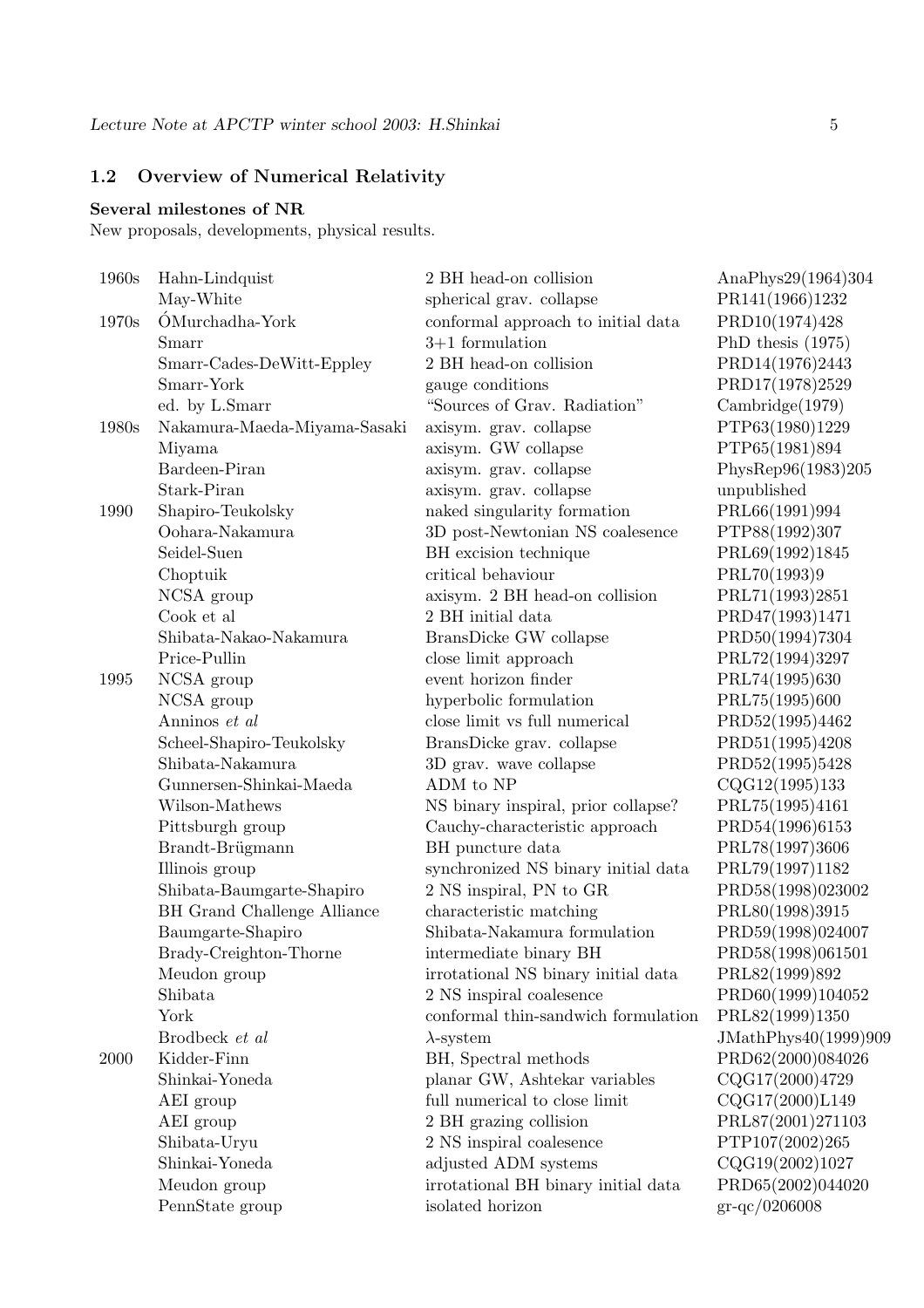## **Issues to consider**

|                              | Box 1.2<br>Numerical Relativity $-$ open issues                                                                                                                                                     |                                                           |  |  |  |
|------------------------------|-----------------------------------------------------------------------------------------------------------------------------------------------------------------------------------------------------|-----------------------------------------------------------|--|--|--|
| 0. How to foliate space-time | Cauchy $(3+1)$ ,<br>Hyperboloidal $(3 + 1)$ ,<br>characteristic $(2+2)$ ,<br>or combined?                                                                                                           | $\Rightarrow$ see e.g. [24]<br>$\Rightarrow$ see e.g. [6] |  |  |  |
|                              | $\Rightarrow$ if the foliation is $(3+1)$ , then $\cdots$                                                                                                                                           |                                                           |  |  |  |
|                              | 1. How to prepare the initial data                                                                                                                                                                  | $\Rightarrow$ see e.g. [3]                                |  |  |  |
|                              | Theoretical: Proper formulation for solving constraints?<br>How to prepare realistic initial data?<br>Effects of background gravitational waves?<br>Connection to the post-Newtonian approximation? |                                                           |  |  |  |
| Numerical:                   | Techniques for solving coupled elliptic equations?<br>Appropriate boundary conditions?                                                                                                              |                                                           |  |  |  |
| 2. How to evolve the data    |                                                                                                                                                                                                     |                                                           |  |  |  |
|                              | Theoretical: Free evolution or constrained evolution?<br>Proper formulation for the evolution equations?<br>Suitable slicing conditions (gauge conditions)?                                         | $\Rightarrow$ see e.g. [40]                               |  |  |  |
| Numerical:                   | Techniques for solving the evolution equations?<br>Appropriate boundary treatments?<br>Singularity excision techniques?<br>Matter and shock surface treatments?<br>Parallelization of the code?     |                                                           |  |  |  |
|                              | 3. How to extract the physical information                                                                                                                                                          |                                                           |  |  |  |
|                              | Theoretical: Gravitational wave extraction?<br>Connection to other approximations?                                                                                                                  |                                                           |  |  |  |
| Numerical:                   | Identification of black hole horizons?<br>Visualization of simulations?                                                                                                                             |                                                           |  |  |  |

# **References**

- [1] S. Husa, in the Proceedings of the conference "The Conformal Structure of Spacetimes: Geometry, Analysis, Numerics", ed. by J. Frauendiener and H. Friedrich, by Springer Verlag, Lecture Notes in Physics series), available as gr-qc/0204043; in the Proceedings of the 2001 Spanish Relativity meeting, eds. L. Fernandez and L. Gonzalez, to be published by Springer, Lecture Notes in Physics series), available as gr-qc/0204057.
- [2] J. Winicour, Livng Rev. Relativ. **2001-3** at http://www.livingreviews.org/
- [3] G. Cook, Livng Rev. Relativ. **2000-5** at http://www.livingreviews.org/
- [4] H. Shinkai and G. Yoneda, in *Progress in Astronomy and Astrophysics* (Nova Science Publ) to be published, available as gr-qc/0209111.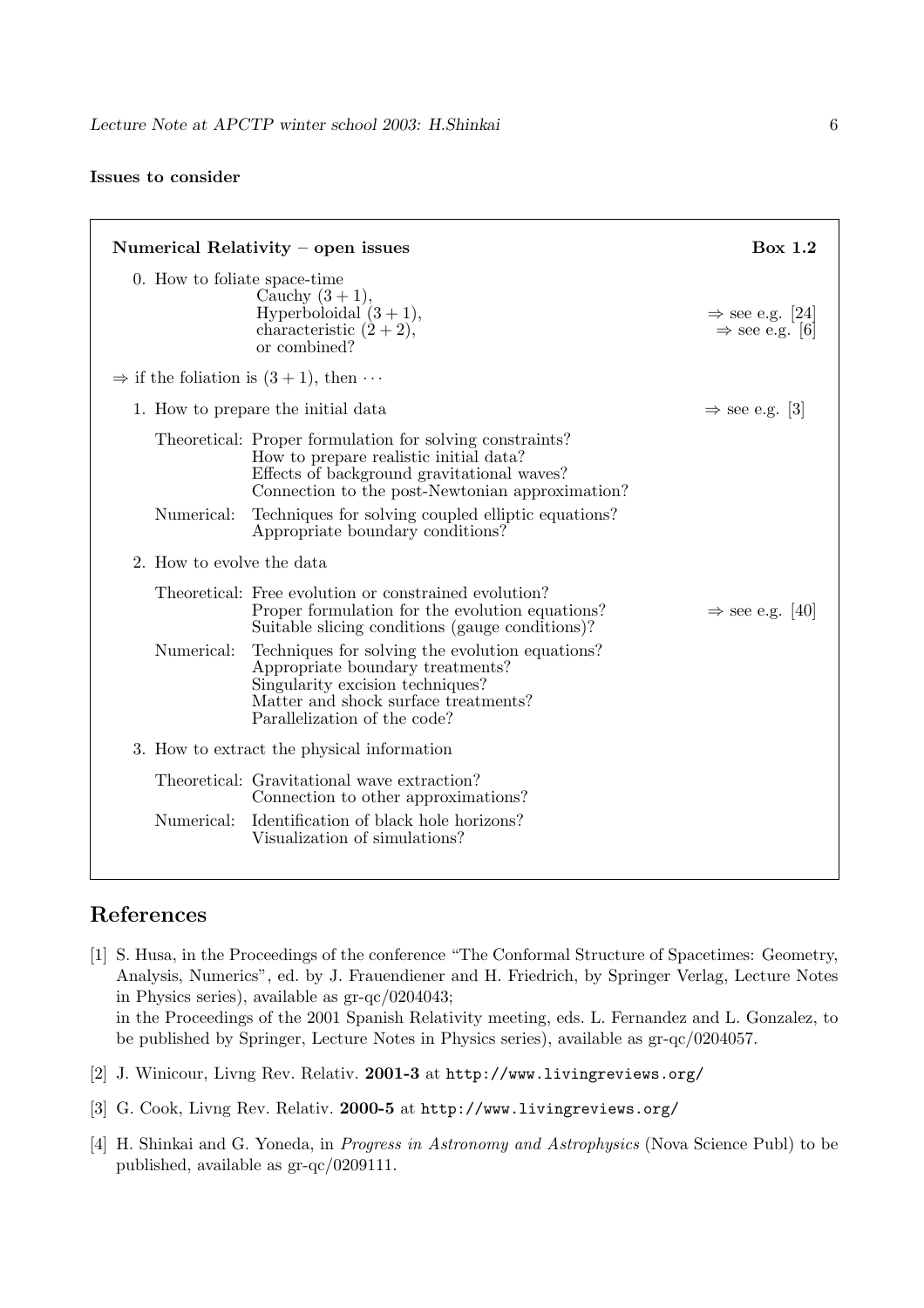## **1.3 Gravitational Wave Physics (Why Blackholes/Neutron Stars?)**

#### **1.3.1 General References**

A resource guide by Centrella [1] might be quite useful. Essential references are by e.g. Thorne (1987/1997) [2], and Abramovici et al [3]. The latest review is by Cutler and Thorne [4]. Viewgraphs of the lecture (2002) by Dr. A. J. Weinstein (http://www.ligo.caltech.edu/˜ajw/) may be also useful.

## **References**

- [1] J. Centrella, Resource Letter GrW-1: Gravitational Waves, gr-qc/0211084.
- [2] K. S. Thorne, in 300 Years of Gravitation, ed. by S. Hawking and W. Israel (Cambridge, 1987). K. S. Thorne, gr-qc/9706079.
- [3] A. Abramovici et al, Science **256**, 325 (1992).
- [4] C. Cutler and K. S. Thorne, in Proceedings of GR16 (Durban, South Africa, 2001), available as gr-qc/0204090.

## **1.3.2 Laser Interferometers**

Current Projects, under operations! (target frequency:  $10 - 10^3$  Hz)

| <b>TAMA</b> | Japan        | $300m$ @ Tokyo       | 1997- $\vert$ | $\int$ http://tamago.mtk.nao.ac.jp/             |
|-------------|--------------|----------------------|---------------|-------------------------------------------------|
| <b>LIGO</b> | <b>USA</b>   | 4Km @ Hanford, WA    |               | $2001 - \text{http://www.ligo-wa.caltech.edu/}$ |
| <b>LIGO</b> | <b>USA</b>   | 4Km @ Livingston, LA | $2001 -$      | http://www.ligo-la.caltech.edu/                 |
| <b>GEO</b>  | Germany/UK   | 600m @ Hannover      | $2001 -$      | $\int$ http://www.geo600.uni-hannover.de/       |
| VIRGO       | France/Italy | 3Km @ Pisa           | 2002-         | http://www.pi.infn.it/virgo/virgoHome.html      |

Future Planning

| <b>CLIO</b>  | JAPAN        | 100m @ Kamioka       | 2004? |                                      |
|--------------|--------------|----------------------|-------|--------------------------------------|
| <b>LCGT</b>  | <b>JAPAN</b> | 3Km @ Kamioka        | 2006? |                                      |
| LIGO 2       | USA          | 4Km @ Hanford, WA    | 2006? | http://www.ligo.caltech.edu/         |
| LIGO 2       | USA          | 4Km @ Livingston, LA | 2006? |                                      |
| <b>ACIGA</b> | Australia    | -3Km @               | 2003? | http://www.anu.edu.au/Physics/ACIGA/ |

Future Planning as Space Satellites (target frequency:  $10^{-4} - 10^{-1}$  Hz)

| <b>LISA</b> |  | $\sqrt{\text{US/ESA}}$ 5 10 <sup>6</sup> Km   2011?   http://lisa.jpl.nasa.gov/ |
|-------------|--|---------------------------------------------------------------------------------|
|             |  | DECIGO    JAPAN   5 10 <sup>5</sup> Km   ??   (not approved yet)                |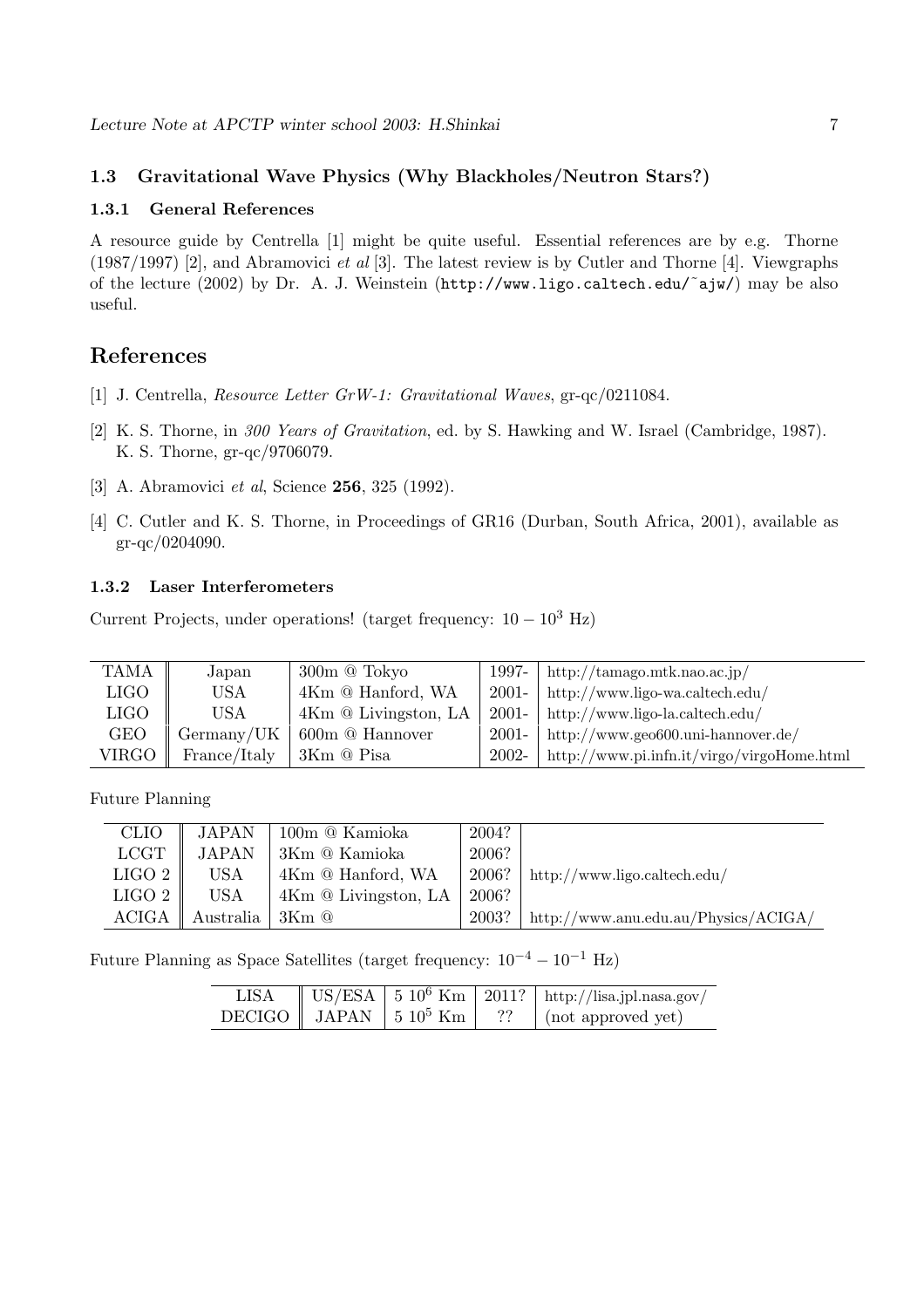## **1.3.3 What Information can we extract from gravitational waveform of binary neutron star coalescence?**

1. INSPIRAL phase [∼ 3 mins.] (Post-Newtonian Approx.)

| 'chirps' $\frac{df}{dt}$                                 | ⇒ 'chirp mass' $M_c \equiv \frac{(M_1 M_2)^{3/5}}{(M_1 + M_2)^{1/5}}$ |
|----------------------------------------------------------|-----------------------------------------------------------------------|
| amplitude (incleasing) $\Rightarrow M_c$ , distance      |                                                                       |
| amplitude $(h_+/h_{\times}) \longrightarrow$ inclination |                                                                       |
| waveform                                                 | $\Rightarrow$ eccentricity                                            |
| moduration                                               | spin, $\cdots$                                                        |

2. ISCO phase (Post-Newtonian & Numerical Relativity)

frequency ⇒ Mass-Radius relation  $\Rightarrow$  Equation of States

3. COALESCE phase [∼ 3 millisecs.] (Numerical Relativity)

| waveform $\cdots$                                | $\Rightarrow$ ? |                                              |
|--------------------------------------------------|-----------------|----------------------------------------------|
|                                                  |                 | $\Rightarrow$ BH parameters $(m, a), \cdots$ |
|                                                  |                 | $\Rightarrow$ GR test                        |
| other elements? $\Rightarrow \gamma$ -ray burst? |                 |                                              |
|                                                  |                 | $\Rightarrow$ r-process elements?            |

4. BLACK HOLE formation phase [∼ 10 msecs.] (Perturbation)

Quasi-Normal Modes  $\Rightarrow$  Black Hole formation

## 5. STATISTICS

with optical identification ⇒ Hubble parameter statics ⇒ cosmological parameters

## **1.3.4 Requirements for Numerical Relativity**

- Where to start the simulation? How to construct physically reasonable initial data?
- How can we evolve the system stably?
- How to treat black hole singularity if it appears?
- How to extract gravitational wave?
- How can we manage the large-scale simulations?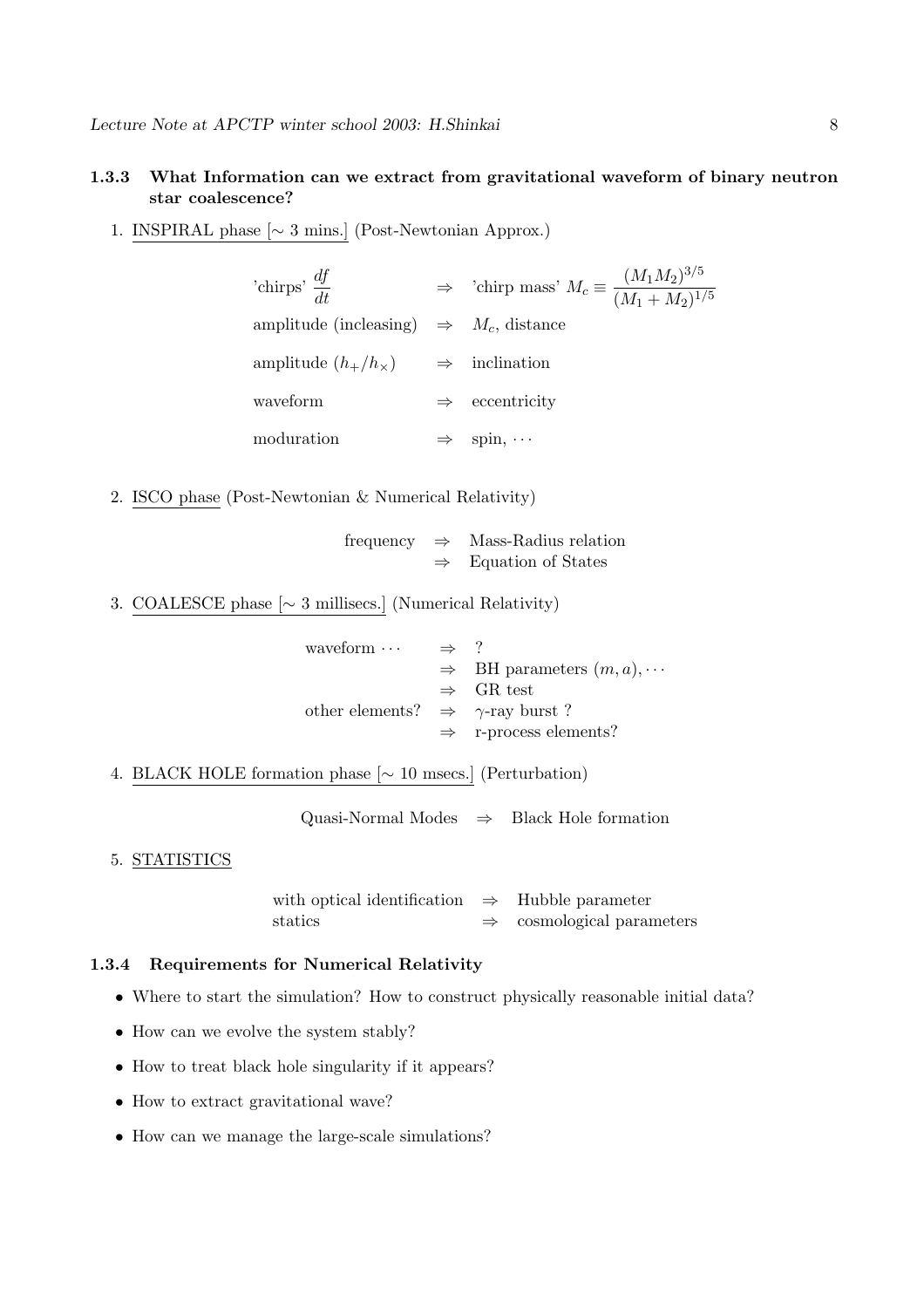## **2 The Standard Cauchy Approach to Numerical Relativity**

## **2.1 The ADM formulation**

#### **2.1.1 The 3+1 decomposition of space-time**

The idea of space-time evolution was first formulated by Arnowitt, Deser, and Misner (ADM) [9]. The formulation was first motivated by a desire to construct a canonical framework in general relativity, but it also gave the community to the fundamental idea of time evolution of space and time: such as foliations of 3-dimensional hypersurface (Figure 1). This scheme is often called '3+1 formulation', 'the ADM formulation', or 'Cauchy approach'.

Let us denote the hypersurface  $\Sigma(t)$  which is the three-dimensional spatial space with a parameter t. The evolution of spacetime is expressed as the dynamics of  $\Sigma(t)$ . The formulation begins by decomposing the metic as

$$
ds^{2} = g_{\mu\nu}dx^{\mu}dx^{\nu}, \quad (\mu, \nu = 0, 1, 2, 3)
$$
  
on  $\Sigma(t)$ ...  $d\ell^{2} = \gamma_{ij}dx^{i}dx^{j}$ ,  $(i, j = 1, 2, 3)$ 

Let the unit normal vector of the slices be  $n^{\mu}$ , where

$$
n_{\mu} = (-\alpha, 0, 0, 0),
$$
  $n^{\mu} = g^{\mu\nu} n_{\nu} = (1/\alpha, -\beta^{i}/\alpha).$ 

We then have a  $3+1$  decomposed metric as

$$
ds^2 = -\alpha^2 dt^2 + \gamma_{ij} (dx^i + \beta^i dt)(dx^j + \beta^j dt)
$$
  
= 
$$
(-\alpha^2 + \beta_l \beta^l) dt^2 + 2\beta_i dt dx^i + \gamma_{ij} dx^i dx^j
$$
 (2.1)

$$
g_{\mu\nu} = \begin{pmatrix} -\alpha^2 + \beta_l \beta^l & \beta_j \\ \beta_i & \gamma_{ij} \end{pmatrix}, \qquad g^{\mu\nu} = \begin{pmatrix} -1/\alpha^2 & \beta^j/\alpha^2 \\ \beta^i/\alpha^2 & \gamma^{ij} - \beta^i \beta^j/\alpha^2 \end{pmatrix}
$$

where  $\alpha$  and  $\beta_j$  are defined as

$$
\alpha \equiv 1/\sqrt{-g^{00}}, \qquad \beta_j \equiv g_{0j}.
$$
\n(2.2)

and called the lapse function and shift vector, respectively.



Figure 1: Concept of time evolution of space-time: foliations of 3-dimensional hypersurface. The lapse and shift functions are often denoted  $\alpha$  or N, and  $\beta^i$  or  $N^i$ , respectively.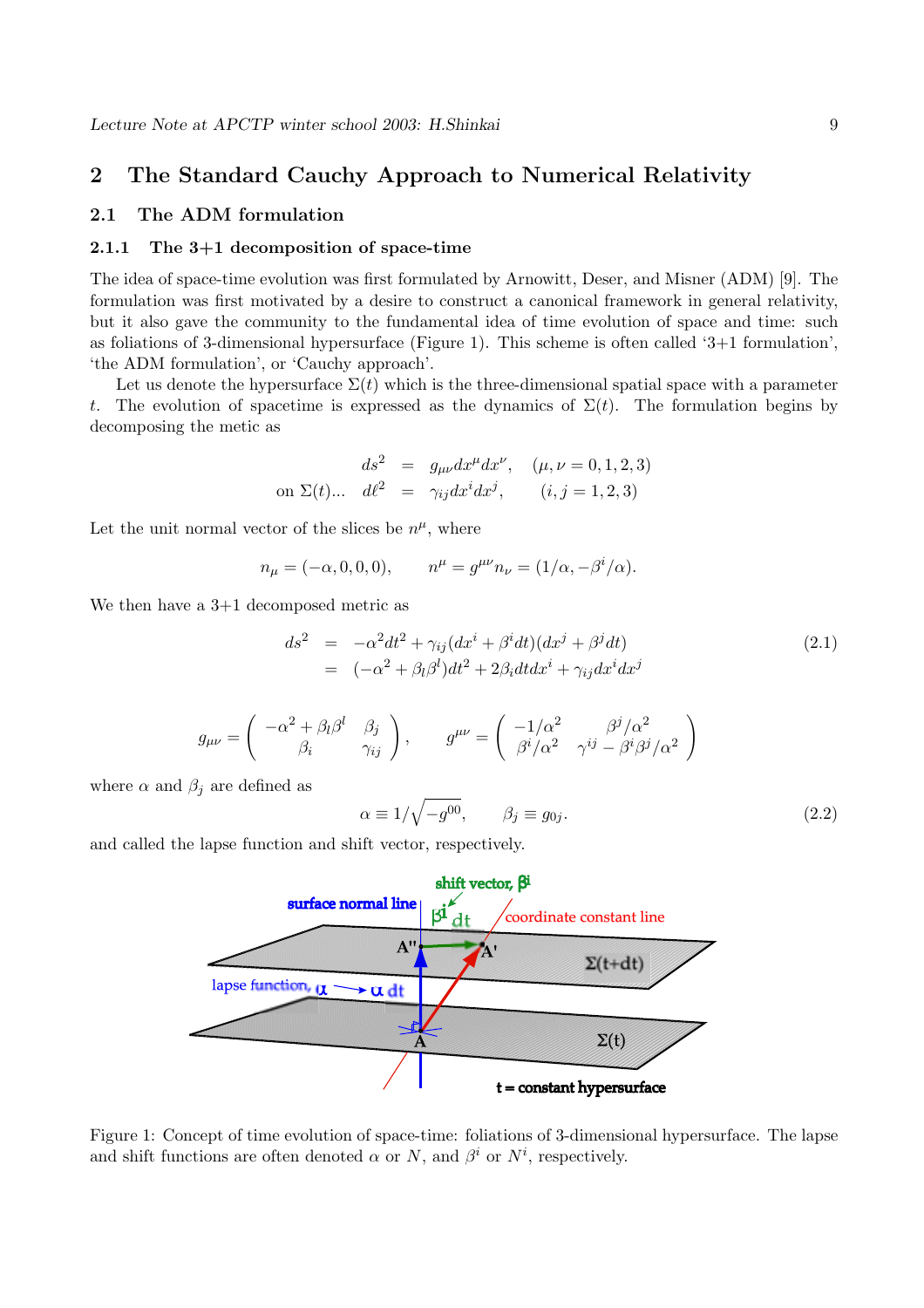#### **2.1.2 The Standard ADM formulation**

In order to decompose the Einstein equation into 3+1, we introduce the projection operator  $\perp^{\mu}_{\nu}$  normal to  $n^{\mu}$ ,

$$
\gamma_{\mu\nu} = g_{\mu\nu} + n_{\mu}n_{\nu}, \qquad \gamma_{\nu}^{\mu} = \delta_{\nu}^{\mu} + n^{\mu}n_{\nu} \equiv \perp_{\nu}^{\mu}.
$$
\n(2.3)

We also call the spatial components of  $\gamma_{ij}$  the intrinsic 3-metric  $g_{ij}$ .<sup>1</sup>

The projections of the Einstein equation can be the following three:

$$
G_{\mu\nu}n^{\mu}n^{\nu} = 8\pi G T_{\mu\nu}n^{\mu}n^{\nu} \equiv 8\pi \rho_H \tag{2.4}
$$

$$
G_{\mu\nu}n^{\mu}\perp_i^{\nu} = 8\pi G T_{\mu\nu}n^{\mu}\perp_i^{\nu} \equiv -8\pi J_i \tag{2.5}
$$

$$
G_{\mu\nu} \perp_i^{\mu} \perp_j^{\nu} = 8\pi G T_{\mu\nu} \perp_i^{\mu} \perp_j^{\nu} \equiv 8\pi S_{ij}
$$
\n(2.6)

To express these equation, we introduce the extrinsic curvature  $K_{ij}$  as

$$
K_{ij} \equiv -\perp_i^{\mu} \perp_j^{\nu} n_{\mu;\nu} = \dots = \frac{1}{2\alpha} \left( -\partial_t \gamma_{ij} + \beta_{i|j} + \beta_{j|i} \right) = -\frac{1}{2} \pounds_n \gamma_{ij}.
$$
 (2.7)

Projection of the Einstein equation on to the 3-hypersurface  $\Sigma$  is given using the Gauss-Codacci relation: The Gauss equation,

$$
^{(3)}R^{\alpha}_{\ \beta\gamma\delta} = {}^{(4)}R^{\mu}_{\ \nu\rho\sigma} \perp_{\mu}^{\ \alpha} \perp_{\beta}^{\ \nu} \perp_{\gamma}^{\ \rho} \perp_{\delta}^{\ \sigma} - K^{\alpha}_{\ \gamma} K_{\beta\delta} + K^{\alpha}_{\ \delta} K_{\beta\gamma} \,, \tag{2.8}
$$

and the Codacci equation,

$$
D_j K_i^{\ j} - D_i K = - {^{(4)}} R_{\rho \sigma} n^{\sigma} \perp_i^{\ \rho} , \tag{2.9}
$$

where  $K = K^i{}_i$ , and  $D_\mu$  is the covariant differentiation with respect to  $\gamma_{ij}$ .

The projections (2.4)-(2.6) can be derived as follows.

#### The Standard ADM formulation [42, 51]: Box 2.1

The fundamental dynamical variables are  $(\gamma_{ij}, K_{ij})$ , the three-metric and extrinsic curvature. The three-hypersurface  $\Sigma$  is foliated with gauge functions,  $(\alpha, \beta^i)$ , the lapse and shift vector.

• The evolution equations:

$$
\partial_t \gamma_{ij} = -2\alpha K_{ij} + D_i \beta_j + D_j \beta_i, \qquad (2.10)
$$

$$
\partial_t K_{ij} = \alpha^{(3)} R_{ij} + \alpha K K_{ij} - 2\alpha K_{ik} K^k{}_j - D_i D_j \alpha
$$

$$
+(D_i\beta^k)K_{kj} + (D_j\beta^k)K_{ki} + \beta^k D_k K_{ij}
$$
\n(2.11)

where  $K = K^{i}_{i}$ , and  $(3)R_{ij}$  and  $D_{i}$  denote three-dimensional Ricci curvature, and a covariant derivative on the three-surface, respectively.

• Constraint equations:

$$
\mathcal{H}^{ADM} := {}^{(3)}R + K^2 - K_{ij}K^{ij} \approx 0, \qquad (2.12)
$$

$$
\mathcal{M}_i^{ADM} \quad := \quad D_j K^j{}_i - D_i K \approx 0,\tag{2.13}
$$

where  $(3)R = (3) R^{i}$ ; these are called the Hamiltonian (or energy) and momentum constraint equations, respectively.

<sup>&</sup>lt;sup>1</sup>If  $n_{\mu}$  is space-like, then  $\gamma_{\mu\nu} = g_{\mu\nu} - n_{\mu}n_{\nu}$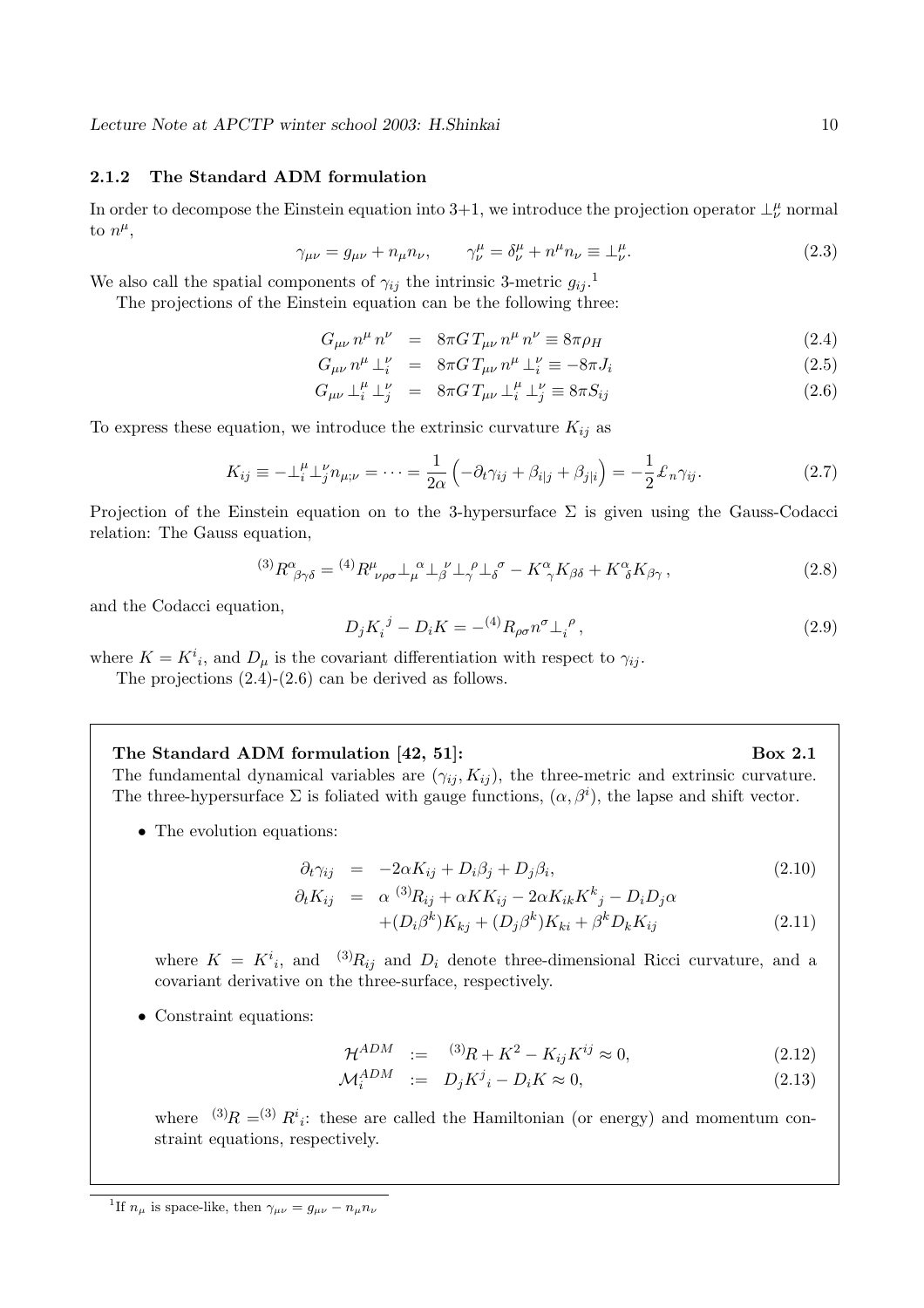The formulation has 12 free first-order dynamical variables  $(\gamma_{ij}, K_{ij})$ , with 4 freedom of gauge choice  $(\alpha, \beta_i)$  and with 4 constraint equations, (2.12) and (2.13). The rest freedom expresses 2 modes of gravitational waves.

We should remark here the 'original' ADM formulation. The evolution equations in Box 2.1 is the version by Smarr and York which is now the standard convention for numerical relativists. They adapted  $K_{ij}$  as a fundamental variable instead of the conjugate momentum  $\pi^{ij}$ , which was in the original Arnowitt-Deser-Misner's canonical formulation. Note that there is one replacement in (2.11) using (2.12) in the process of conversion from the original ADM to the standard ADM equations.

More detail description: The Hamiltonian density can be written as

$$
\mathcal{H}_{GR} = \pi^{ij}\dot{\gamma}_{ij} - \mathcal{L}, \text{ where } \mathcal{L} = \sqrt{-g}R = \alpha\sqrt{\gamma}[^{(3)}\!R - K^2 + K_{ij}K^{ij}],
$$

where  $\pi^{ij}$  is the canonically conjugate momentum to  $\gamma_{ij}$ ,

$$
\pi^{ij} = \frac{\partial \mathcal{L}}{\partial \dot{\gamma}_{ij}} = -\sqrt{\gamma} (K^{ij} - K\gamma^{ij}),
$$

omitting the boundary terms. The variation of  $\mathcal{H}_{GR}$  with respect to  $\alpha$  and  $\beta_i$  yields the constraints, and the dynamical equations are given by  $\dot{\gamma}_{ij} = \frac{\delta \mathcal{H}_{GR}}{\delta \pi^{ij}}$  and  $\dot{\pi}^{ij} = -\frac{\delta \mathcal{H}_{GR}}{\delta h_{ij}}$ .

$$
\partial_t \gamma_{ij} = 2 \frac{N}{\sqrt{\gamma}} (\pi_{ij} - (1/2)\gamma_{ij}\pi) + 2D_{(i}N_{j)},
$$
  
\n
$$
\partial_t \pi^{ij} = -\sqrt{\gamma} N({}^{(3)}R^{ij} - (1/2){}^{(3)}R\gamma^{ij}) + (1/2)\frac{N}{\sqrt{\gamma}}h^{ij}(\pi_{mn}\pi^{mn} - (1/2)\pi^2) - 2\frac{N}{\sqrt{\gamma}}(\pi^{in}\pi_n{}^j - (1/2)\pi\pi^{ij})
$$
  
\n
$$
+ \sqrt{\gamma}(D^i D^j N - \gamma^{ij}D^m D_m N) + \sqrt{\gamma}D_m(\gamma^{-1/2}N^m\pi^{ij}) - 2\pi^{m(i}D_m N^j)
$$

The ADM formulation is a kind of constrained system, like Maxwell equations.

|             | Maxwell eqs.                                                                      | ADM Einstein eq.                            |
|-------------|-----------------------------------------------------------------------------------|---------------------------------------------|
| constraints | $\mathrm{div}\ \mathbf{E}=4\pi\rho$                                               | Hamiltonian constraint $(2.12)$             |
|             | $\mathrm{div}\,\mathbf{B}=0$                                                      | Momentum constraints $(2.13)$               |
|             | evolution eqs. $\partial_t \mathbf{E} = \text{rot } \mathbf{B} - 4\pi \mathbf{j}$ | (2.10)<br>$\partial_t \gamma_{ij} = \cdots$ |
|             | $\partial_t \mathbf{B} = -\mathrm{rot} \mathbf{E}$                                | $\partial_t K_{ij} = \cdots$<br>(2.11)      |

In order to see the constraints are conserved during the evolution or not, we have to check how the constraints evolve. The constraint propagation equations, which are the time evolution equations of the Hamiltonian constraint (2.12) and the momentum constraints (2.13), can be written as [22, 39]

**The Constraint Propagations of the Standard ADM: Box 2.2**  $\partial_t \mathcal{H}$  =  $\beta^j(\partial_j \mathcal{H}) + 2\alpha K \mathcal{H} - 2\alpha \gamma^{ij}(\partial_i \mathcal{M}_j)$  $+\alpha(\partial_l \gamma_{mk})(2\gamma^{ml}\gamma^{kj} - \gamma^{mk}\gamma^{lj})\mathcal{M}_j - 4\gamma^{ij}(\partial_j \alpha)\mathcal{M}_i,$  (2.14)  $\partial_t \mathcal{M}_i = -(1/2) \alpha (\partial_i \mathcal{H}) - (\partial_i \alpha) \mathcal{H} + \beta^j (\partial_j \mathcal{M}_i)$  $+\alpha K \mathcal{M}_i - \beta^k \gamma^{jl} (\partial_i \gamma_{lk}) \mathcal{M}_i + (\partial_i \beta_k) \gamma^{kj} \mathcal{M}_j$  . (2.15)

From these equations, we know that **if the constraints are satisfied on the initial slice** Σ**, then the constraints are satisfied throughout evolution** (in principle).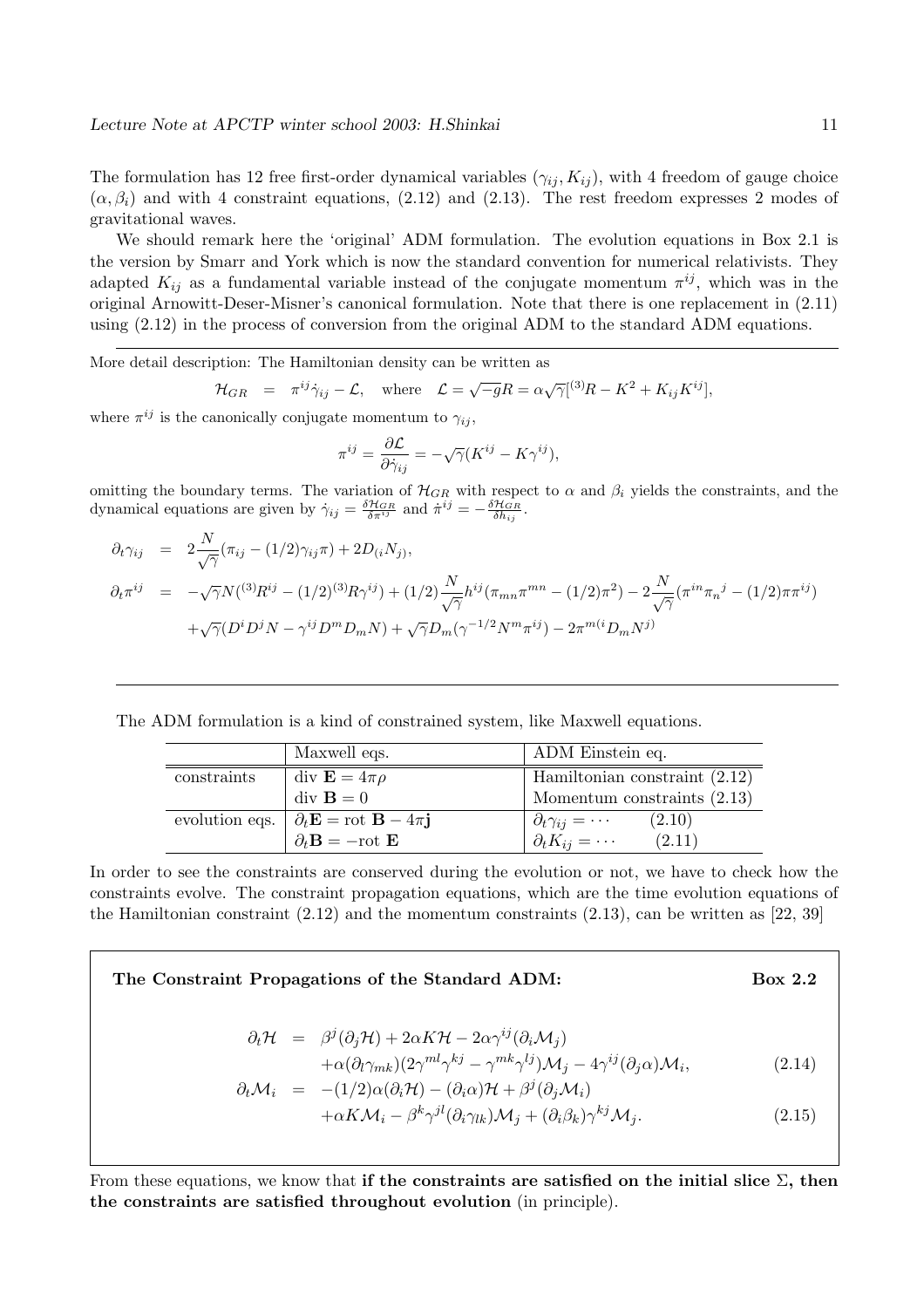#### **2.1.3 Numerical Procedures**

In numerical relativity, this free-evolution approach is also the standard. This is because solving the constraints (non-linear elliptic equations) is numerically expensive, and because free evolution allows us to monitor the accuracy of numerical evolution.

#### **The normal numerical scheme (free evolution scheme):**

- 1. preparation of the initial data solve the elliptic constraints for preparing the initial data  $(\gamma_{ij}, K_{ij})$ .
- 2. time evolution
	- (a) specify the gauge conditions (slicing conditions) for the lapse  $\alpha$  and shift  $\beta_i$ .
	- (b) evolve  $(\gamma_{ij}, K_{ij})$  by using the evolution equations.
	- (c) monitor the accuracy of simulations by checking the constraints.
	- (d) extract physical quantities.
- 3. step back to 2 and repeat.

## **References**

- [1] R. Arnowitt, S. Deser and C.W. Misner, in Gravitation: An Introduction to Current Research, ed. by L.Witten, (Wiley, New York, 1962).
- [2] L. Smarr, J.W. York, Jr., Phys. Rev. D **17**, 2529 (1978).
- [3] J.W. York, Jr., in Sources of Gravitational Radiation, ed. by L.Smarr, (Cambridge, 1979).
- [4] S. Frittelli, Phys. Rev. D **55**, 5992 (1997).
- [5] H. Shinkai and G. Yoneda, Class. Quant. Grav. **19**, 1027 (2002).

#### **2.2 How to construct initial data 1: conformal approach**

| Initial Data Construction Problem<br>Prepare all metric and matter components by solving the two constraints: | <b>Box 2.3</b> |
|---------------------------------------------------------------------------------------------------------------|----------------|
| • The Hamiltonian constraint equation                                                                         |                |
| $^{(3)}R + (\text{tr}K)^2 - K_{ij}K^{ij} = 2\kappa\rho + 2\Lambda$                                            | (2.16)         |
| • The momentum constraint equations                                                                           |                |

$$
D_j(K^{ij} - \gamma^{ij} \text{tr} K) = \kappa J^i \tag{2.17}
$$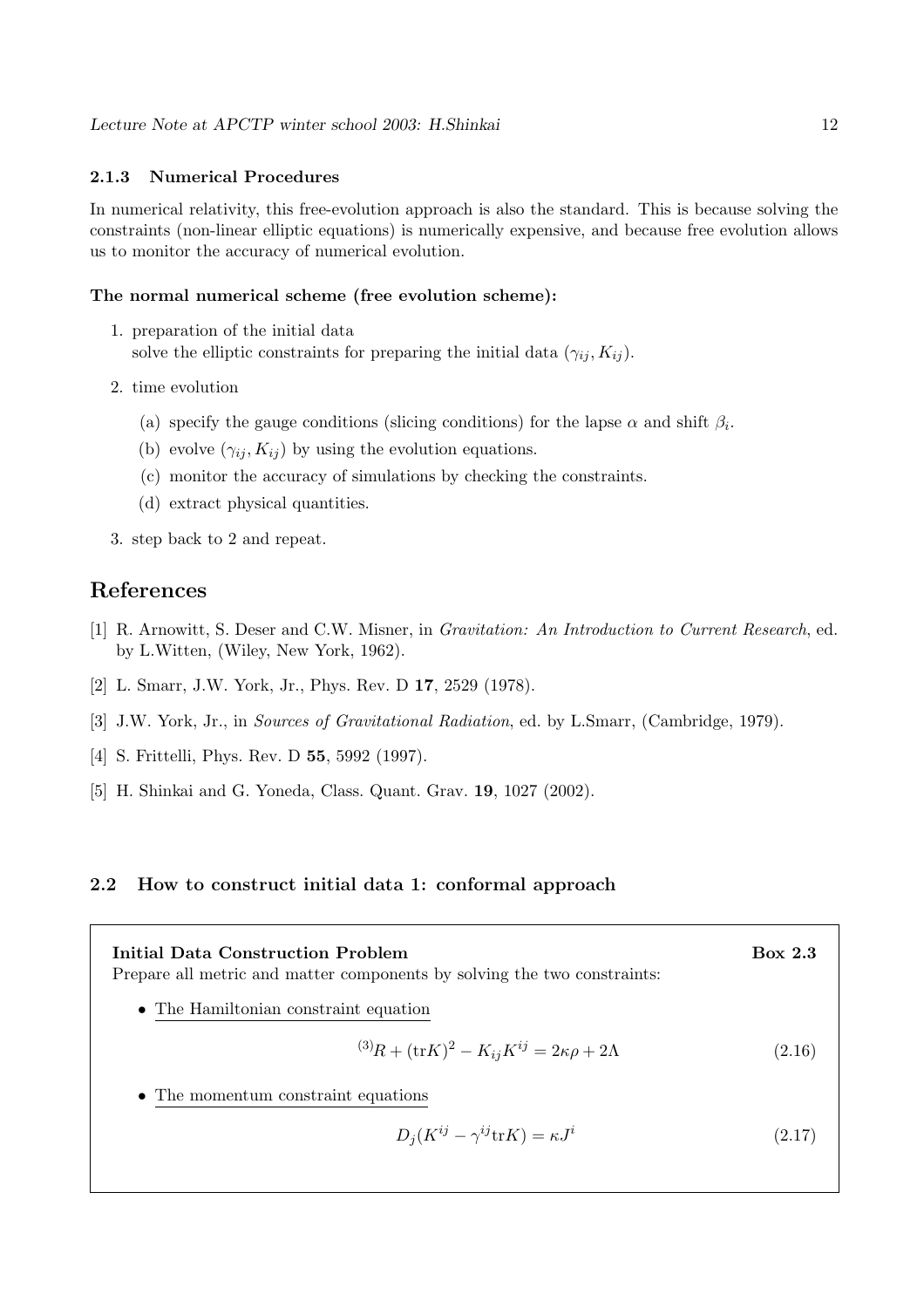## **Conformal Approach – York-OMurchadha (1974) ´**

N.ÓMurchadha and J.W.York Jr., Phys. Rev. **D 10**, 428 (1974)

## **2.2.1 Formulation**

The idea is

solution 
$$
\gamma_{ij} = \psi^4 \hat{\gamma}_{ij}
$$
 trial metric (2.18)

We introduce the decomposition of  $K_{ij}$ ,

$$
K_{ij} \Rightarrow \begin{cases} \text{tr}K = \gamma^{ij} K_{ij} & \text{trace part} \\ A_{ij} = K_{ij} - \frac{1}{3} \gamma_{ij} \text{tr}K & \text{trace-free part} \end{cases}
$$
 (2.19)

Then, other conformal transformations as consistent with (2.18) are:

$$
\gamma_{ij} = \psi^4 \hat{\gamma}_{ij}, \qquad \gamma^{ij} = \psi^{-4} \hat{\gamma}^{ij}, \tag{2.20}
$$

$$
A^{ij} = \psi^{-10} \hat{A}^{ij}, \quad A_{ij} = \psi^{-2} \hat{A}_{ij}, \tag{2.21}
$$

$$
\rho = \psi^{-n} \hat{\rho}, \qquad J^i = \psi^{-10} \hat{J}^i,
$$
\n(2.22)

and we suppose

$$
\text{tr}K = \hat{\text{tr}}\hat{K}, \quad \text{tr}A = \hat{\text{tr}}\hat{A} = 0. \tag{2.23}
$$

From  $(2.20)$ , we get

$$
\Gamma^{i}{}_{jk} = \hat{\Gamma}^{i}{}_{jk} + 2\psi^{-1} (\delta^{i}{}_{j} \hat{D}_{k} \psi + \delta^{i}{}_{k} \hat{D}_{j} \psi - \hat{\gamma}_{jk} \hat{\gamma}^{im} \hat{D}_{m} \psi), \tag{2.24}
$$

$$
R = \psi^{-4}\hat{R} - 8\psi^{-5}\hat{\Delta}\psi.
$$
 (2.25)

where  $\hat{\Delta} = \hat{\gamma}^{jk} \hat{D}_j \hat{D}_k$  and  $\hat{R} = R(\hat{\gamma})$ , and also  $D_j A^{ij} = \psi^{-10} \hat{D}_j \hat{A}^{ij}$ .

We further decompose  $\hat{A}^{ij}$  to divergence-free (transverse-traceless, TT) part and longitudinal part:

$$
\hat{A}^{ij} = \hat{A}_{TT}^{ij} + (\hat{\mathbf{i}}W)^{ij},\tag{2.26}
$$

where we suppose

$$
\hat{D}_j \hat{A}_{TT}^{ij} = 0 \quad \text{and} \quad \hat{\text{tr}} \hat{A}_{TT} = 0. \tag{2.27}
$$

and

$$
(\hat{\mathbf{I}}W)^{ij} = \hat{D}^i W^j + \hat{D}^j W^i - \frac{2}{3} \hat{\gamma}^{ij} \hat{D}_k W^k. \tag{2.28}
$$

Using these terms, we can write

$$
\hat{D}_j \hat{A}^{ij} = \hat{D}_j (\hat{\mathbf{i}} W)^{ij} \equiv (\hat{\Delta}_{\mathbf{i}} W)^i, \n= (\hat{\Delta} W)^i + \frac{1}{3} \hat{D}^i (\hat{D}_j W^j) + \hat{R}^i{}_j W^j.
$$
\n(2.29)

With above transformation, the two constraints,  $(2.16)$  and  $(2.17)$ , can be expressed as follows.

• The Hamiltonian constraint equation

$$
8\hat{\Delta}\psi = \hat{R}\psi - (\hat{A}_{ij}\hat{A}^{ij})\psi^{-7} + [\frac{2}{3}(\text{tr}K)^2 - 2\Lambda]\psi^5 - 16\pi G\hat{\rho}\psi^{5-n}
$$
(2.30)

• The momentum constraint equations

$$
\hat{\Delta}W^i + \frac{1}{3}\hat{D}^i\hat{D}_kW^k + \hat{R}^i{}_kW^k = \frac{2}{3}\psi^6\hat{D}^i\text{tr}K + 8\pi G\hat{J}^i
$$
\n(2.31)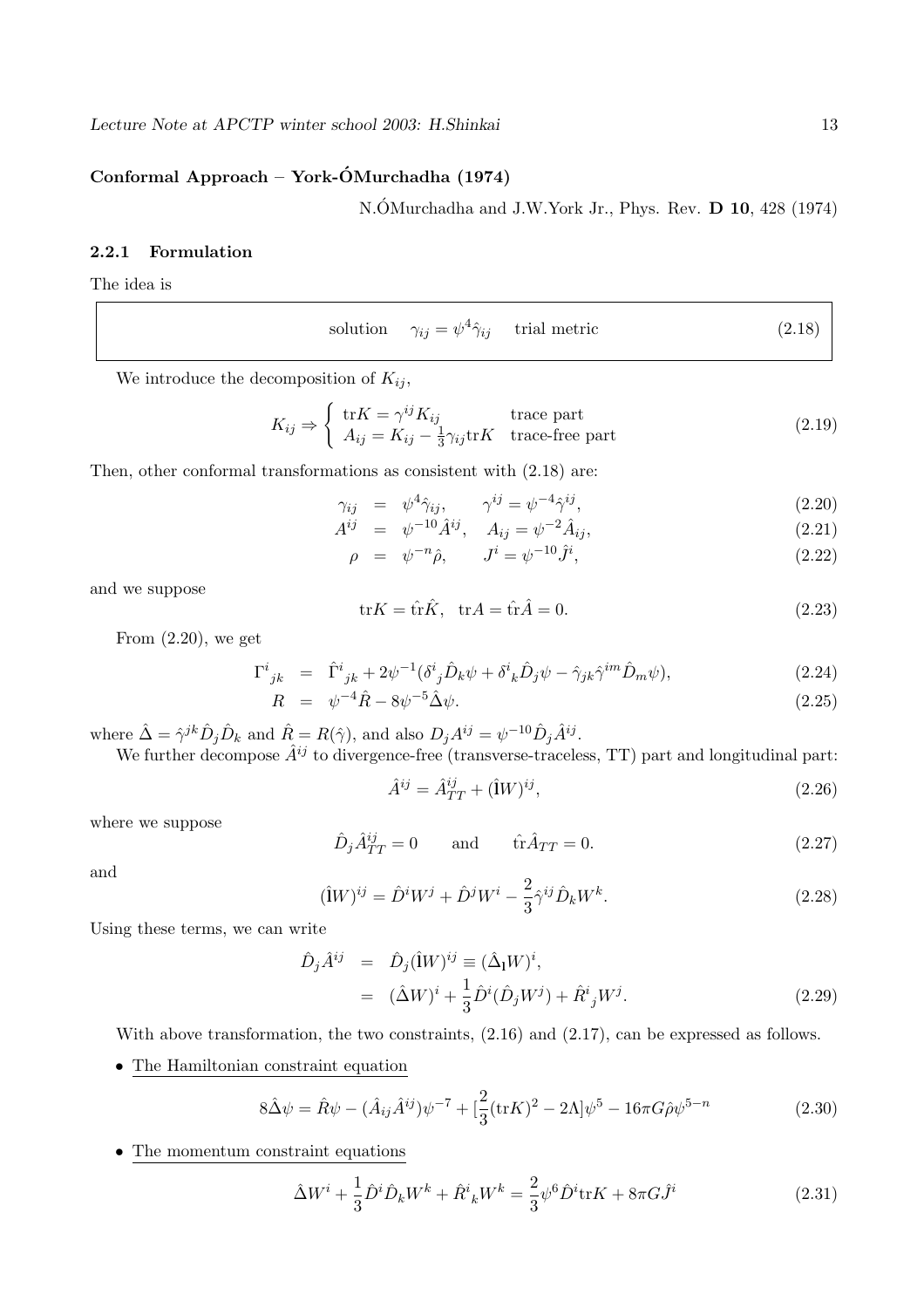#### **2.2.2 Summary**

## **Conformal approach (York-OMurchadha, 1974) Box 2.4 ´**

One way to set up the metric and matter components  $(\gamma_{ij}, K_{ij}, \rho, J^i)$  so as to satisfy the constraints  $(2.16)$  and  $(2.17)$  is as follows.

- 1. Specify metric components  $\hat{\gamma}_{ij}$ , tr $K$ ,  $\hat{A}_{ij}^{TT}$ , and matter distribution  $\hat{\rho}$ ,  $\hat{J}$  in the conformal frame.
- 2. Solve the next equations for  $(\psi, W^i)$

$$
8\hat{\Delta}\psi = \hat{R}\psi - (\hat{A}_{ij}\hat{A}^{ij})\psi^{-7} + [\frac{2}{3}(\text{tr}K)^2 - 2\Lambda]\psi^5 - 16\pi G\hat{\rho}\psi^{5-n}
$$
(2.30)

$$
\hat{\Delta}W^{i} + \frac{1}{3}\hat{D}^{i}\hat{D}_{k}W^{k} + \hat{R}^{i}{}_{k}W^{k} = \frac{2}{3}\psi^{6}\hat{D}^{i}\text{tr}K + 8\pi G\hat{J}^{i}
$$
\n(2.31)

where

$$
\hat{A}^{ij} = \hat{A}^{ij}_{TT} + \hat{D}^i W^j + \hat{D}^j W^i - \frac{2}{3} \hat{\gamma}^{ij} \hat{D}_k W^k.
$$
 (2.32)

3. Apply the inverse conformal transformation and get the metric and matter components  $\gamma_{ij}, K_{ij}, \rho, J^i$  in the physical frame:

$$
\gamma_{ij} = \psi^4 \hat{\gamma}_{ij}, \qquad (2.33)
$$

$$
K_{ij} = \psi^{-2} [\hat{A}_{ij}^{TT} + (\hat{1}W)_{ij}] + \frac{1}{3} \psi^4 \hat{\gamma}_{ij} \text{tr} K,
$$
\n(2.34)

$$
\rho = \psi^{-n}\hat{\rho},\tag{2.35}
$$

$$
J^i = \psi^{-10} \hat{J}^i \tag{2.36}
$$

#### **Comments**

- Using the idea of conformal rescaling, we have a way to fix 12 components of  $(\gamma_{ij}, K_{ij})$  that satisfy 4 constraints.
- The Hamiltonian constraint,  $(2.30)$ , is a non-linear elliptic equation for  $\psi$ , so that we have to solve it by an iterative method.
- The momentum constraints, (2.31), are PDEs for  $W<sup>i</sup>$  and coupled with (2.30). If we assume  $trK = 0$ , then two constraints are decoupled. Normally people assume  $trK = 0$  (maximal slicing condition) or  $(trK) = const.$  (constant mean curvature slicing) for this purpose.
- For simplicity, people assume the background metric  $\hat{\gamma}_{ij}$  is conformally flat  $\hat{\gamma}_{ij} = \delta_{ij}$ . The physical appropriateness of conformal flatness is often debatable.
- Two freedom of  $\hat{A}_{ij}^{TT}$  corresponds to the one of gravitational wave. However, there have been no systematic discussion how to specify them, except applying tensor harmonics in a linearized situation.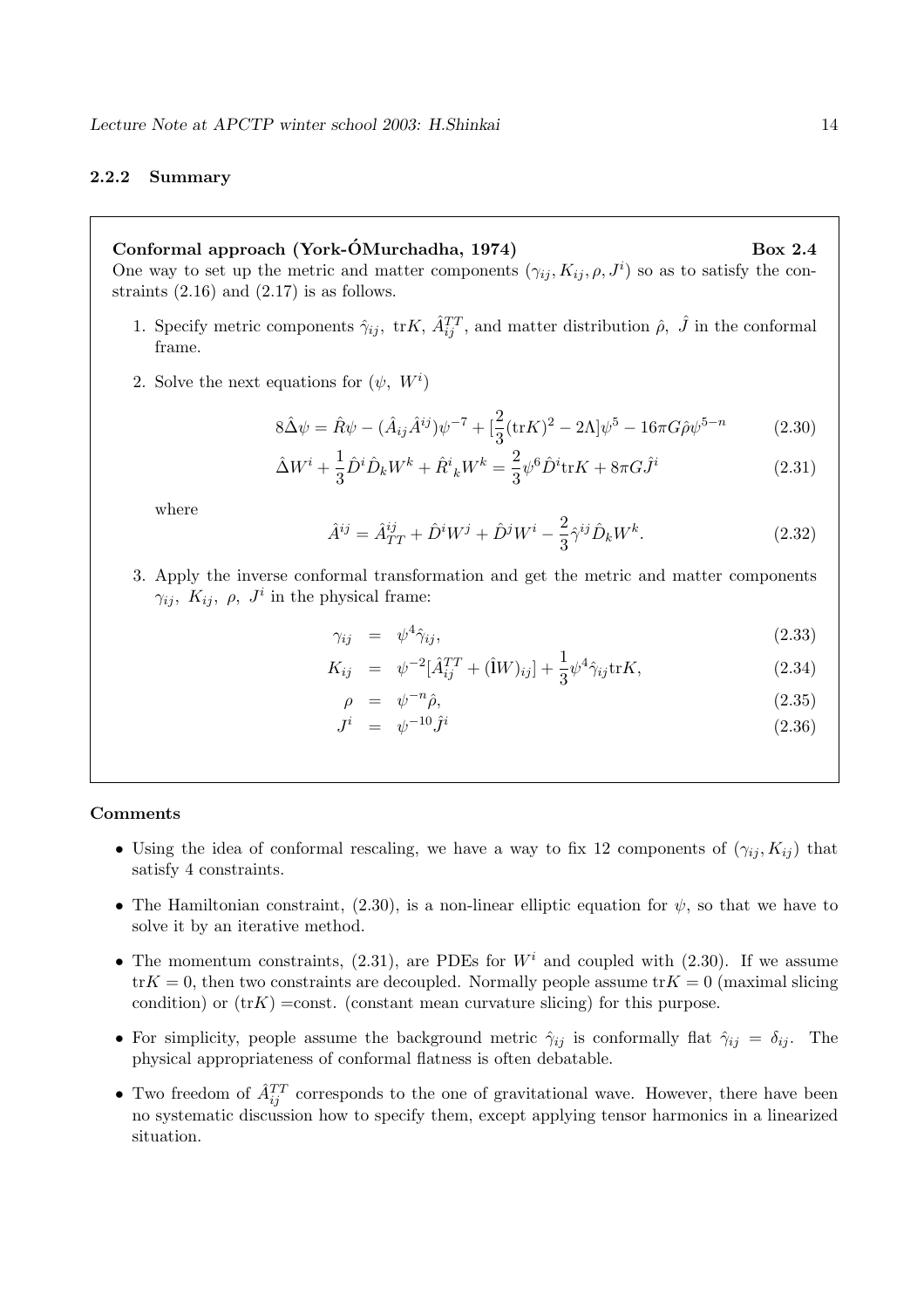#### **2.2.3 Numerical procedures – Several tips**

#### **Solving the Hamiltonian constraint** Two Methods:

- 1. Solve the non-linear equation (2.30) directly.
- 2. Solve the linearized equation  $\psi = \psi_0 + \delta \psi$  iteratively.

$$
8\hat{\Delta}\psi = E \psi + F \psi^{-7} + G \psi^5 + H \psi^{-3} + I \psi^{-1}
$$
  
= 
$$
[E - 7F\psi_0^{-8} + 5G\psi_0^4 - 3H\psi_0^{-4} - 2I\psi_0^{-2}] \psi + [8F\psi_0^{-7} - 4G\psi_0^5 + 4H\psi_0^{-3} + 2I\psi_0^{-1}]
$$

Under an appropriate boundary condition, such as Robin BC  $\psi = 1 + const./r$ , or Dirichlet BC  $\psi = 1 + M_{total}/2r.$ 

#### **Solve the momentum constraints** A couple of methods:

- 1. Solve the non-linear equations (2.31) directly.
- 2. Bowen's method for conformally flat case [GRG14(1982)1183] Under the  $(\nabla^i K = 0)$  condition, (2.31) becomes

$$
\Delta W^i + \frac{1}{3} \nabla^i \nabla_j W^j = 8\pi S^i.
$$

By introducing a decomposition of  $W<sup>i</sup>$  into vector and gradient terms

$$
W^i = V^i - \frac{1}{4} \nabla^i \theta,
$$

the equations to solve are:

$$
\Delta V^i = 8\pi S^i, \tag{2.37}
$$

$$
\Delta \theta = \nabla_i V^i, \tag{2.38}
$$

If the source is of finite extent, then the the asymptotic behavior of  $V^i$  and  $\theta$  are given by

$$
V^{i} = -2\sum_{l=0}^{\infty} Q^{ij_{1}\cdots j_{l}} n_{j_{1}} \cdots n_{j_{l}} \frac{1}{r^{l+1}},
$$
\n
$$
\theta = -\sum_{l=1}^{\infty} Q^{\{ij_{1}\cdots j_{l-1}\}} n_{i} n_{j_{1}} \cdots n_{j_{l-1}} \frac{1}{r^{l-1}} + \sum_{l=0}^{\infty} \frac{2(l+1)}{(2l+1)(2l+3)} Q_{k}^{kj_{1}\cdots j_{l}} n_{j_{1}} \cdots n_{j_{l}} \frac{1}{r^{l+1}}
$$
\n
$$
+ \sum_{l=1}^{\infty} \frac{2l-1}{2l+1} M^{\{ij_{1}\cdots j_{l-1}\}} n_{i} n_{j_{1}} \cdots n_{j_{l-1}} \frac{1}{r^{l+1}}
$$
\n(2.40)

where  $n^i = x^i r^{-1}$  in the Cartesian cordinate, the multipoles Q and M are defined as

$$
Q^{ij_1\cdots j_l} \equiv \frac{(2l-1)!!}{l!} \int S^i(\mathbf{r}) x^{\{j_1\}} x^{j_2} \cdots x^{j_l\} dV,
$$
  

$$
M^{ij_1\cdots j_l} \equiv \frac{(2l-1)!!}{l!} \int r^2 S^i(\mathbf{r}) x^{\{j_1\}} x^{j_2} \cdots x^{j_l\} dV,
$$

and where brackets denote the completely symmetric trace-free part

$$
Z^{\{ij_1\cdots j_l\}} = Z^{(ij_1\cdots j_l)} - \frac{l}{2l+1} Z_k^{k(j_1\cdots j_{l-1}} \delta^{j_l i)}
$$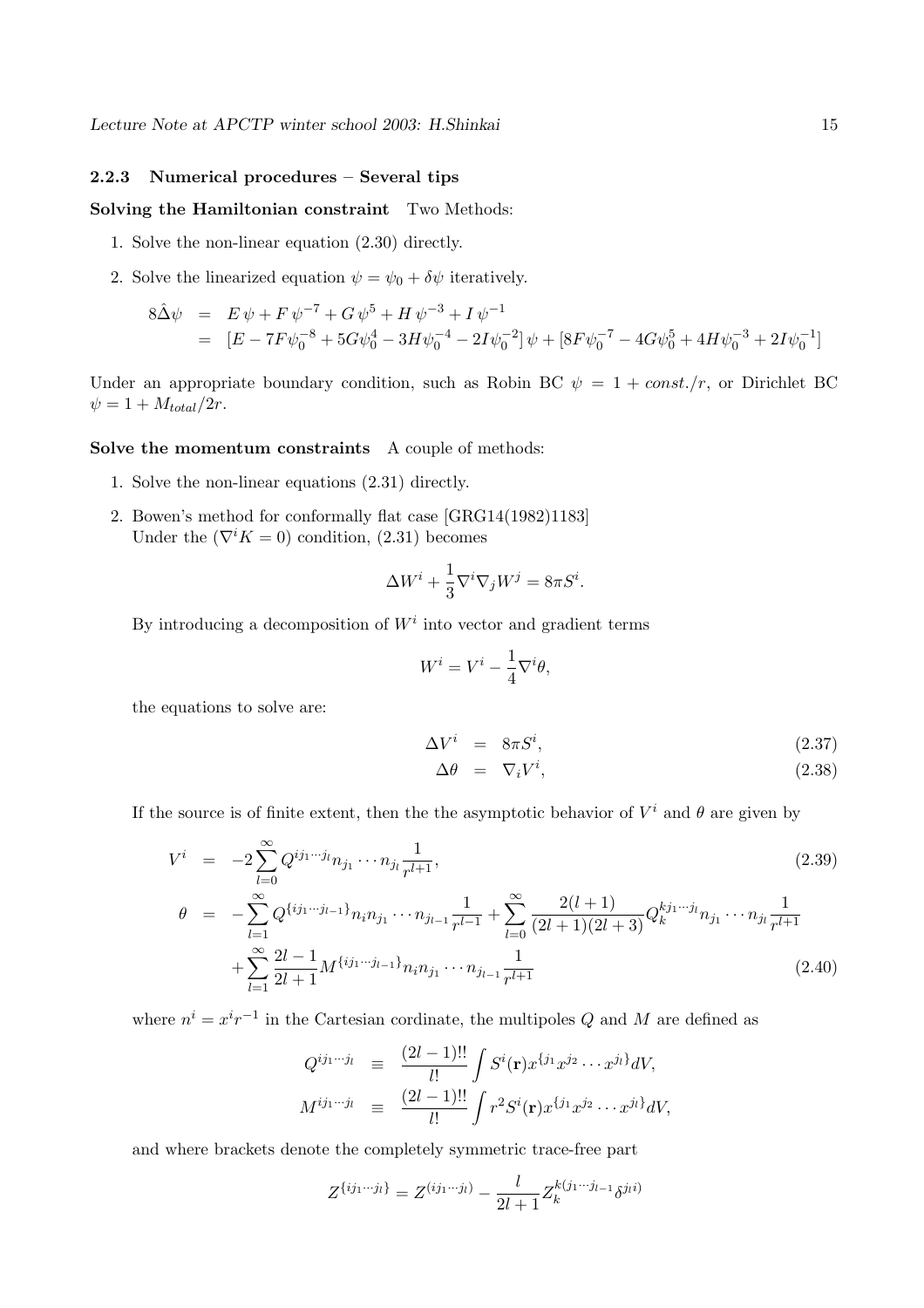#### **2.3 How to construct initial data 2: thin sandwich approach**

J.W.York Jr., Phys. Rev. Lett. **82**, 1350 (1999)

The name "sandwich" comes from the proposal that this method prepares two spatial slices at  $t = 0$  and  $t = \Delta t$ . There may be the following benefits:

- The input function is more friendly (3-metric and its time derivative) than the previous conformal approach.
- The input quantity also requires the lapse function,  $N$ . (Actually this is the inverse and densitized lapse function. See below.)
- The similar conformal transformation is applied. But the relation  $\bar{A}^{ij} = \psi^{-10} A^{ij}$  is derived in this version.

However, the numerical solvability is still debatable. Partial applications are seen in constructing quasi-equilibrium binary neutron stars/black-holes. Matter terms are inserted by H. Shinkai.

#### **2.3.1 metric, conformal metric, weighted conformal metric**

First, I list three types of 3-metric along to the conformal transformation.

- (a) The metric,  $\overline{g}_{ij}$  which satisfies the constraints. (That is, the solution to seek.)
- (b) The conformal metric  $g_{ij}$ , where

"this world" 
$$
\overline{g}_{ij} = \psi^4 g_{ij}
$$
 "that world"

(c) The "weighted"  $(-2/3)$  conformal metric

$$
\hat{g}_{ij} = \overline{g}^{-1/3} \overline{g}_{ij} = g^{-1/3} g_{ij}
$$
\n(2.41)

where  $\overline{g} = \det(\overline{g}_{ij})$  and  $g = (\det g_{ij})$ . For small variation,  $\overline{g}^{ij} \delta \hat{g}_{ij} = 0$  is always hold, and we get

$$
\overline{g}^{ij}\partial_t \hat{g}_{ij} = g^{ij}\partial_t \hat{g}_{ij} = \hat{g}^{ij}\partial_t \hat{g}_{ij} = 0.
$$
\n(2.42)

In York's paper, he does not use the weighted conformal metric, but he imposes that the conformal metric does have the property similar to (2.42).

#### **2.3.2 introduction of velocity tensor**

On the second slice  $t = \delta t$ , we write the conformal metric

$$
g'_{ij} = g_{ij} + u_{ij}\delta t,\tag{2.43}
$$

where we introduced the velocity tensor (suppose to be a given quantity)

$$
u_{ij} = \dot{g}_{ij},\tag{2.44}
$$

together with the "weighted" condition,

$$
g^{ij}u_{ij} = 0, \t and \t g^{ij}\dot{g}_{ij} = 0.
$$
 (2.45)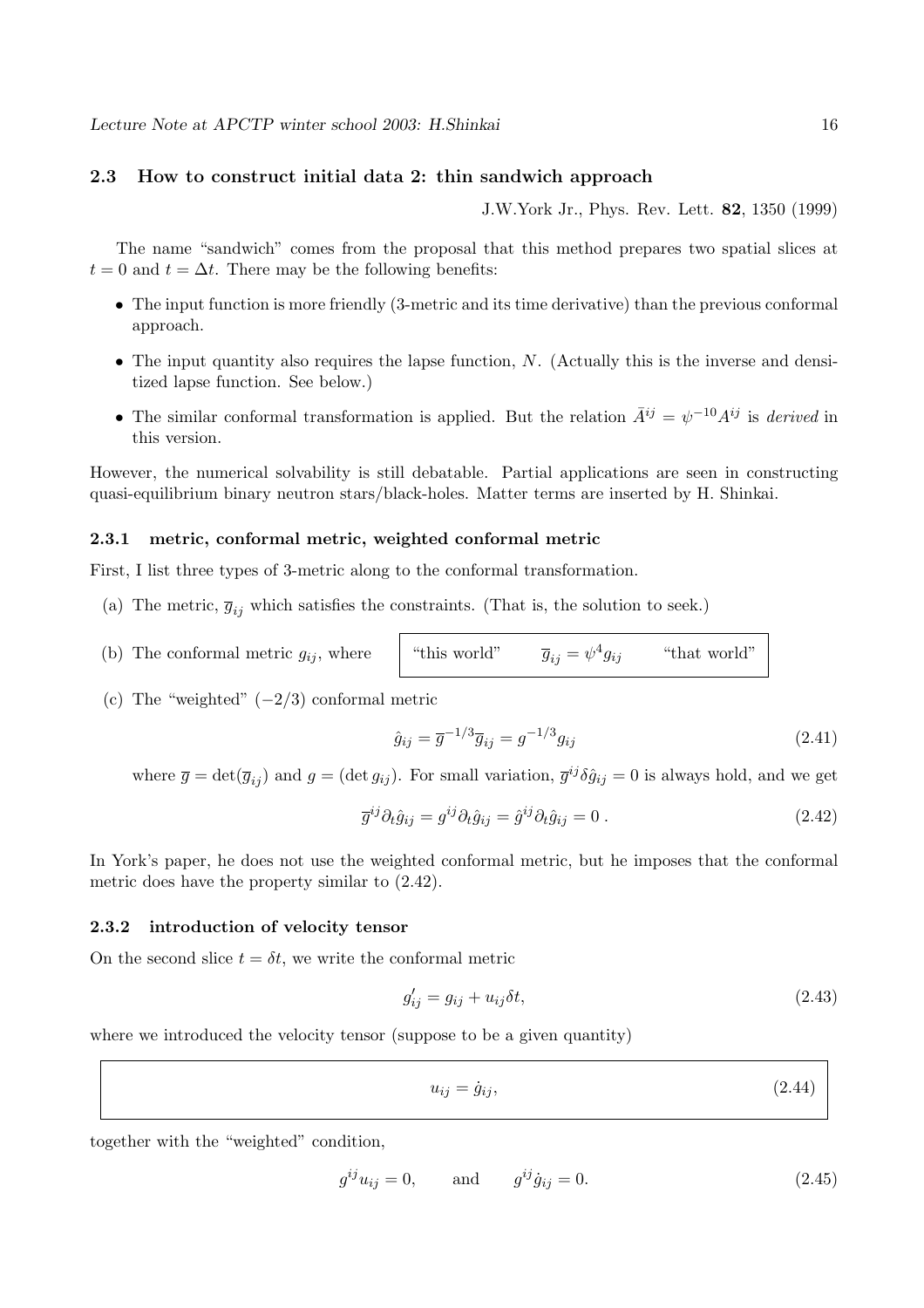By taking the traceless part of the evolution equation,

$$
\partial_t \overline{g}_{ij} \equiv \dot{\overline{g}}_{ij} = -2\overline{NK}_{ij} + (\overline{D}_i \overline{\beta}_j + \overline{D}_j \overline{\beta}_i)
$$
(2.46)

together with  $(2.24)$  and  $(2.25)$ , we get

$$
\dot{\overline{g}}_{ij} - \frac{1}{3}\overline{g}_{ij}\overline{g}^{kl}\dot{\overline{g}}_{kl} \equiv \overline{u}_{ij} = -2\overline{N}\overline{A}_{ij} + (\overline{L}\overline{\beta})_{ij}
$$
\n(2.47)

where  $\overline{A}_{ij} \equiv \overline{K}_{ij} - (1/3)\overline{K}\overline{g}_{ij}$ , and  $(\overline{L}\overline{\beta})_{ij} \equiv \overline{D}_i\overline{\beta}_j + \overline{D}_j\overline{\beta}_i - (2/3)\overline{g}_{ij}\overline{D}^k\overline{\beta}_k$ . (2.48)

From (2.47), we obtain

$$
\overline{u}_{ij} = \psi^4 u_{ij} \tag{2.49}
$$

Similarly, we obtain

$$
\overline{\beta}^i = \beta^i, \qquad \overline{\beta}_i = \psi^4 \beta_i, \tag{2.50}
$$

$$
(\overline{L\beta})_{ij} = \psi^4 (L\beta)_{ij}, \qquad (\overline{L}\beta)^{ij} = \psi^{-4} (L\beta)^{ij} . \qquad (2.51)
$$

#### **2.3.3 Redefinition of the lapse and its conformal transformation**

We call the standard  $\alpha(t, x) > 0$  slicing function, and define the lapse function  $\overline{N}$  as

$$
\overline{N} = \overline{g}^{1/2} \alpha. \tag{2.52}
$$

The slicing function is now  $\alpha = \overline{g}^{-1/2} \overline{N} = N$ , which may be called the inverse densitized lapse. Note that the lapse here,  $\overline{N}$ , depends g, so that  $\overline{N}$  is not a pure gauge quantity. Therefore we treat that  $\alpha$  is the freely specified function and let  $\overline{\alpha} = \alpha$ . In result, we obtain a new relation  $\overline{N} = \psi^6 N$ from (2.52).

We also impose 
$$
|\overline{K} = K|
$$
 as before. The relation (2.47) then *derives*  
\n
$$
\overline{A}^{ij} = \psi^{-6} (2N)^{-1} [\psi^{-4} (L\beta)^{ij} - \psi^{-4} u^{ij}]
$$
\n
$$
= \psi^{-10} \left\{ (2N)^{-1} [(L\beta)^{ij} - u^{ij}] \right\} = \psi^{-10} A^{ij} \quad \text{that is} \quad \overline{A}^{ij} = \psi^{-10} A^{ij}
$$

#### **2.3.4 Constraints to solve**

By using above boxed conformal transformations, two constraints can be transformed as <sup>2</sup>

• The Hamiltonian constraint equation (the same with before)

$$
8\Delta_g \psi - R(g)\psi + A_{ij}A^{ij}\psi^{-7} - \left[\frac{2}{3}K - 2\Lambda\right]\psi^5 - 16\pi G\rho\psi^{5-n} = 0\,,\tag{2.53}
$$

• The momentum constraint equations

$$
D_j [(2N)^{-1} (L\beta)^{ij}] = D_j [(2N)^{-1} u^{ij}] + \frac{2}{3} \psi^6 D^i K + 8\pi G J^i
$$
 (2.54)

 ${}^{2}$ LHS of (2.54) is

$$
D_a \left[ (2N)^{-1} \right] (D^i \beta^a + D^a \beta^i - \frac{1}{3} g^{ia} D^k \beta_k) + (2N)^{-1} \left[ \Delta \beta^i + \frac{1}{3} D^i D_k \beta^k + R^i{}_{k} \beta^k \right]
$$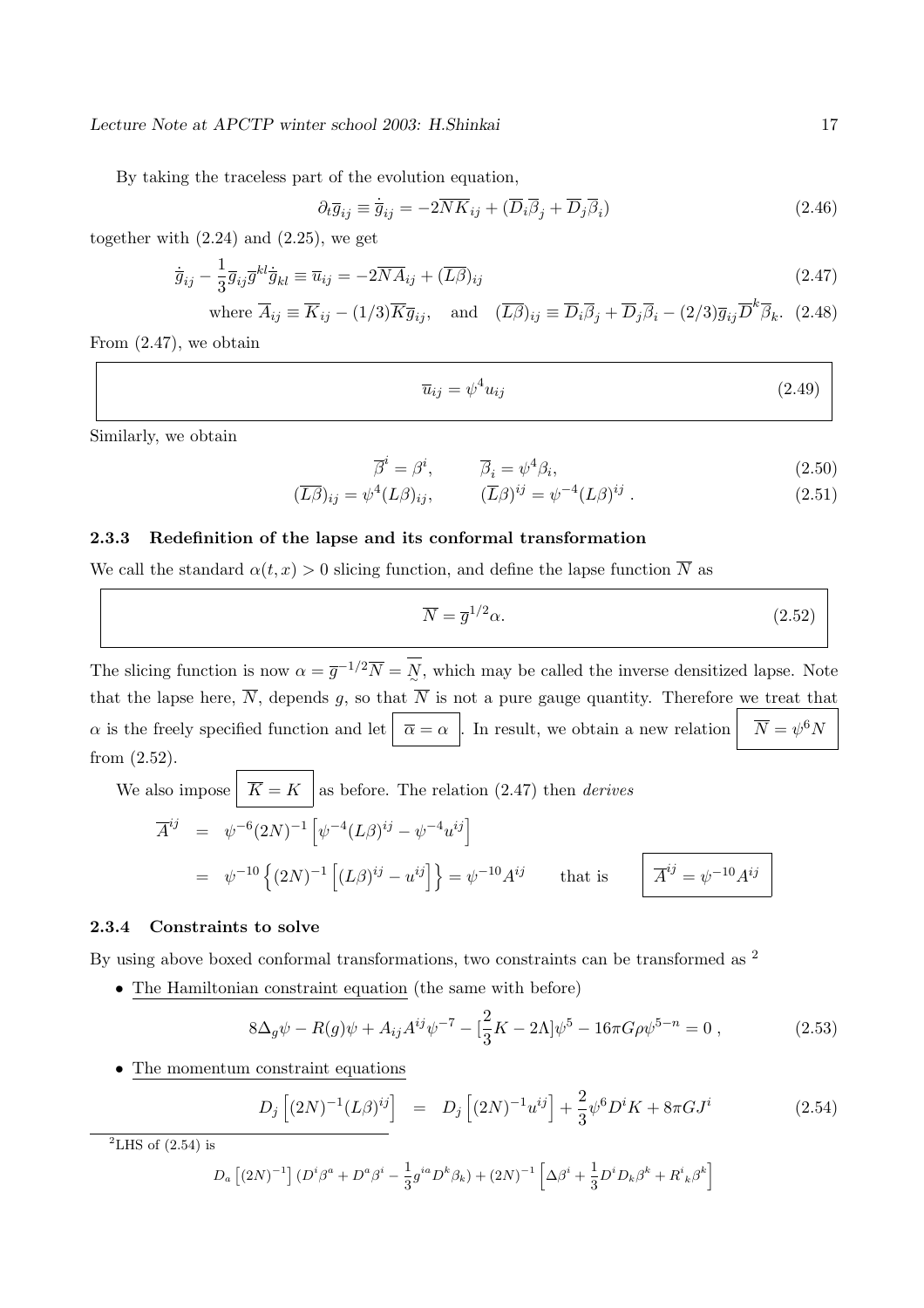#### **2.3.5 Summary**

## Thin-Sandwich approach (York, 1999) Box 2.5

One way to set up the metric, gauge values and matter components  $(\overline{g}_{ij}, \overline{K}_{ij}, \overline{N}, \overline{\beta}^i, \overline{\rho}, \overline{J}^i)$  so as to satisfy the constraints (2.16) and (2.17) is as follows.

- 1. Specify metric components  $g_{ij}$ ,  $u_{ij} (= \dot{g}_{ij})$ , K, the lapse function N, and matter distribution  $\rho$ ,  $J^i$  in the conformal frame.
- 2. Solve the next equations for  $(\psi, \beta^i)$

$$
8\Delta_g \psi - R(g)\psi + A_{ij}A^{ij}\psi^{-7} - \left[\frac{2}{3}K - 2\Lambda\right]\psi^5 - 16\pi G\rho\psi^{5-n} = 0\,,\qquad(2.53)
$$

$$
D_j [(2N)^{-1} (L\beta)^{ij}] = D_j [(2N)^{-1} u^{ij}] + \frac{2}{3} \psi^6 D^i K + 8\pi G J^i,
$$
 (2.54)

where

$$
A^{ij} = (2N)^{-1} \left[ (L\beta)^{ij} - u^{ij} \right].
$$
 (2.55)

3. Apply the inverse conformal transformation and get the metric and matter components  $(\overline{\gamma}_{ij}, \overline{K}_{ij}, \overline{N}, \overline{\beta}^i, \overline{\rho}, \overline{J}^i)$  in the physical frame:

$$
\overline{N} = \psi^6 N, \tag{2.56}
$$

$$
\overline{\beta}^i = \beta^i, \tag{2.57}
$$

$$
\overline{g}_{ij} = \psi^4 g_{ij}, \qquad (2.58)
$$

$$
\overline{K}_{ij} = \psi^{-2} A_{ij} + \frac{1}{3} \psi^4 g_{ij} K, \qquad (2.59)
$$

$$
\overline{\rho} = \psi^{-8} \rho, \tag{2.60}
$$

$$
\overline{J}^i = \psi^{-10} J^i. \tag{2.61}
$$

#### **Comments**

- The two equations,  $(2.53)$  and  $(2.54)$ , are coupled, but they will be decoupled if we assume the constant mean curvature condition,  $(\text{tr}K) = \text{const.}$  (This is the same as the conformal approach, but we have to solve the momentum constraints first here.)
- The (general) solvability of  $(2.54)$  is still debatable.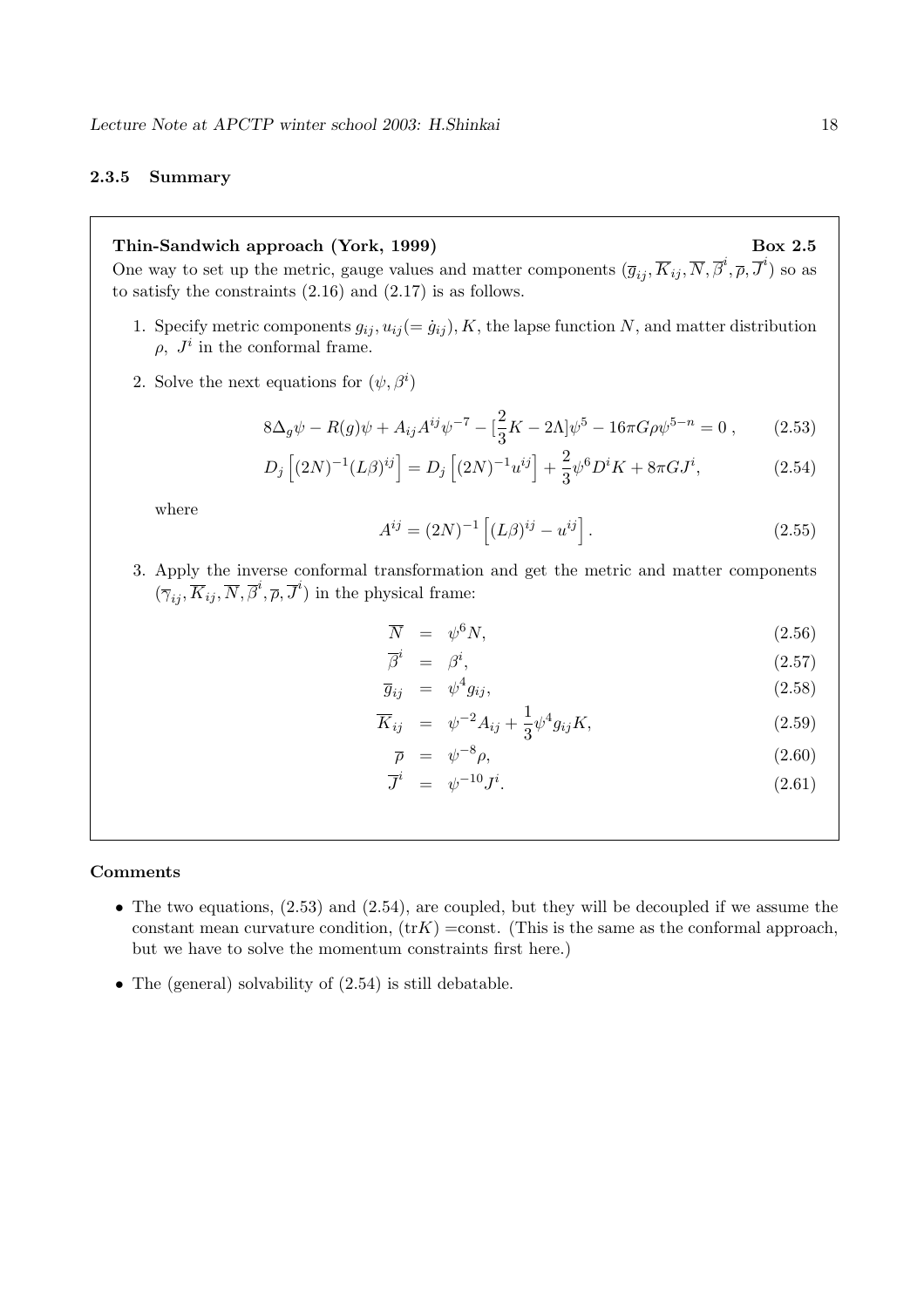|              | conformal approach                             | thin-sandwich approach                     |
|--------------|------------------------------------------------|--------------------------------------------|
| input        | $g_{ij}, K, A_{ij}^{TT}$ (components: 6, 1, 2) | $g_{ij}, K, u_{ij}, N$ (comp.: 6, 1, 5, 1) |
| functions    | GW components are separated out                | can specify time-derivatives               |
| treatment of | lapse and shift are not appearing in           | lapse is given by the conformal trans-     |
| gauge        | the formulation.                               | formation.                                 |
| functions    |                                                | shift is given<br>solving<br>the<br>by     |
|              |                                                | constraints.                               |
| usage of the | Hamiltonian constraint is for the con-         | Hamiltonian constraint is for the con-     |
| constraints  | formal factor $\psi$                           | formal factor $\psi$                       |
|              | momentum constraints are for the               | momentum constraints are for shift         |
|              | longitudinal part of $A_{ij}$ .                | function $\beta^i$ .                       |
| counting the | (input 9 functions) plus (3 functions)         | (input 13 functions) plus (3 functions)    |
| freedom      | by solving momentum constraints)               | by solving momentum constraints) $=$       |
|              | $= 12 = (3$ -metric) plus (extrinsic           | $16 = (3$ -metric) plus (extrinsic curva-  |
|              | curvature).                                    | ture) plus (gauge functions).              |

#### **Comparison between two approaches**

#### **Interpretation of quasi-equilibrium data construction**

cf) G. Cook, Living Reviews in Relativity, 2000-5

The thin-sandwich formulation offers the easiest way to interpret a method constructing the initial data for binary NSs or BHs. For example, if we assume

- the binary has a constant orbital angular velocity of  $\Omega$ .
- the existence of the helical Killing vector,  $\xi^{\mu} = t^{\mu} + \Omega \phi^{\mu}$ . ( $\xi^{\mu}$  is also assumed to the time vector in the rotating frame that we are on, while  $t^{\mu}$  is in the rest frame).
- align shift vector with Killing vector

$$
\Rightarrow \qquad \psi^4(L\beta)_{ij} = (\overline{L\beta})_{ij} \equiv \overline{D}_i \overline{\beta}_j + \overline{D}_j \overline{\beta}_i - (2/3)\overline{g}_{ij} \overline{D}^k \overline{\beta}_k = 0
$$

- gravitational radiation is negligible, i.e. conformally flat background,  $R = 0$ .
- maximally slicing condition,  $K = \partial_t K = 0$ .

Thin-sandwich formulation gives us following explicit relations:

1. The momentum constraints,  $D_j [(2N)^{-1}(L\beta)^{ij}] = D_j [(2N)^{-1}u^{ij}] + \frac{2}{3}\psi^6 D^i K + 8\pi G J^i$ ,  $\Rightarrow$   $u_{ij} = 0$ 

2. The Hamiltonian constraint,  $8\Delta_g\psi - R(g)\psi + A_{ij}A^{ij}\psi^{-7} - \left[\frac{2}{3}K - 2\Lambda\right]\psi^5 - 16\pi G\rho\psi^{5-n} = 0$ ,

$$
\Rightarrow \qquad \Delta(\alpha \psi^7) = (\alpha \psi^7) \left[ \frac{7}{8} A_{ij} A^{ij} \psi^{-8} + 2\pi G \psi^4 (\rho + 2S) \right]
$$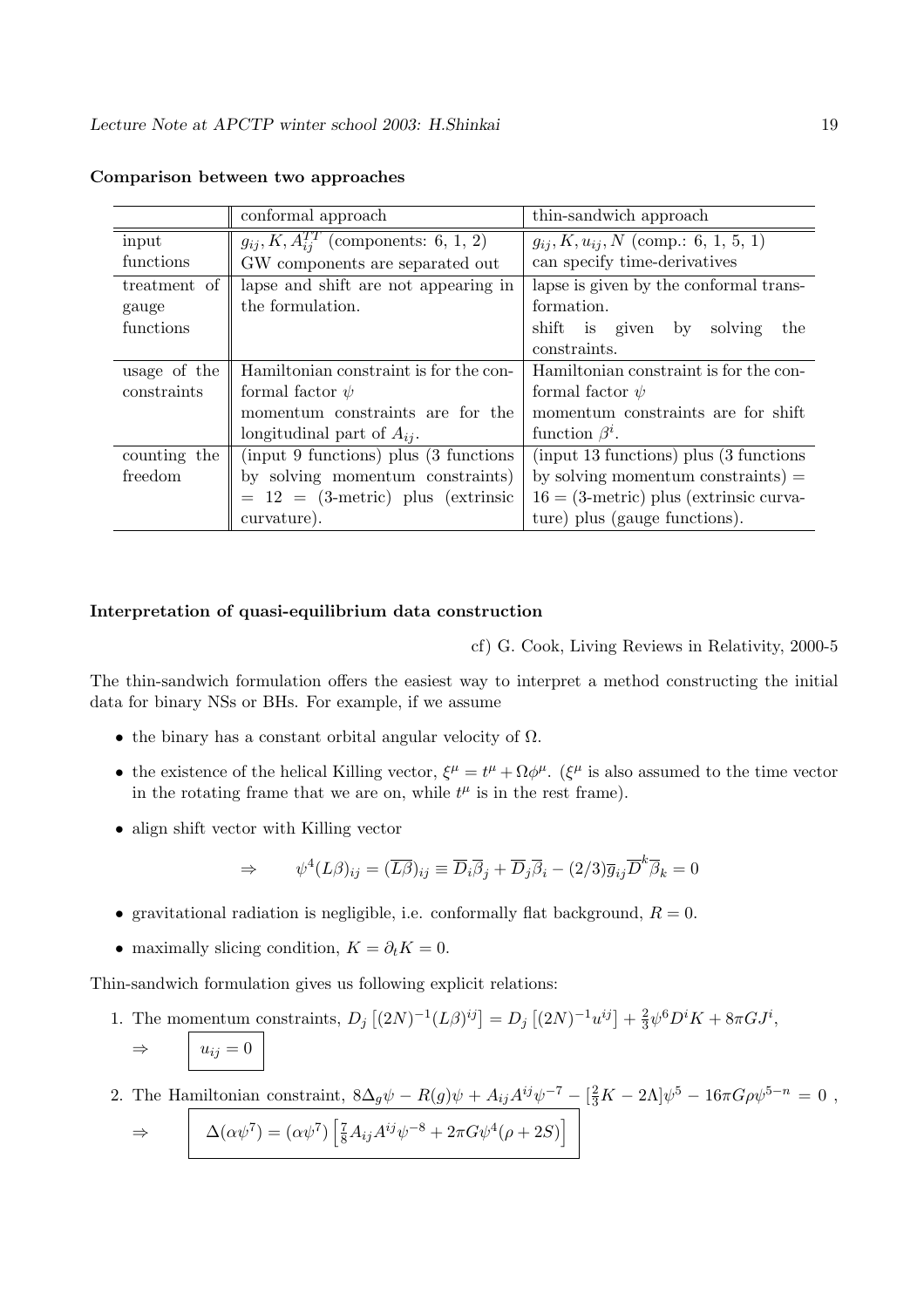#### **2.4 How to choose gauge conditions**

The standard  $3+1$  formulation allows us to choose gauge conditions (slicing conditions) for every time step. The fundamental guidelines for fixing the lapse function  $\alpha$  and the shift vector  $\beta_i$ :

- to avoid the foliation hitting the physical and coordinate singularity in its evolution.
- to make system suitable for physical situation.
- to make the evolution system as simple as possible.
- to enable the gravitational wave extraction easy.

I list several essential slicing conditions below. The notations hereafter follows those of §2.1 (ADM formulation).

| geodesic slice               | $\alpha=1$                                             | <b>GOOD</b> | simple, easy to understand                |                    |
|------------------------------|--------------------------------------------------------|-------------|-------------------------------------------|--------------------|
|                              |                                                        | BAD         | no singularity avoidance                  |                    |
| harmonic slice               | $\nabla_a \nabla^a x^b = 0$                            | <b>GOOD</b> | simplify eqs.,                            | $[2]$ - $[7]$      |
|                              |                                                        | <b>GOOD</b> | easy to compare analytical investigations |                    |
|                              |                                                        | BAD         | no singularity avoidance or coordinate    |                    |
|                              |                                                        |             | pathologies                               |                    |
| maximal slice                | $K=0$                                                  | GOOD        | singularity avoidance                     | $[1],[8]$ -        |
|                              |                                                        | BAD         | have to solve an elliptic eq.             | $\lceil 15 \rceil$ |
| maximal slice                | $\partial_t K = -c^2 K$                                | G&B         | same with maximal slice,                  | [12]               |
| $(K\text{-}\mathrm{driver})$ |                                                        | <b>GOOD</b> | easy to maintain $K=0$                    |                    |
| constant mean $K = const.$   |                                                        | G&B         | same with maximal slice,                  | $[16]$ - $[18]$    |
| curvature                    |                                                        | <b>GOOD</b> | suitable for cosmological situation       |                    |
| polar slicing                | $K^{\theta}_{\theta} + K^{\varphi}_{\varphi} = 0$ , or | <b>GOOD</b> | singularity avoidance in isotropic coord. | $[19]-[21]$        |
|                              | $K=K_r^r$                                              | BAD         | trouble in Schwarzschild coord.           |                    |
| algebraic                    | $\alpha \sim \sqrt{\gamma},$                           | <b>GOOD</b> | easy to implement                         |                    |
|                              | $\alpha \sim 1 + \log \gamma$                          | BAD         | not avoiding singularity                  |                    |

#### **2.4.1 Lapse conditions**

**Maximal slicing** This is always the first one to be mentioned as a singularity avoiding gauge condition. The name of 'maximal' comes from the fact that the deviation of the 3-volume  $V = \int \sqrt{\gamma} d^3x$ along to the normal line becomes maximal when we set  $K = 0$ . This is simply written as

$$
K = 0 \qquad \text{on} \quad \Sigma(t). \tag{2.62}
$$

Pioneering idea can be seen in Lichnerowicz [8], and it was extended by York [1]. This condition is supposed to be applied in simulations that a singularity will appear during evolutions such as gravitational collapses. The actual equation for determining the lapse function  $\alpha$  can be obtained from  $\partial_t K = \partial_t (K_{ij} \gamma^{ij}) = 0$ . By substituting the evolution equations, we get

$$
D^i D_i \alpha = \{ (3)R + K^2 + 4\pi G(S - 3\rho_H) - 3\Lambda \} \alpha, \tag{2.63}
$$

or by using the Hamiltonian constraint further,

$$
D^i D_i \alpha = \{ K_{ij} K^{ij} + 4\pi G(S + \rho_H) - \Lambda \} \alpha.
$$
\n(2.64)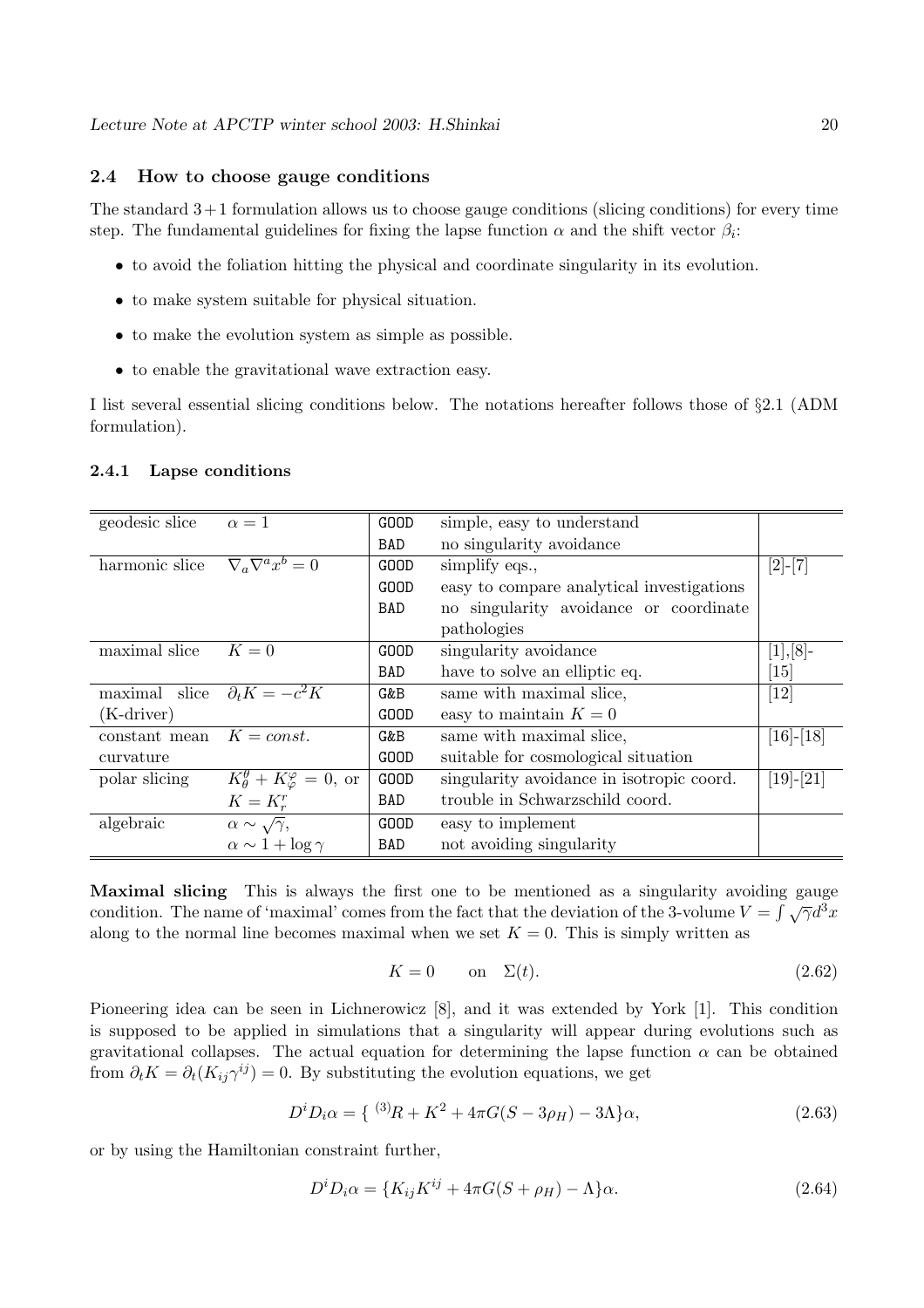This is an elliptic equation. When the curvature is strong (i.e. close to the appearance of a singularity), the RHS of equation become larger, hence the lapse becomes smaller. Therefore the foliation near the singularity evolves slowly.

For Schwarzschild black-hole space-time, Estabrook *et al.* [10] showed that the maximal slicing condition allows the 3-surface to reach into  $r = 1.5M$  in the limit  $t \to \infty$ , that is inside of the event horizon,  $r = 2M$ . However, it is also reported that the difference of  $\alpha$ -evolution causes the grid-stretching problem.

#### **2.4.2 Shift conditions**

| geodesic slice | $\beta^i=0$                    | GOOD       | simple, easy to understand   |  |
|----------------|--------------------------------|------------|------------------------------|--|
|                |                                | <b>BAD</b> | too simple                   |  |
| minimal        | $\min \Sigma^{ij} \Sigma_{ij}$ | GOOD       | geometrical meaning          |  |
| distortion     |                                | BAD        | elliptic eqs., hard to solve |  |
| minimal strain | $\min \Theta^{ij} \Theta_{ij}$ | G&B        | same with minimal distortion |  |

**Minimal distortion condition, minimal strain condition** Any singularity avoiding slice conditions causes the grid stretching problem. Smarr and York [1] proposed the condition which minimize the distortion in a global sense.

Let us define the expansion tensor  $\Theta_{\mu\nu}$  and the distortion tensor  $\Sigma_{ij}$ . Let the normal direction to the surface  $n^{\mu}$ , and the coordinate-constant congruence  $t_{\mu} = \alpha n_{\mu} + \beta_{\mu}$ . By projecting  $t^{\mu}$  onto the hypersurface using the projection operator  $\perp_b^a = \delta_b^a + n^a n_b$ ,

$$
\Theta_{\mu\nu} = \pm \nabla_{(\nu} t_{\mu)} = -\alpha K_{\mu\nu} + \frac{1}{2} D_{(\mu} \beta_{\nu)} \tag{2.65}
$$

We then extract this traceless part and define,

$$
\Sigma_{ij} = \Theta_{ij} - \frac{1}{3}\Theta\gamma_{ij} = -2\alpha\left(K_{ij} - \frac{1}{3}\gamma_{ij}K\right) + \frac{1}{2}\left(D_{(i}\beta_{j)} - \frac{1}{3}D^{k}\beta_{k}\right). \tag{2.66}
$$

The minimal distortion condition is to choose  $\beta^{i}$  which minimize the action

$$
\delta S[\beta] = \delta \left\{ \frac{1}{2} \int \Sigma_{ij} \Sigma^{ij} d^3 x \right\} = 0. \tag{2.67}
$$

This condition can be written as  $D^j \Sigma_{ij} = 0$ , or

$$
D^j D_j \beta_i + D^j D_i \beta_j - \frac{2}{3} D_i D_j \beta^j = D^j \left[ 2\alpha \left( K_{ij} - \frac{1}{3} tr K \gamma_{ij} \right) \right],
$$
\n(2.68)

or

$$
\Delta\beta_i + \frac{1}{3}D_i(D^j\beta_j) + R_i^j\beta_j = D^j \left[2\alpha \left(K_{ij} - \frac{1}{3}trK\gamma_{ij}\right)\right],\tag{2.69}
$$

where  $\Delta = D^i D_i$ .

Similarly, we can define the minimal strain condition by minimizing  $\Theta^{ij}\Theta_{ij}$ .

The both requires non-linear elliptic equations and hard to solve. Several group solves "pseudo" minimal distortion condition by replacing the covariant derivatives to the partial derivatives [22]. This simplification also works for inspiral binary neutron star evolution.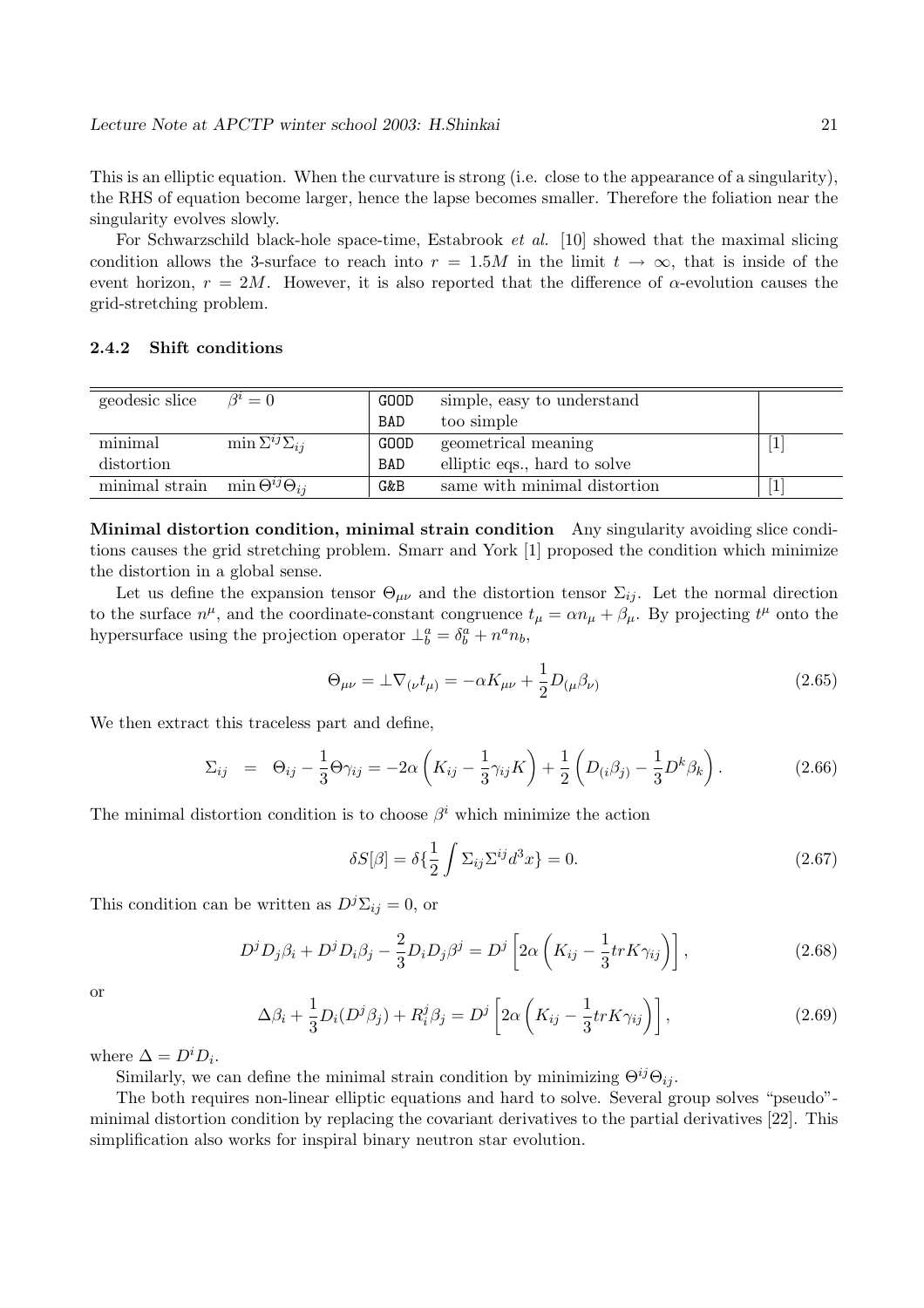## **References**

- [1] J.W. York,Jr., "Kinematics and Dynamics of General Relativity", in Sources of Gravitational Radiation, ed. by L.Smarr, (Cambridge, 1979) ; L.Smarr and J.W.York,Jr., Phys. Rev. D **17**, 2529 (1978)
- [2] C. Bona and J. Massó, Phys. Rev. D **38**, 3419 (1988).
- [3] C. Bona and J. Massó, Phys. Rev. Lett. **68**, 1097 (1992).
- [4] G.B. Cook and M.A. Scheel, Phys. Rev. D **56**, 4775 (1997).
- [5] M. Alcubierre, Phys. Rev. D **55**, 5981 (1997).
- [6] M. Alcubierre and J. Massó, Phys. Rev. D **57**, R4511 (1998).
- [7] M. Alcubierre, gr-qc/0210050.
- [8] A. Lichnerowicz, J. Math. Pures Appl. **23**, 37 (1944).
- [9] D. Bernstein, D.W. Hobill, and L. Smarr, in Frontiers in Numerical Relativity, edited by C.R. Evans, L.S. Finn, and D.W. Hobill (Cambridge Univ. Press, 1989)
- [10] F. Estabrook, H. Wahlquist, S. Christensen, B. DeWitt, L. Smarr, and E. Tsiang, Phys. Rev. D. **7**, 2814 (1973).
- [11] M.J. Duncan, Phys. Rev. D **31**, 1267 (1985).
- [12] J. Balakrishna, G. Daues, E. Seidel, W-M. Suen, M. Tobias and E. Wang, Class. Quant. Grav. **13**, L135 (1996).
- [13] A. Geyer and H. Herold , Phys. Rev. D. **52**, 6182 (1995).
- [14] A. Geyer and H. Herold , Gen. Rel. Grav. **29**, 1257 (1997).
- [15] L. I. Petrich, S.L. Shapiro, and S.A. Teukolsky, Phys. Rev. D **31**, 2459 (1985).
- [16] D.M. Eardley, L. Smarr, Phys. Rev. D **19**, 2239 (1979)
- [17] D.R. Brill, J.M. Cavallo, J.A. Isenberg, J. Math. Phys. **21**, 2789 (1980)
- [18] K. Nakao, T. Nakamura, K. Oohara, K. Maeda, Phys. Rev. D **44**, 1326 (1991)
- [19] J.M. Bardeen and T. Piran, Phys. Rep. **96**, 205 (1983).
- [20] R. A. d'Inverno, Class. Quantum Grav. **12**, L75 (1995).
- [21] L. I. Petrich, S.L. Shapiro, and S.A. Teukolsky, Phys. Rev. D **33**, 2100 (1986).
- [22] M. Shibata and K. Uryu, Prog. Theor. Phys. **107**, 265 (2002).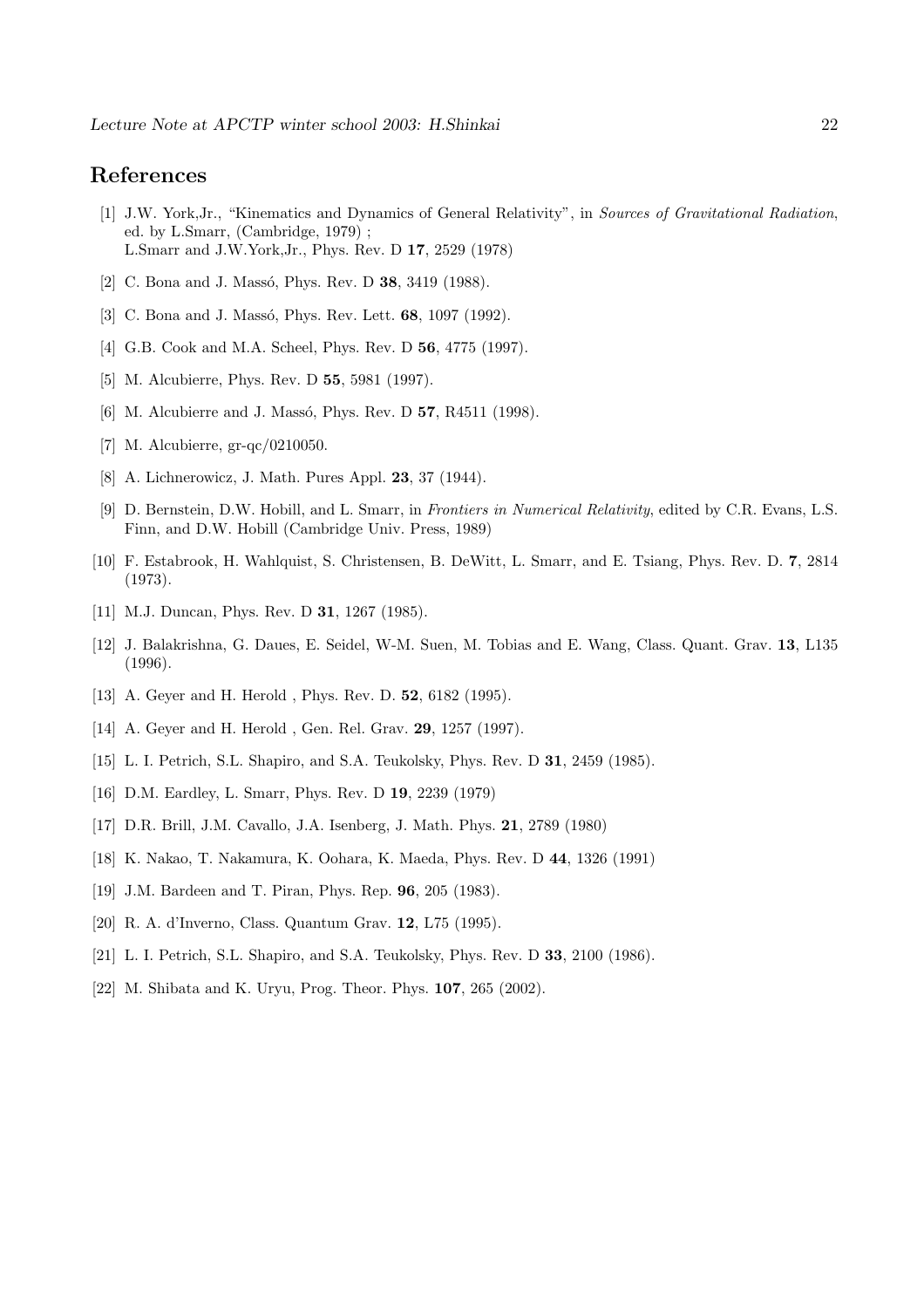## **2.5 How to evolve the system**

Many trials for longterm stable and accurate simulations of binary compact objects have revealed that mathematically equivalent sets of evolution equations show different numerical stability in free evolution schemes. Thus, the stability problem or the formulation problem is now shedding light on the mathematical structure of the Einstein equations. More detail review is available as [40].

#### **2.5.1 Overview**

Up to a couple of years ago, the "standard ADM" decomposition  $(§2.1)$  of the Einstein equation was taken as the standard formulation for numerical relativists. However, numerical simulations were often interrupted by unexplained blow-ups. This was thought due to the lack of resolution, or inappropriate gauge choice, or the particular numerical scheme which was applied. However, after the accumulation of much experience, people have noticed the importance of the formulation of the evolution equations, since there are apparent differences in numerical stability although the equations are mathematically equivalent Figure 2 is a chronological map of the researches. See Column 1 for the meaning of "stability".



Figure 2: Chronological table of formulations and their numerical tests. Boxed ones are of proposals of formulation, circled ones are related numerical experiments. Please refer Table 1 in [40] for references.

At this moment, there are three major ways to obtain longer time evolutions: (1) modifications of the standard Arnowitt-Deser-Misner equations initiated by the Kyoto group, (2) rewriting of the evolution equations in hyperbolic form, and (3) construction of an "asymptotically constrained" system. Of course, the ideas, procedures, and problems are mingled with each other. The purpose of this section is to review all three approaches and to introduce our idea to view them in a unified way. The third idea has been generalized by us as an asymptotically constrained system. The main procedure is to adjust the evolution equations using the constraint equations [47, 48, 39]. The method is also applied to explain why the above approach (1) works, and also to propose alternative systems based on the ADM [48, 39] and BSSN [49] equations.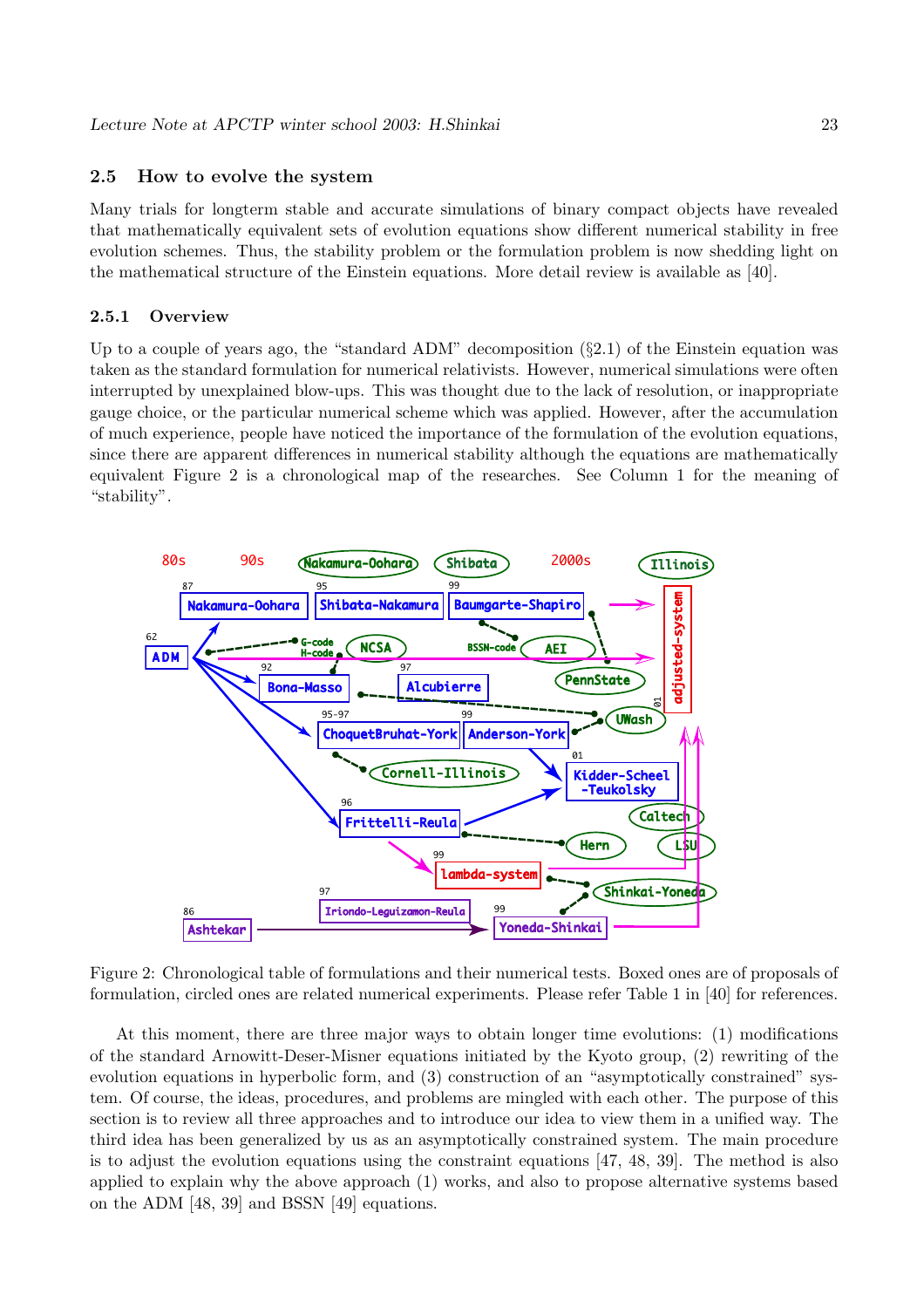The word **stability** is used quite different ways in the community.

- We mean by *numerical stability* a numerical simulation which continues without any blowups and in which data remains on the constrained surface.
- Mathematical stability is defined in terms of the well-posedness in the theory of partial differential equations, such that the norm of the variables is bounded by the initial data. See eq. (2.83) and around.
- For numerical treatments, there is also another notion of *stability*, the stability of finite differencing schemes. This means that numerical errors (truncation, round-off, etc) are not growing by evolution, and the evaluation is obtained by von Neumann's analysis. Lax's equivalence theorem says that if a numerical scheme is consistent (converging to the original equations in its continuum limit) and stable (no error growing), then the simulation represents the right (converging) solution. See [18] for the Einstein equations.

#### **2.5.2 Strategy 0: The ADM formulation**

.

As we see in §2.1, we know that if the constraints are satisfied on the initial slice  $\Sigma$ , then the constraints are satisfied throughout evolution. The normal numerical scheme is to solve the elliptic constraints for preparing the initial data, and to apply the free evolution (solving only the evolution equations). The constraints are used to monitor the accuracy of simulations.

The origin of the problem was that the above statement in *Italics* is true in principle, but is not always true in numerical applications. A long history of trial and error began in the early 90s. Shinkai and Yoneda showed that the standard ADM equations has a constraint violating mode in its constraint propagation equations even for a single black-hole (Schwarzschild) spacetime [39].

#### **2.5.3 Strategy 1: Modified ADM formulation by Nakamura et al**

Up to now, the most widely used formulation for large scale numerical simulations is a modified ADM system, which is now often cited as the Baumgarte-Shapiro-Shibata-Nakamura (BSSN) formulation. This reformulation was first introduced by Nakamura et al. [29, 30, 35]. The usefulness of this reformulation was re-introduced by Baumgarte and Shapiro [11], then was confirmed by other groups to show a long-term stable numerical evolution [4, 6].

#### **2.5.4 Basic variables and equations**

The widely used notation[11] introduces the variables  $(\varphi, \tilde{\gamma}_{ij}, K, \tilde{A}_{ij}, \tilde{\Gamma}^i)$  instead of  $(\gamma_{ij}, K_{ij})$ , where

$$
\varphi = (1/12) \log(\det \gamma_{ij}), \qquad \tilde{\gamma}_{ij} = e^{-4\varphi} \gamma_{ij}, \qquad K = \gamma^{ij} K_{ij}, \tag{2.70}
$$

$$
\tilde{A}_{ij} = e^{-4\varphi} (K_{ij} - (1/3)\gamma_{ij} K), \qquad \tilde{\Gamma}^i = \tilde{\Gamma}^i_{jk} \tilde{\gamma}^{jk}.
$$
\n(2.71)

The new variable  $\tilde{\Gamma}^i$  was introduced in order to calculate Ricci curvature more accurately. In BSSN formulation, Ricci curvature is not calculated as  $R_{ij}^{ADM} = \partial_k \Gamma_{ij}^k - \partial_i \Gamma_{kj}^k + \Gamma_{ij}^l \Gamma_{lk}^k - \Gamma_{kj}^l \Gamma_{li}^k$ , but as  $R_{ij}^{BSSN} = R_{ij}^{\varphi} + \tilde{R}_{ij}$ , where the first term includes the conformal factor  $\varphi$  while the second term does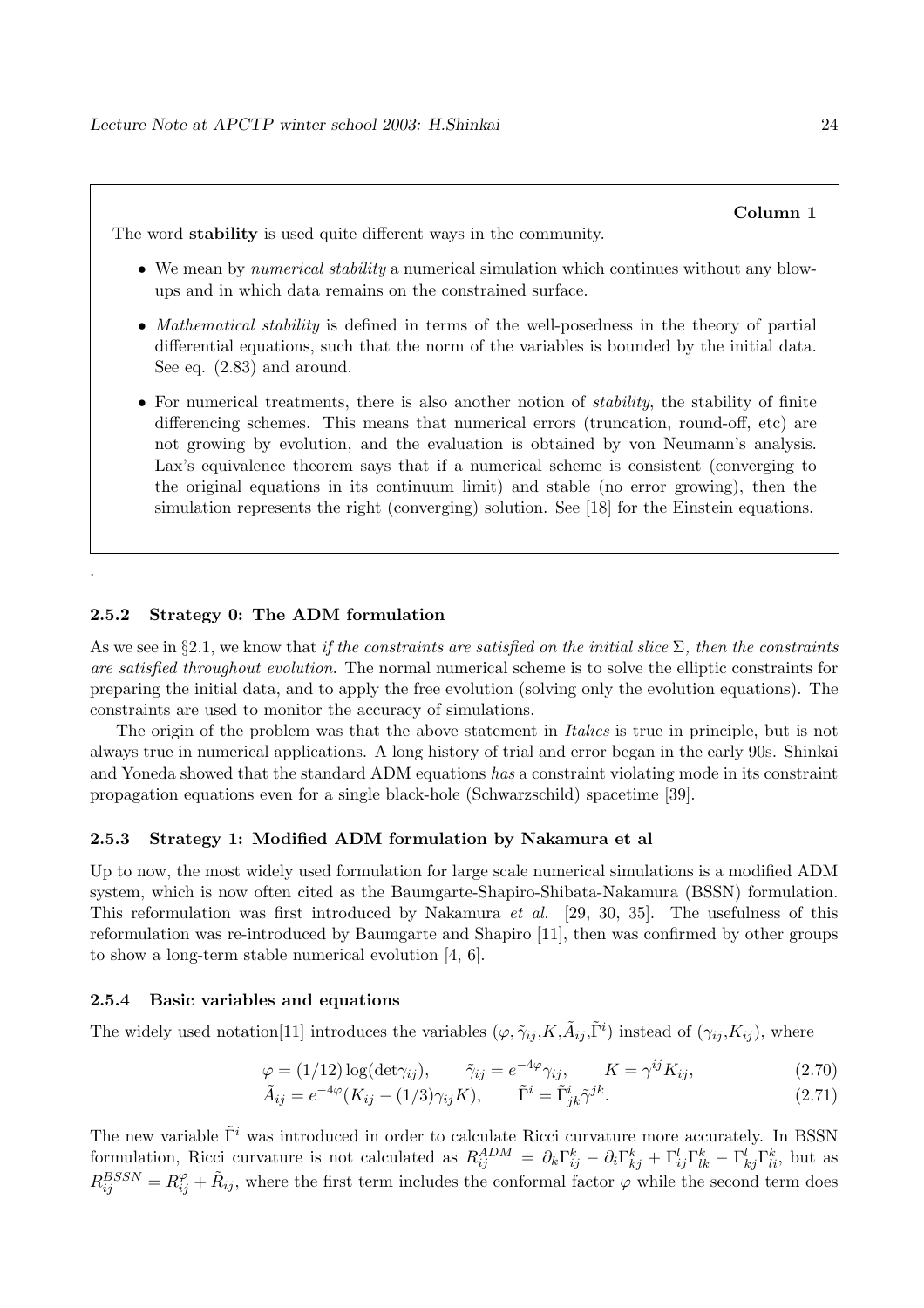not. These are approximately equivalent, but  $R_{ij}^{BSSN}$  does have wave operator apparently in the flat background limit, so that we can expect more natural wave propagation behavior.

Additionally, the BSSN requires us to impose the conformal factor as  $\tilde{\gamma} := \det \tilde{\gamma}_{ij} = 1$ , during evolution. This is a kind of definition, but can also be treated as a constraint. <sup>3</sup>

**The BSSN formulation [29, 30, 35, 11]: Box 2.3** The fundamental dynamical variables are  $(\varphi, \tilde{\gamma}_{ij}, K, \tilde{A}_{ij}, \tilde{\Gamma}^i)$ . The three-hypersurface  $\Sigma$  is foliated with gauge functions,  $(\alpha, \beta^i)$ , the lapse and shift vector.

• The evolution equations:

$$
\partial_t^B \varphi = -(1/6)\alpha K + (1/6)\beta^i(\partial_i \varphi) + (\partial_i \beta^i), \qquad (2.72)
$$

$$
\partial_t^B \tilde{\gamma}_{ij} = -2\alpha \tilde{A}_{ij} + \tilde{\gamma}_{ik} (\partial_j \beta^k) + \tilde{\gamma}_{jk} (\partial_i \beta^k) - (2/3) \tilde{\gamma}_{ij} (\partial_k \beta^k) + \beta^k (\partial_k \tilde{\gamma}_{ij}), \quad (2.73)
$$

$$
\partial_t^B K = -D^i D_i \alpha + \alpha \tilde{A}_{ij} \tilde{A}^{ij} + (1/3) \alpha K^2 + \beta^i (\partial_i K),
$$
\n(2.74)

$$
\partial_t^B \tilde{A}_{ij} = -e^{-4\varphi} (D_i D_j \alpha)^{TF} + e^{-4\varphi} \alpha (R_{ij}^{BSSN})^{TF} + \alpha K \tilde{A}_{ij} - 2\alpha \tilde{A}_{ik} \tilde{A}^k{}_j
$$
\n
$$
+ (2, 2k) \tilde{A}_{ij} + (2, 2k) \tilde{A}_{ij} - (2, 2k) \tilde{A}_{ij} + 2k(2, \tilde{A}_{ij})
$$
\n
$$
(2, 2k) \tilde{A}_{ij} + (2, 2k) \tilde{A}_{ij} - (2, 2k) \tilde{A}_{ij} + 2k(2, \tilde{A}_{ij})
$$

$$
+(\partial_i \beta^k)\tilde{A}_{kj} + (\partial_j \beta^k)\tilde{A}_{ki} - (2/3)(\partial_k \beta^k)\tilde{A}_{ij} + \beta^k(\partial_k \tilde{A}_{ij}),
$$
\n
$$
\partial_t^B \tilde{\Gamma}^i = -2(\partial_j \alpha)\tilde{A}^{ij} + 2\alpha(\tilde{\Gamma}^i_{jk}\tilde{A}^{kj} - (2/3)\tilde{\gamma}^{ij}(\partial_j K) + 6\tilde{A}^{ij}(\partial_j \varphi))
$$
\n(2.75)

$$
-\partial_j(\beta^k(\partial_k\tilde{\gamma}^{ij}) - \tilde{\gamma}^{kj}(\partial_k\beta^i) - \tilde{\gamma}^{ki}(\partial_k\beta^j) + (2/3)\tilde{\gamma}^{ij}(\partial_k\beta^k)).
$$
 (2.76)

• Constraint equations:

$$
\mathcal{H}^{BSSN} = R^{BSSN} + K^2 - K_{ij}K^{ij}, \qquad (2.77)
$$

$$
\mathcal{M}_i^{BSSN} = \mathcal{M}_i^{ADM},\tag{2.78}
$$

$$
\mathcal{G}^i = \tilde{\Gamma}^i - \tilde{\gamma}^{jk} \tilde{\Gamma}^i_{jk}, \qquad (2.79)
$$

$$
\mathcal{A} = \tilde{A}_{ij}\tilde{\gamma}^{ij}, \qquad (2.80)
$$

$$
S = \tilde{\gamma} - 1. \tag{2.81}
$$

(2.77) and (2.78) are the Hamiltonian and momentum constraints (the "kinematic" constraints), while the latter three are "algebraic" constraints due to the requirements of BSSN formulation.

**Remarks** Why BSSN is better than the standard ADM? Together with numerical comparisons with the standard ADM case[6], this question has been studied by many groups using different approaches. Using numerical test evolution, Alcubierre et al [4] found that the essential improvement is in the process of replacing terms by the momentum constraints. They also pointed out that the eigenvalues of BSSN evolution equations have fewer "zero eigenvalues" than those of ADM, and they conjectured that the instability might be caused by these "zero eigenvalues". An effort was made to understand the advantage of BSSN from the point of hyperbolization of the equations in its linearized limit [4, 32]. These studies provide some support regarding the advantage of BSSN, while it is also shown an example of an ill-posed solution in BSSN (as well in ADM) by Frittelli and Gomez [23].

As we discussed in [49], the stability of the BSSN formulation is due not only to the introductions of new variables, but also to the replacement of terms in the evolution equations using the constraints. Further, we will show several additional adjustments to the BSSN equations which are expected to give us more stable numerical simulations.

 $3$ The box/column numbers in this subsection are numerated so as to fit with [40].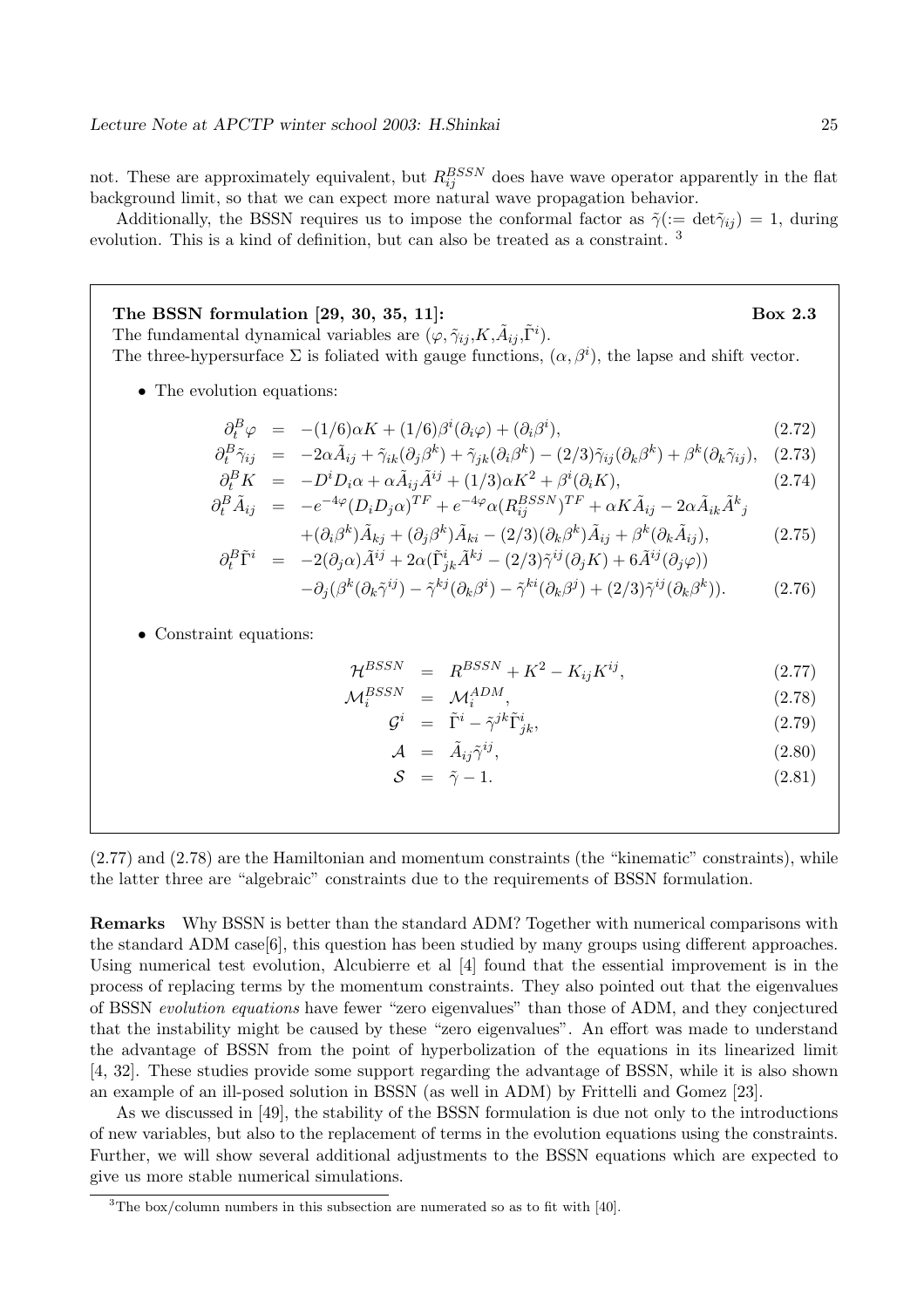#### **2.5.5 Strategy 2: Hyperbolic reformulations**

**Definitions, properties, mathematical backgrounds** The second effort to re-formulate the Einstein equations is to make the evolution equations reveal a first-order hyperbolic form explicitly. This is motivated by the expectation that the symmetric hyperbolic system has well-posed properties in its Cauchy treatment in many systems and also that the boundary treatment can be improved if we know the characteristic speed of the system.

#### **Hyperbolic formulations** Box 2.5

We say that the system is a first-order (quasi-linear) partial differential equation system, if a certain set of (complex-valued) variables  $u_{\alpha}$  ( $\alpha = 1, \dots, n$ ) forms

$$
\partial_t u_\alpha = \mathcal{M}^{l\beta}{}_\alpha(u) \partial_l u_\beta + \mathcal{N}_\alpha(u),\tag{2.82}
$$

where M (the characteristic matrix) and N are functions of u but do not include any derivatives of u. Further we say the system is

- a weakly hyperbolic system, if all the eigenvalues of the characteristic matrix are real.
- a strongly hyperbolic system (or a diagonalizable / symmetrizable hyperbolic system), if the characteristic matrix is diagonalizable (has a complete set of eigenvectors) and has all real eigenvalues.
- a symmetric hyperbolic system, if the characteristic matrix is a Hermitian matrix.

Writing the system in a hyperbolic form is a quite useful step in proving that the system is wellposed. The mathematical well-posedness of the system means  $(1°)$  local existence (of at least one solution u),  $(2°)$  uniqueness (i.e., at most solutions), and  $(3°)$  stability (or continuous dependence of solutions  $\{u\}$  on the Cauchy data) of the solutions. The resultant statement expresses the existence of the energy inequality on its norm,

$$
||u(t)|| \le e^{\alpha \tau} ||u(t=0)||, \qquad \text{where } 0 < \tau < t, \quad \alpha = const. \tag{2.83}
$$

This indicates that the norm of  $u(t)$  is bounded by a certain function and the initial norm. Remark that this mathematical boundness does not mean that the norm  $u(t)$  decreases along the time evolution.

The inclusion relation of the hyperbolicities is,

symmetric hyperbolic 
$$
\subset
$$
 strongly hyperbolic  $\subset$  weakly hyperbolic. (2.84)

The Cauchy problem under weak hyperbolicity is not, in general,  $C^{\infty}$  well-posed. At the strongly hyperbolic level, we can prove the finiteness of the energy norm if the characteristic matrix is independent of u (cf [43]), that is one step definitely advanced over a weakly hyperbolic form. Similarly, the well-posedness of the symmetric hyperbolic is guaranteed if the characteristic matrix is independent of  $u$ , while if it depends on  $u$  we have only limited proofs for the well-posedness.

From the point of numerical applications, to hyperbolize the evolution equations is quite attractive, not only for its mathematically well-posed features. The expected additional advantages are the following.

(a) It is well known that a certain flux conservative hyperbolic system is taken as an essential formulation in the computational Newtonian hydrodynamics when we control shock wave formations due to matter.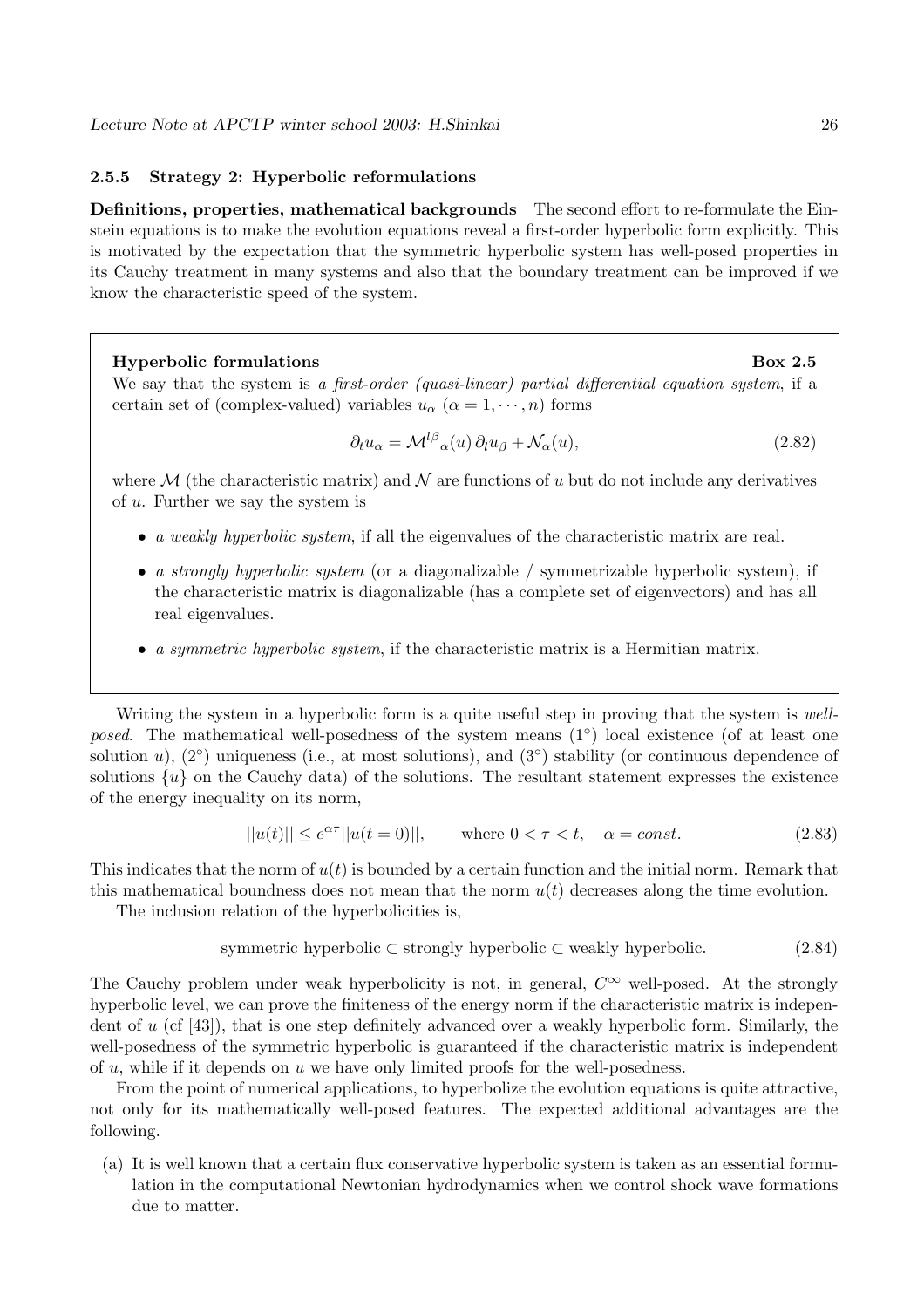- (b) The characteristic speed (eigenvalues of the principal matrix) is supposed to be the propagation speed of the information in that system. Therefore it is naturally imagined that these magnitudes are equivalent to the physical information speed of the model to be simulated.
- (c) The existence of the characteristic speed of the system is expected to give us an improved treatment of the numerical boundary, and/or to give us a new well-defined Cauchy problem within a finite region (the so-called initial boundary value problem, IBVP).

These statements sound reasonable, but have not yet been generally confirmed in actual numerical simulations. But we are safe in saying that the formulations are not yet well developed to test these issues.

**Hyperbolic formulations of the Einstein equations** Most physical systems can be expressed as symmetric hyperbolic systems. In order to prove that the Einstein's theory is a well-posed system, to hyperbolize the Einstein equations is a long-standing research area in mathematical relativity.

The standard ADM system does not form a first order hyperbolic system. This can be seen immediately from the fact that the ADM evolution equation (2.11) has Ricci curvature in RHS. So far, several first order hyperbolic systems of the Einstein equation have been proposed. In constructing hyperbolic systems, the essential procedures are  $(1°)$  to introduce new variables, normally the spatially derivatived metric,  $(2°)$  to adjust equations using constraints. Occasionally,  $(3°)$  to restrict the gauge conditions, and/or  $(4°)$  to rescale some variables. Due to process  $(1°)$ , the number of fundamental dynamical variables is always larger than that of ADM.

Due to the limitation of space, we can only list several hyperbolic systems of the Einstein equations.

- The Bona-Massó formulation  $[13, 14]$
- The Einstein-Ricci system [19, 1] / Einstein-Bianchi system [7]
- The Einstein-Christoffel system [8]
- The Ashtekar formulation [10]
- The Frittelli-Reula formulation [24, 43]
- The Conformal Field equations [21]
- The Kidder-Scheel-Teukolsky (KST) formulation [26]

Please refer [40] for each brief introductions.

**Remarks** When we discuss hyperbolic systems in the context of numerical stability, the following questions should be considered:

Q From the point of the set of evolution equations, does hyperbolization actually contribute to numerical accuracy and stability? Under what conditions/situations will the advantages of hyperbolic formulation be observed?

Unfortunately, we do not have conclusive answers to these questions, but many experiences are being accumulated. Several earlier numerical comparisons reported the stability of hyperbolic formulations [14, 15, 33, 34]. But we have to remember that this statement went against the standard ADM formulation, which has a constraint-violating mode for Schwarzschild spacetime as has been shown recently[39].

These partial numerical successes encouraged the community to formulate various hyperbolic systems. Recently, Calabrese et al [17] reported there is a certain differences in the long-term convergence features between weakly and strongly hyperbolic systems on the Minkowskii background space-time. However, several numerical experiments also indicate that this direction is not a complete success.

Objections from numerical experiments

• Above earlier numerical successes were also terminated with blow-ups.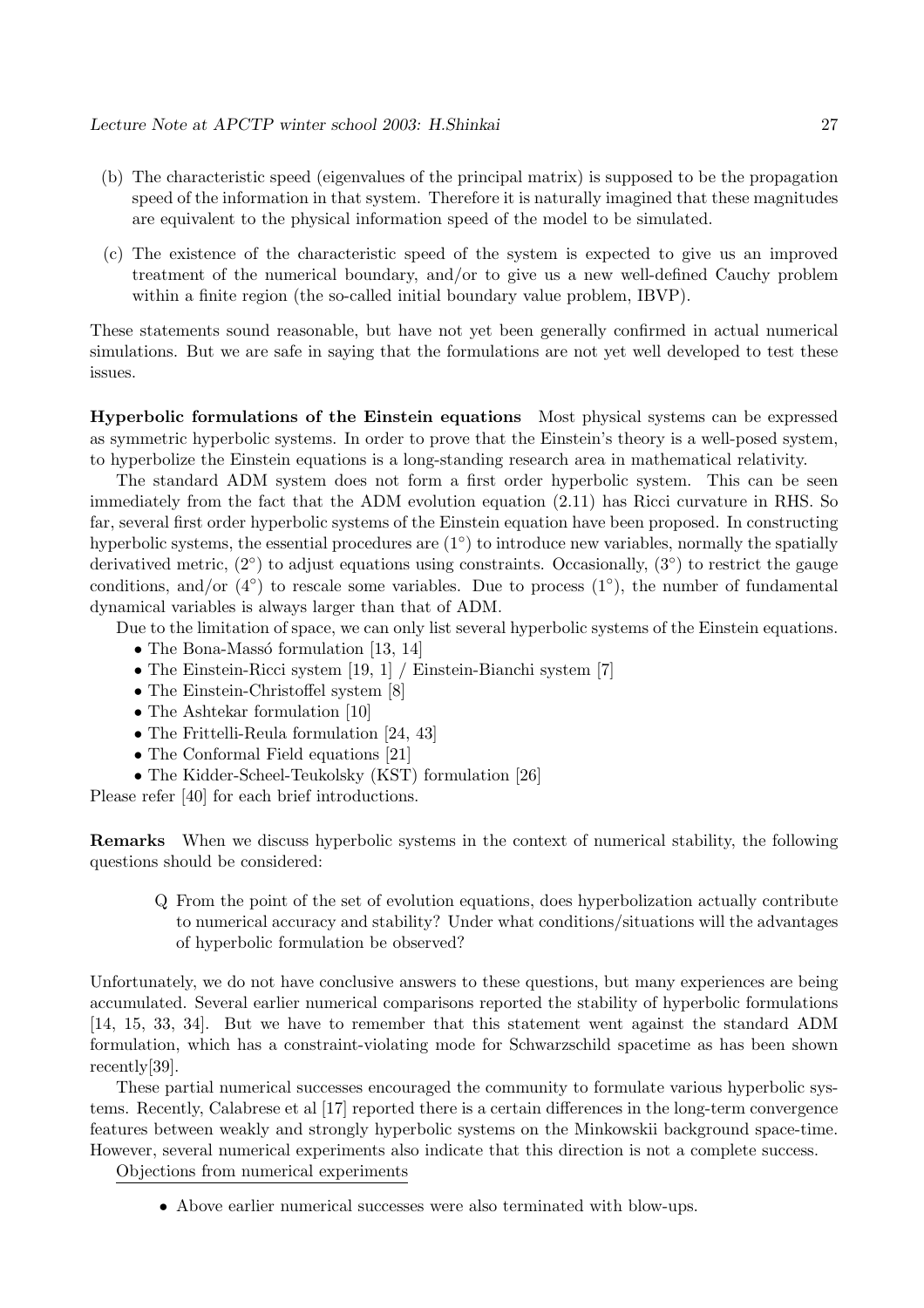- If the gauge functions are evolved according to the hyperbolic equations, then their finite propagation speeds may cause pathological shock formations in simulations [2, 3].
- There are no drastic differences in the evolution properties *between* hyperbolic systems (weakly, strongly and symmetric hyperbolicity) by systematic numerical studies by Hern [25] based on Frittelli-Reula formulation [24], and by the authors [38] based on Ashtekar's formulation [10, 46].
- Proposed symmetric hyperbolic systems were not always the best ones for numerical evolution. People are normally still required to reformulate them for suitable evolution. Such efforts are seen in the applications of the Einstein-Ricci system [34], the Einstein-Christoffel system [12], and so on.

Of course, these statements only casted on a particular formulation, and therefore we have to be careful not to over-emphasize the results. In order to figure out the reasons for the above objections, it is worth stating the following cautions:

Remarks on hyperbolic formulations

- (a) Rigorous mathematical proofs of well-posedness of PDE are mostly for simple symmetric or strongly hyperbolic systems. If the matrix components or coefficients depend on dynamical variables (as in all any versions of hyperbolized Einstein equations), almost nothing was proved in more general situations.
- (b) The statement of "stability" in the discussion of well-posedness refers to the bounded growth of the norm, and does not indicate a decay of the norm in time evolution.
- (c) The discussion of hyperbolicity only uses the characteristic part of the evolution equations, and ignores the rest.

We think the origin of confusion in the community results from over-expectation on the above issues. Mostly, point (c) is the biggest problem. The above numerical claims from Ashtekar and Frittelli-Reula formulations were mostly due to the contribution (or interposition) of non-principal parts in evolution. Regarding this issue, the recent KST formulation finally opens the door. KST's "kinematic" parameters enable us to reduce the non-principal part, so that numerical experiments are hopefully expected to represent predicted evolution features from PDE theories. At this moment, the agreement between numerical behavior and theoretical prediction is not yet perfect but close [27].

If further studies reveal the direct correspondences between theories and numerical results, then the direction of hyperbolization will remain as the essential approach in numerical relativity, and the related IBVP researches will become a main research subject in the future. Meanwhile, it will be useful if we have an alternative procedure to predict stability including the effects of the non-principal parts of the equations. Our proposal of adjusted system in the next subsection may be one of them.

#### **2.5.6 Strategy 3: Asymptotically constrained systems**

The third strategy is to construct a robust system against the violation of constraints, such that the constraint surface is an attractor. The idea was first proposed as "λ-system" by Brodbeck et al [16], and then developed in more general situations as "adjusted system" by the authors [47].

**The "** $\lambda$ **-system" Brodbeck et al [16] proposed a system which has additional variables**  $\lambda$  **that obey** artificial dissipative equations. The variable  $\lambda$ s are supposed to indicate the violation of constraints and the target of the system is to get  $\lambda = 0$  as its attractor.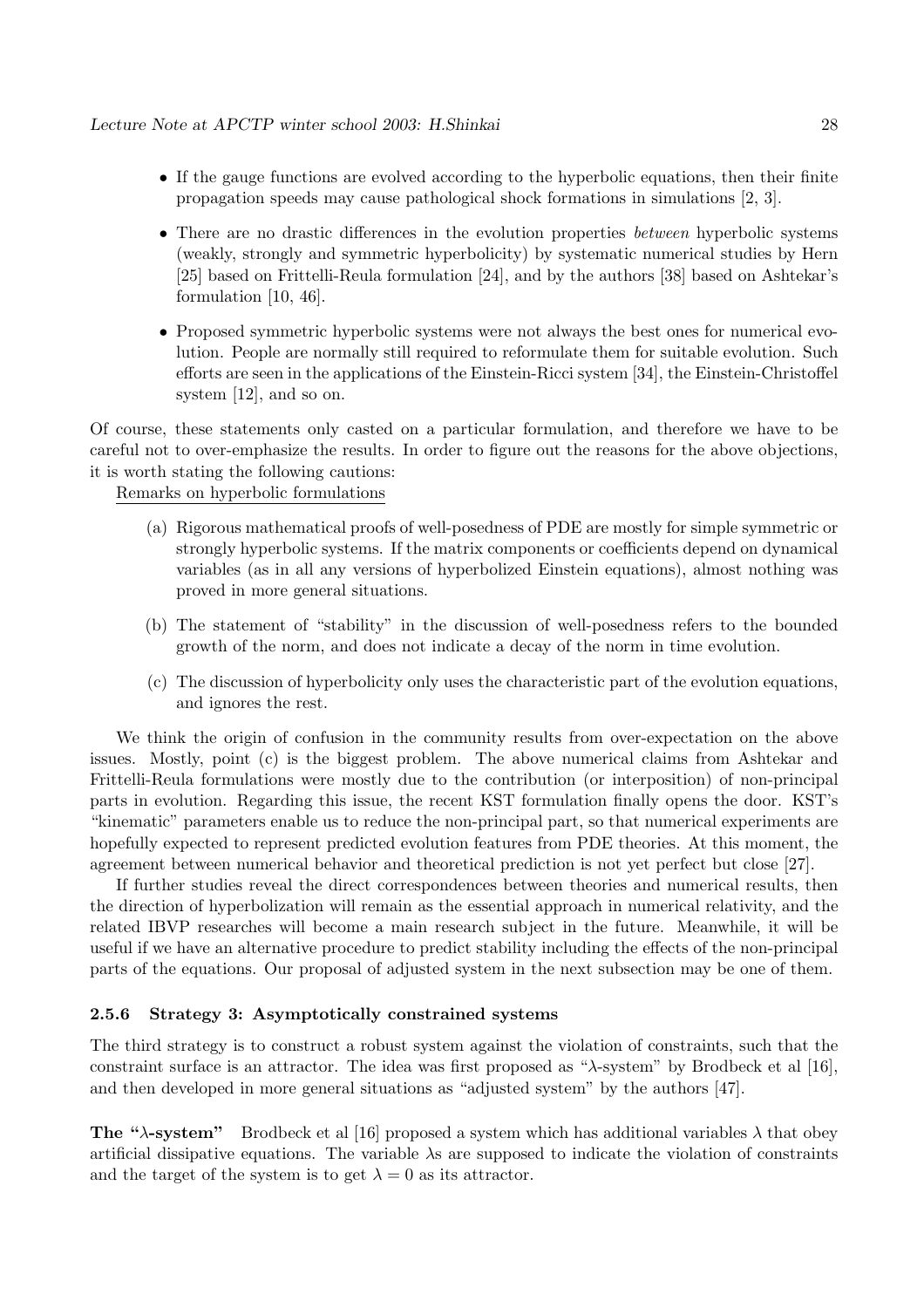| The "λ-system" (Brodbeck-Frittelli-Hübner-Reula) [16]:<br>Box 2.7<br>For a symmetric hyperbolic system, add additional variables $\lambda$ and artificial force to reduce the<br>violation of constraints.<br>The procedure: |                                                                                                          |                                                                                                                                                                   |  |  |
|------------------------------------------------------------------------------------------------------------------------------------------------------------------------------------------------------------------------------|----------------------------------------------------------------------------------------------------------|-------------------------------------------------------------------------------------------------------------------------------------------------------------------|--|--|
| 1.                                                                                                                                                                                                                           | Prepare a symmetric hyperbolic evolution system                                                          | $\partial_t u = M \partial_i u + N$                                                                                                                               |  |  |
| 2.                                                                                                                                                                                                                           | Introduce $\lambda$ as an indicator of violation of<br>constraint which obeys dissipative eqs. of motion | $\partial_t \lambda = \alpha C - \beta \lambda$<br>$(\alpha \neq 0, \beta > 0)$                                                                                   |  |  |
| 3.                                                                                                                                                                                                                           | Take a set of $(u, \lambda)$ as dynamical variables                                                      | $\partial_t \begin{pmatrix} u \\ \lambda \end{pmatrix} \simeq \begin{pmatrix} A & 0 \\ F & 0 \end{pmatrix} \partial_i \begin{pmatrix} u \\ \lambda \end{pmatrix}$ |  |  |
| 4.                                                                                                                                                                                                                           | Modify evolution eqs so as to form<br>a symmetric hyperbolic system                                      | $\partial_t \begin{pmatrix} u \\ \lambda \end{pmatrix} = \begin{pmatrix} A & F \\ F & 0 \end{pmatrix} \partial_i \begin{pmatrix} u \\ \lambda \end{pmatrix}$      |  |  |

Since the total system is designed to have symmetric hyperbolicity, the evolution is supposed to be unique. Brodbeck et al showed analytically that such a decay of  $\lambda$ s can be seen for sufficiently small  $\lambda$ (> 0) with a choice of appropriate combinations of  $\alpha$ s and  $\beta$ s.

Brodbeck et al presented a set of equations based on Frittelli-Reula's symmetric hyperbolic formulation [24]. The version of Ashtekar's variables was presented by the authors [37] for controlling the constraints or reality conditions or both. The numerical tests of both the Maxwell- $\lambda$ -system and the Ashtekar-λ-system were performed [47], and confirmed to work as expected. Although it is questionable whether the recovered solution is true evolution or not [41], we think the idea is quite attractive. To enforce the decay of errors in its initial perturbative stage seems the key to the next improvements, which are also developed in the next section on "adjusted systems".

However, there is a high price to pay for constructing a  $\lambda$ -system. The  $\lambda$ -system can not be introduced generally, because (i) the construction of  $\lambda$ -system requires the original evolution equations to have a symmetric hyperbolic form, which is quite restrictive for the Einstein equations, (ii) the final system requires many additional variables and we also need to evaluate all the constraint equations at every time step, which is a hard task in computation. Moreover, (iii) it is not clear that the λ-system is robust enough for non-linear violation of constraints, or that  $\lambda$ -system can control constraints which do not have any spatial differential terms.

**The "adjusted system"** Next, we propose an alternative system which also tries to control the violation of constraint equations actively, which we named "adjusted system". We think that this system is more practical and robust than the previous  $\lambda$ -system.

|    | The Adjusted system (procedures):                                                                                                               | <b>Box 2.9</b>                                                                                        |
|----|-------------------------------------------------------------------------------------------------------------------------------------------------|-------------------------------------------------------------------------------------------------------|
|    | Prepare a set of evolution eqs.                                                                                                                 | $\partial_t u = J \partial_i u + K$                                                                   |
| 2. | Add constraints in RHS                                                                                                                          | $\partial_t u = J \partial_i u + K \pm \kappa \underline{C}$                                          |
| 3. | Choose the coeff. $\kappa$ so as to make the<br>eigenvalues of the homogenized adjusted<br>$\partial_t C$ eqs negative reals or pure imaginary. | $\partial_t C = D \partial_i C + E C$<br>$\partial_t C = D \partial_i C + E C + F \partial_i C + G C$ |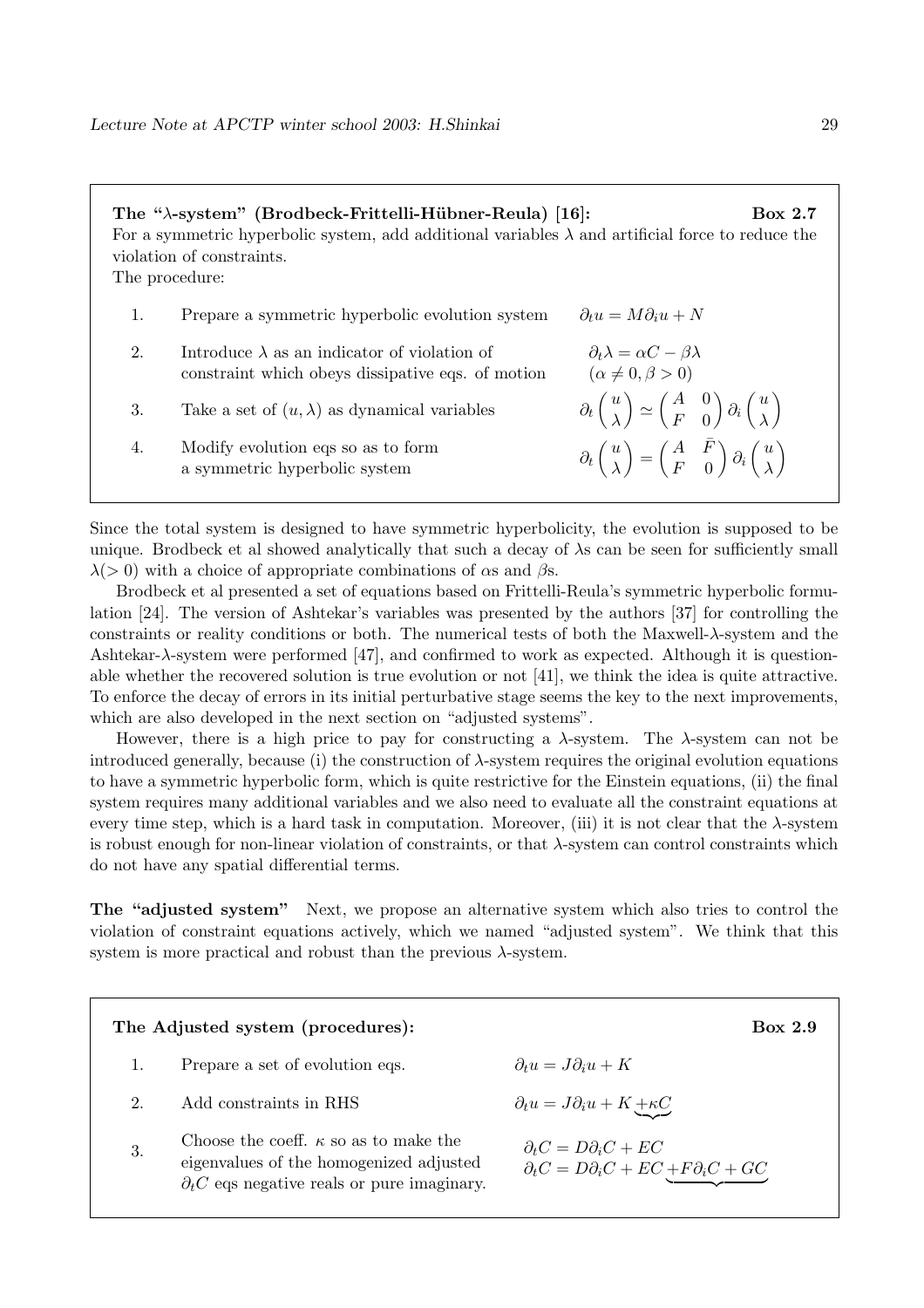The process of adjusting equations is a common technique in other re-formulating efforts as we reviewed. However, we try to employ the evaluation process of constraint amplification factors as an alternative guideline to hyperbolization of the system. We will explain these issues in the next section.

#### **2.5.7 A unified treatment: Adjusted System**

This section is devoted to present our idea of "asymptotically constrained system". Original references can be found in [47, 48, 39, 49].

**Procedures : Constraint propagation equations and Proposals** Suppose we have a set of dynamical variables  $u^a(x^i, t)$ , and their evolution equations,

$$
\partial_t u^a = f(u^a, \partial_i u^a, \cdots), \tag{2.85}
$$

and the (first class) constraints,

$$
C^{\alpha}(u^a, \partial_i u^a, \cdots) \approx 0. \tag{2.86}
$$

Note that we do not require (2.85) forms a first order hyperbolic form. We propose to investigate the evolution equation of  $C^{\alpha}$  (constraint propagation),

$$
\partial_t C^{\alpha} = g(C^{\alpha}, \partial_i C^{\alpha}, \cdots), \qquad (2.87)
$$

for predicting the violation behavior of constraints in time evolution. We do not mean to integrate (2.87) numerically together with the original evolution equations (2.85), but mean to evaluate them analytically in advance in order to reformulate the equations (2.85).

There may be two major analyses of  $(2.87)$ ; (a) the hyperbolicity of  $(2.87)$  when  $(2.87)$  is a first order system, and (b) the eigenvalue analysis of the whole RHS in (2.87) after a suitable homogenization. However, as we critically viewed the hyperbolization road in the previous section, we prefer to proceed the road (b).

**Amplification Factors of Constraint Propagation equations: Box 3.1** We propose to homogenize (2.87) by a Fourier transformation, e.g.

$$
\partial_t \hat{C}^{\alpha} = \hat{g}(\hat{C}^{\alpha}) = M^{\alpha}{}_{\beta} \hat{C}^{\beta},
$$
  
where  $C(x, t)^{\rho} = \int \hat{C}(k, t)^{\rho} \exp(ik \cdot x) d^3k,$  (2.88)

then to analyze the set of eigenvalues, say  $\Lambda$ s, of the coefficient matrix,  $M^{\alpha}{}_{\beta}$ , in (2.88). We call Λs the constraint amplification factors (CAFs) of (2.87).

The CAFs predict the evolution of constraint violations. We therefore can discuss the "distance" to the constraint surface using the "norm" or "compactness" of the constraint violations (although we do not have exact definitions of these " $\cdots$ " words).

The next conjecture seems to be quite useful to predict the evolution feature of constraints:

## **Conjecture on Constraint Amplification Factors (CAFs): Box 3.2**

- (A) If CAF has a negative real-part (the constraints are forced to be diminished), then we see more stable evolution than a system which has positive CAF.
- (B) If CAF has a non-zero imaginary-part (the constraints are propagating away), then we see more stable evolution than a system which has zero CAF.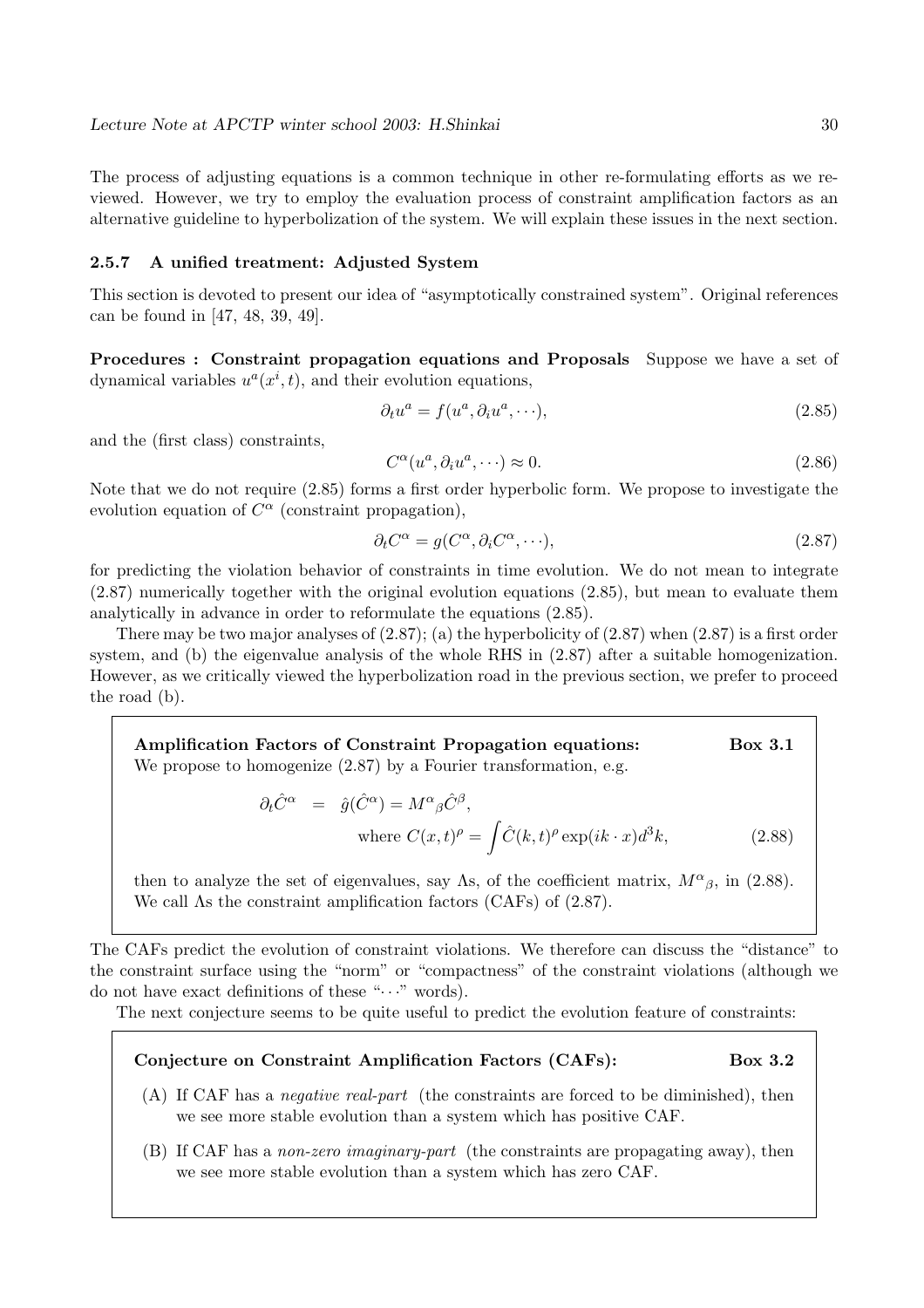We found that the system becomes more stable when more Λs satisfy the above criteria. A general feature of the constraint propagation is reported in [50].

The above features of the constraint propagation, (2.87), will differ when we modify the original evolution equations. Suppose we add (adjust) the evolution equations using constraints

$$
\partial_t u^a = f(u^a, \partial_i u^a, \cdots) + F(C^{\alpha}, \partial_i C^{\alpha}, \cdots), \qquad (2.89)
$$

then (2.87) will also be modified as

$$
\partial_t C^{\alpha} = g(C^{\alpha}, \partial_i C^{\alpha}, \cdots) + G(C^{\alpha}, \partial_i C^{\alpha}, \cdots). \tag{2.90}
$$

Therefore, the problem is how to adjust the evolution equations so that their constraint propagations satisfy the above criteria as much as possible.

**Applications** For the Maxwell equation and the Ashtekar version of the Einstein equations, we numerically found that this idea works to reduce the violation of constraints, and that the effects are much better than by constructing its symmetric hyperbolic versions [38, 47].

**Applications to ADM** The idea was applied to the standard ADM formulation which is not hyperbolic and several attractive adjustments were proposed [48, 39]. We made various predictions how additional adjusted terms will change the constraint propagation. Systematic numerical comparisons are also progressing, and we show two sample plots here.

Figure 4 (a) is a test numerical evolution of Detweiler-type adjustment [20] on the Minkowskii background. We see the adjusted version gives convergence on to the constraint surface by arranging the magnitude of the adjusting parameter,  $\kappa$ . Figure 4 (b) is obtained by a 3-dimensional numerical evolution of weak gravitational wave, the so-called Teukolsky wave [44]. The lines are of the original/standard ADM evolution equations, Detweiler-type adjustment, and a part of Detweiler-type adjustment. For a particular choice of  $\kappa$ , we observe again the L2 norm of constraint (violation of constraints) is reduced than the standard ADM case, and can evolve longer than that.

**Notion of Time Reversal Symmetry** During the comparisons of adjustments, we found that it is necessary to create time asymmetric structure of evolution equations in order to force the evolution on to the constraint surface. There are infinite ways of adjusting equations, but we found that if we follow the guideline Box 3.5, then such an adjustment will give us time asymmetric evolution.

| Trick to obtain asymptotically constrained system:<br>$=$ Break the time reversal symmetry (TRS) of the evolution equation.                                                                                                                                                                                                          | <b>Box 3.5</b> |
|--------------------------------------------------------------------------------------------------------------------------------------------------------------------------------------------------------------------------------------------------------------------------------------------------------------------------------------|----------------|
| 1. Evaluate the parity of the evolution equation.<br>By reversing the time $(\partial_t \to -\partial_t)$ , there are variables which change their signatures (parity<br>$(-))$ [e.g. $K_{ij}, \partial_t \gamma_{ij}, \mathcal{M}_i, \cdots$ ], while not (parity $(+)$ ) [e.g. $g_{ij}, \partial_t K_{ij}, \mathcal{H}, \cdots$ ]. |                |
| 2. Add adjustments which have different parity of that equation.<br>For example, for the parity (-) equation $\partial_t \gamma_{ij}$ , add a parity (+) adjustment $\kappa \mathcal{H}$ .                                                                                                                                           |                |

One of our criteria, the negative real CAFs, requires breaking the time-symmetric features of the original evolution equations. Such CAFs are obtained by adjusting the terms which break the TRS of the evolution equations, and this is available even at the standard ADM system.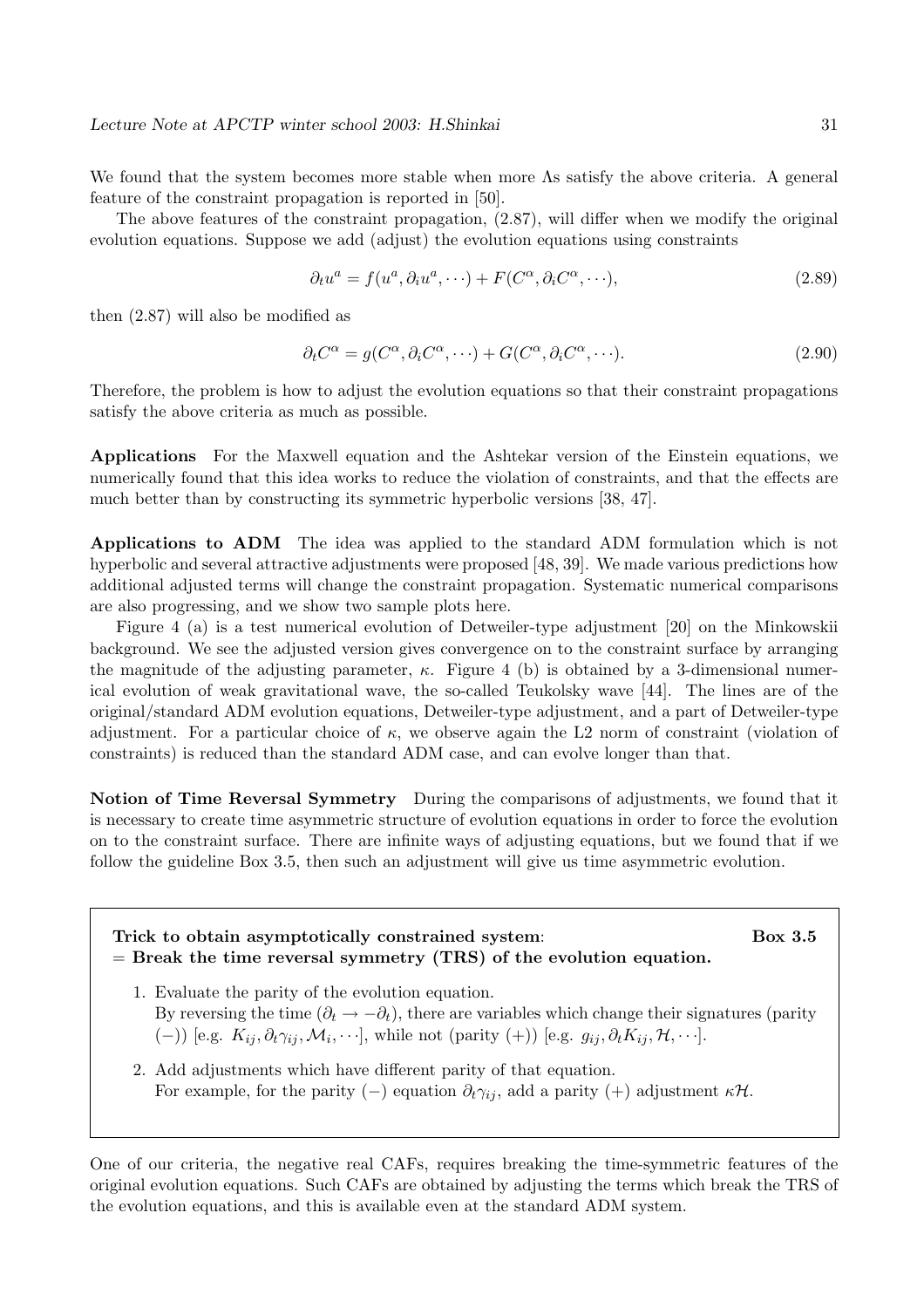![](_page_31_Figure_1.jpeg)

Figure 3: Comparisons of numerical evolution between adjusted ADM systems. (a) Demonstration of the Detweiler's modified ADM system on Minkowskii background spacetime, 1-dimensional simulation. The L2 norm of the constraints  $\mathcal{H}^{ADM}$  and  $\mathcal{M}^{ADM}$  is plotted in the function of time. Artificial error was added at  $t = 0.25$ . L is the parameter in Detweiler's adjustment. We see the evolution is asymptotically constrained for small  $\kappa > 0$ . (b) L2 norm of the Hamiltonian constraint  $\mathcal{H}^{ADM}$ of evolution using ADM/adjusted ADM formulations for the case of Teukolsky wave, 3-dimensional simulation.

**Applications to BSSN** This analysis was also applied to explain the advantages of the BSSN formulation, and again several alternative adjustments to BSSN equations were proposed [49]. Recently Yo et al. [45] reported their simulations of stationary rotating black hole, and mentioned that one of our proposal was contributed to maintain their evolution of Kerr black hole  $(J/M$  up to 0.9M) for long time ( $t \sim 6000M$ ). Their results also indicates that the evolved solution is closed to the exact one, that is, the constrained surface.

#### **2.5.8 Outlook**

#### **What we have achieved**

- The constraint propagation features become different by simply adding constraint terms to the original evolution equations (we call this the adjustment of the evolution equations).
- There is a constraint-violating mode in the standard ADM evolution system when we apply it to a single non-rotating black hole space-time, and its growth rate is larger near the black-hole horizon.
- Such a constraint-violating mode can be killed if we adjust the evolution equations with a particular modification using constraint terms (Box 2.7). An effective guideline is to adjust terms as they break the time-reversal symmetry of the equations (Box 3.5).
- Our expectations are borne out in simple numerical experiments using the Maxwell, Ashtekar, and ADM systems. However the modifications are not yet perfect to prevent non-linear growth of the constraint violation.
- We understand why the BSSN formulation works better than the ADM one in the limited case (perturbative analysis in the flat background), and further we proposed modified evolution equations along the lines of our previous procedure.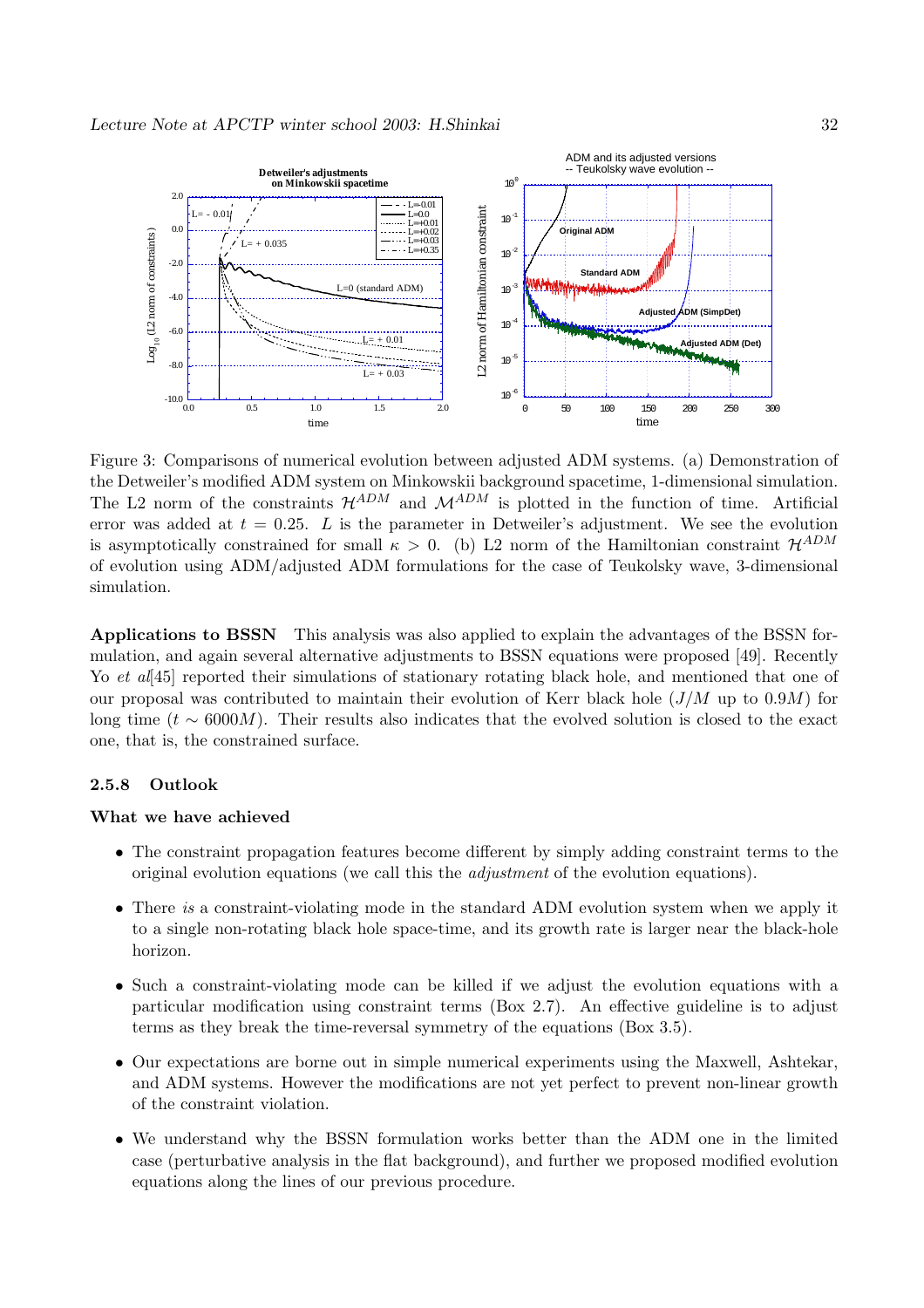The common key to the problem is how to adjust the evolution equations with constraints. Any adjusted systems are mathematically equivalent if the constraints are completely satisfied, but this is not the case for numerical simulations. Replacing terms with constraints is one of the normal steps when people hyperbolize equations. Our approach is to employ the evaluation process of constraint amplification factors for an alternative guideline to hyperbolization of the system.

**Final remarks** If we say the final goal of this project is to find a robust algorithm to obtain longterm accurate and stable time-evolution method, then the recipe should be a combination of (a) formulations of the evolution equations, (b) choice of gauge conditions, (c) treatment of boundary conditions, and (d) numerical integration methods. We are in the stages of solving this mixed puzzle. The ideal almighty algorithm may not exit, but we believe our accumulating experience will make the ones we do have more robust and automatic.

I have written this review from the viewpoint that the general relativity is a constrained dynamical system. This is not only a proper problem in general relativity, but also in many physical systems such as electrodynamics, magnetohydrodynamics, molecular dynamics, mechanical dynamics, and so on. Therefore sharing the thoughts between different field will definitely accelerate the progress.

## **References**

- [1] A. Abrahams, A. Anderson, Y. Choquet-Bruhat, and J.W. York, Jr., Phys. Rev. Lett. **75**, 3377 (1995); Class. Quant. Grav. **14**, A9 (1997).
- [2] M. Alcubierre, Phys. Rev. D **55**, 5981 (1997).
- [3] M. Alcubierre and J. Massó, Phys. Rev. D **57**, R4511 (1998).
- [4] M. Alcubierre, G. Allen, B. Brügmann, E. Seidel and W-M. Suen, Phys. Rev. D **62**, 124011 (2000).
- [5] M. Alcubierre, W. Benger, B. Brügmann, G. Lanfermann, L. Nerger, E. Seidel, and R. Takahashi, Phys. Rev. Lett. **87** 271103 (2001).
- [6] M. Alcubierre, B. Brügmann, T. Dramlitsch, J.A. Font, P. Papadopoulos, E. Seidel, N. Stergioulas, and R. Takahashi, Phys. Rev. D **62**, 044034 (2000).
- [7] A. Anderson, Y. Choquet-Bruhat, J.W. York, Jr., Topol. Methods in Nonlinear Analysis, **10**, 353 (1997).
- [8] A. Anderson and J. W. York, Jr, Phys. Rev. Lett. **82**, 4384 (1999).
- [9] R. Arnowitt, S. Deser and C.W. Misner, in Gravitation: An Introduction to Current Research, ed. by L.Witten, (Wiley, New York, 1962).
- [10] A. Ashtekar, Phys. Rev. Lett. **57**, 2244 (1986); Phys. Rev. **D36**, 1587 (1987).
- [11] T.W. Baumgarte and S.L. Shapiro, Phys. Rev. D **59**, 024007 (1999).
- [12] J.M. Bardeen, L.T. Buchman, Phys. Rev. D. **65**, 064037 (2002).
- [13] C. Bona, J. Massó, Phys. Rev. D **40**, 1022 (1989); Phys. Rev. Lett. **68**, 1097 (1992).
- [14] C. Bona, J. Massó, E. Seidel and J. Stela, Phys. Rev. Lett. **75**, 600 (1995); Phys. Rev. D **56**, 3405 (1997).
- [15] C. Bona, J. Massó, E. Seidel, and P. Walker, gr-qc/9804052.
- [16] O. Brodbeck, S. Frittelli, P. H¨ubner, and O.A. Reula, J. Math. Phys. **40**, 909 (1999).
- [17] G. Calabrese, J. Pullin, O. Sarbach, and M. Tiglio, Phys. Rev. D **66**, 041501 (2002).
- [18] M.W. Choptuik, Phys. Rev. D **44**, 3124 (1991).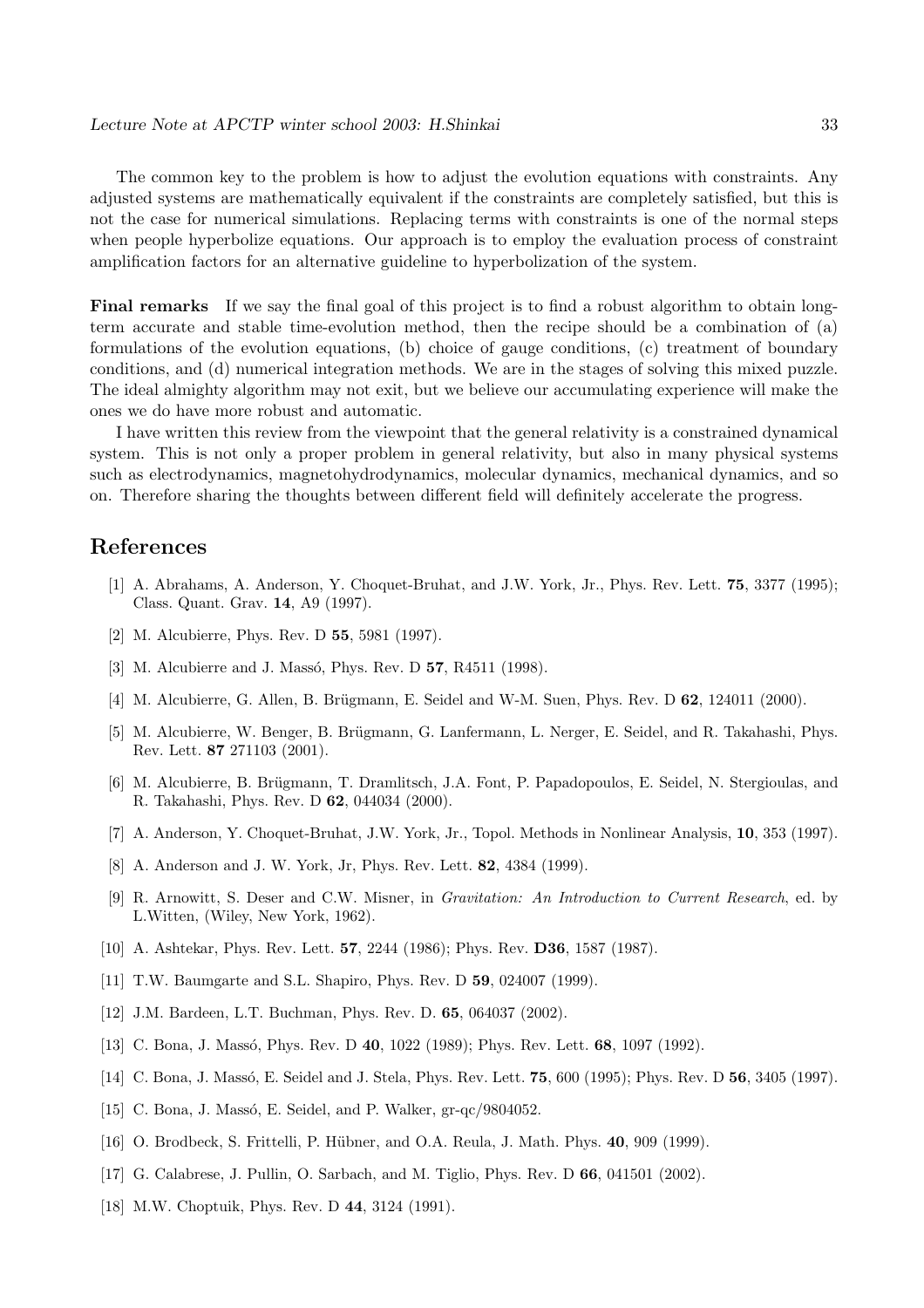- [19] Y. Choquet-Bruhat and J.W. York, Jr., C.R. Acad. Sc. Paris **321**, Série I, 1089, (1995).
- [20] S. Detweiler, Phys. Rev. D **35**, 1095 (1987).
- [21] H. Friedrich, Proc. Roy. Soc. **A375**, 169 (1981); ibid. **A378**, 401 (1981).
- [22] S. Frittelli, Phys. Rev. D **55**, 5992 (1997).
- [23] S. Frittelli and R. Gomez, J. Math. Phys. **41**, 5535 (2000).
- [24] S. Frittelli and O.A. Reula, Phys. Rev. Lett. **76**, 4667 (1996).
- [25] S. D. Hern, PhD thesis, gr-qc/0004036.
- [26] L.E. Kidder, M.A. Scheel, S.A. Teukolsky, Phys. Rev. D **64**, 064017 (2001).
- [27] L. Lindblom and M. Scheel, gr-qc/0206035
- [28] C.W. Misner, K.S. Thorne, J.A. Wheeler, *Gravitation*, (Freeman, N.Y., 1973).
- [29] T. Nakamura, K. Oohara and Y. Kojima, Prog. Theor. Phys. Suppl. **90**, 1 (1987).
- [30] T. Nakamura and K. Oohara, in Frontiers in Numerical Relativity edited by C.R. Evans, L.S. Finn, and D.W. Hobill (Cambridge Univ. Press, Cambridge, England, 1989).
- [31] Proceedings of Black Holes and Gravitational Waves ed. by T. Nakamura and H. Kodama, as the issue of Prog. Theor. Phys. Suppl. **136** (1999).
- [32] O. Sarbach, G. Calabrese, J. Pullin, and M. Tiglio, Phys. Rev. D **66**, 064002 (2002).
- [33] M.A. Scheel, T.W. Baumgarte, G.B.Cook, S.L. Shapiro, S.A. Teukolsky, Phys. Rev. D **56**, 6320 (1997).
- [34] M.A. Scheel, T.W. Baumgarte, G.B. Cook, S.L. Shapiro, S.A. Teukolsky, Phys. Rev. D **58**, 044020 (1998).
- [35] M. Shibata and T. Nakamura, Phys. Rev. **D52**, 5428 (1995).
- [36] M. Shibata and K. Uryu, Prog. Theor. Phys. **107**, 265 (2002).
- [37] H. Shinkai and G. Yoneda, Phys. Rev. D **60**, 101502 (1999).
- [38] H. Shinkai and G. Yoneda, Class. Quant. Grav. **17**, 4799 (2000).
- [39] H. Shinkai and G. Yoneda, Class. Quant. Grav. **19**, 1027 (2002).
- [40] H. Shinkai and G. Yoneda, in Progress in Astronomy and Astrophysics (Nova Science Publ) to be published. The manuscript is available as gr-qc/0209111.
- [41] F. Siebel and P. Hübner, Phys. Rev. D **64**, 024021 (2001).
- [42] L. Smarr, J.W. York, Jr., Phys. Rev. D **17**, 2529 (1978).
- [43] J.M. Stewart, Class. Quant. Grav. **15**, 2865 (1998).
- [44] S.A. Teukolsky, Phys. Rev. D **26**, 745 (1982).
- [45] H-J. Yo, T.W. Baumgarte and S.L. Shapiro, Phys. Rev. D **66**, 084026 (2002).
- [46] G. Yoneda and H. Shinkai, Phys. Rev. Lett. **82**, 263 (1999); Int. J. Mod. Phys. D. **9**, 13 (2000).
- [47] G. Yoneda and H. Shinkai, Class. Quant. Grav. **18**, 441 (2001).
- [48] G. Yoneda and H. Shinkai, Phys. Rev. D **63**, 124019 (2001).
- [49] G. Yoneda and H. Shinkai, Phys. Rev. D **66**, 124003 (2002).
- [50] G. Yoneda and H. Shinkai, to be published in Class. Quant. Grav. (gr-qc/0209106).
- [51] J.W. York, Jr., in Sources of Gravitational Radiation, ed. by L.Smarr, (Cambridge, 1979).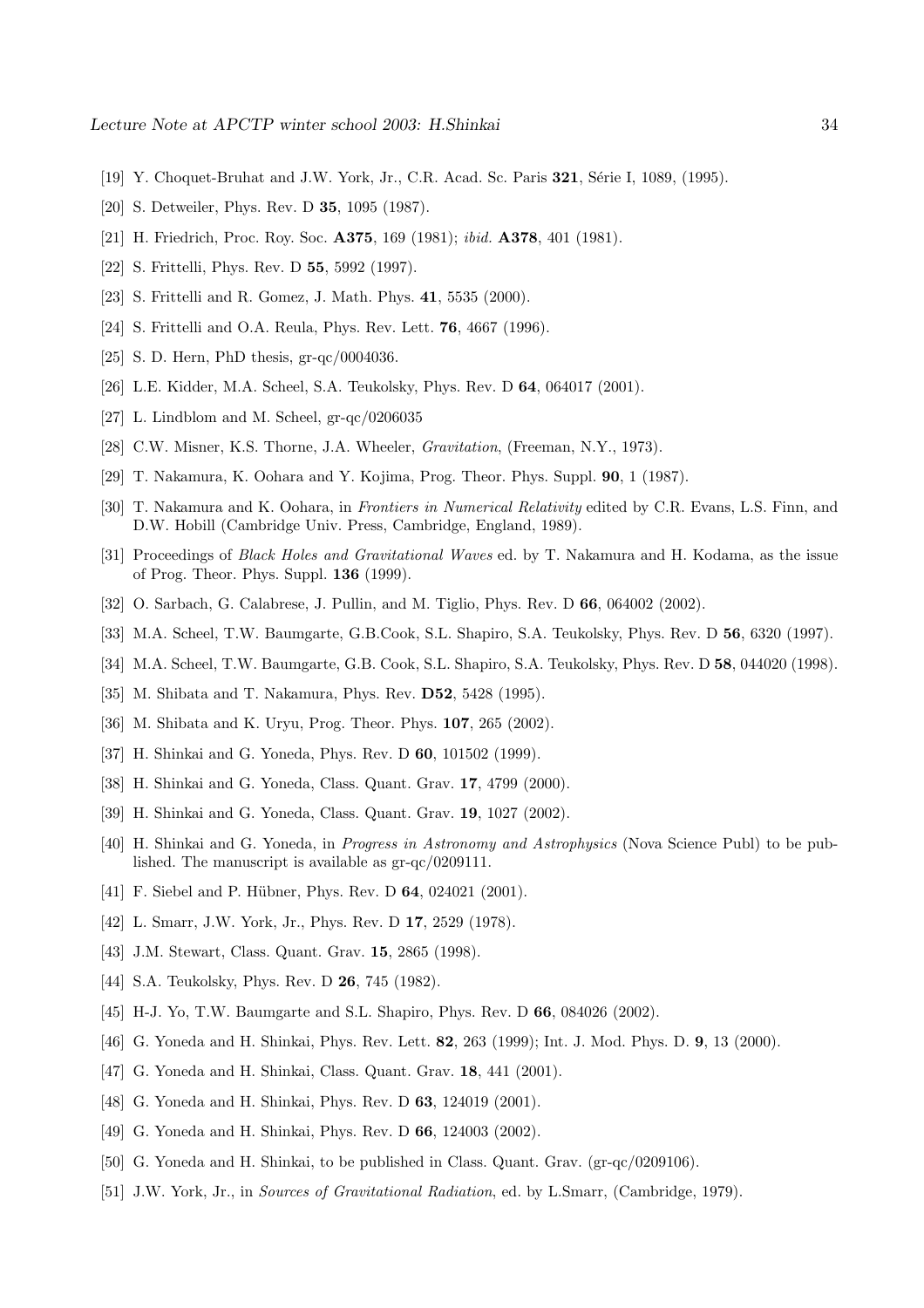# **3 Alternative Approaches to Numerical Relativity**

In the pioneer days of numerical relativity (70s - 80s), people set the destination of a code so as it simultaneously (1) avoids singularities, (2) handles black-holes, (3) maintains high accuracy, and (4) runs forever. This goal was also called "Holy Grail" of numerical relativity [1]. Various approaches have been proposed and tested for these purposes. In this chapter, I introduce several alternative or complemental approaches to the standard 3+1 (ADM, or Cauchy) approach.

## **3.1 Full numerical, but different foliations**

## **3.1.1 Characteristic foliation**

## **Cauchy versus Characteristic**

Figure 4: Two major foliations for seeking evolution in general relativity.

![](_page_34_Figure_7.jpeg)

S: Initial 2-dimensional Surface

|               | Cauchy $(3+1)$ evolution           | Characteristic $(2+2)$ evolution       |
|---------------|------------------------------------|----------------------------------------|
| pioneers      | ADM, York-Smarr                    | Bondi et al [2], Sachs [3], Penrose[4] |
|               |                                    | Numerical works by Stewart et al [5]   |
| variables     | easy to understand the concept of  | has geometrical meanings               |
|               | time evolution                     | 1 complex function related to 2 GW     |
|               |                                    | polarization modes                     |
| foliation     | has Hamilton structure             | allows implementation of Penrose's     |
|               |                                    | space-time compactification            |
| initial data  | need to solve constraints          | no constraints                         |
| evolution     | <b>PDEs</b>                        | ODEs with consistent conditions        |
|               | need to avoid constraint violation | propagation eqs along the light rays   |
| singularity   | need to avoid by some method       | can truncate the grid                  |
| disadvantages | can not cover space-time globally  | difficulty in treating caustics        |
|               |                                    | hard to treat matter                   |

Table 1: Comparison of Cauchy and characteristic approaches. See reviews by Winicour [6].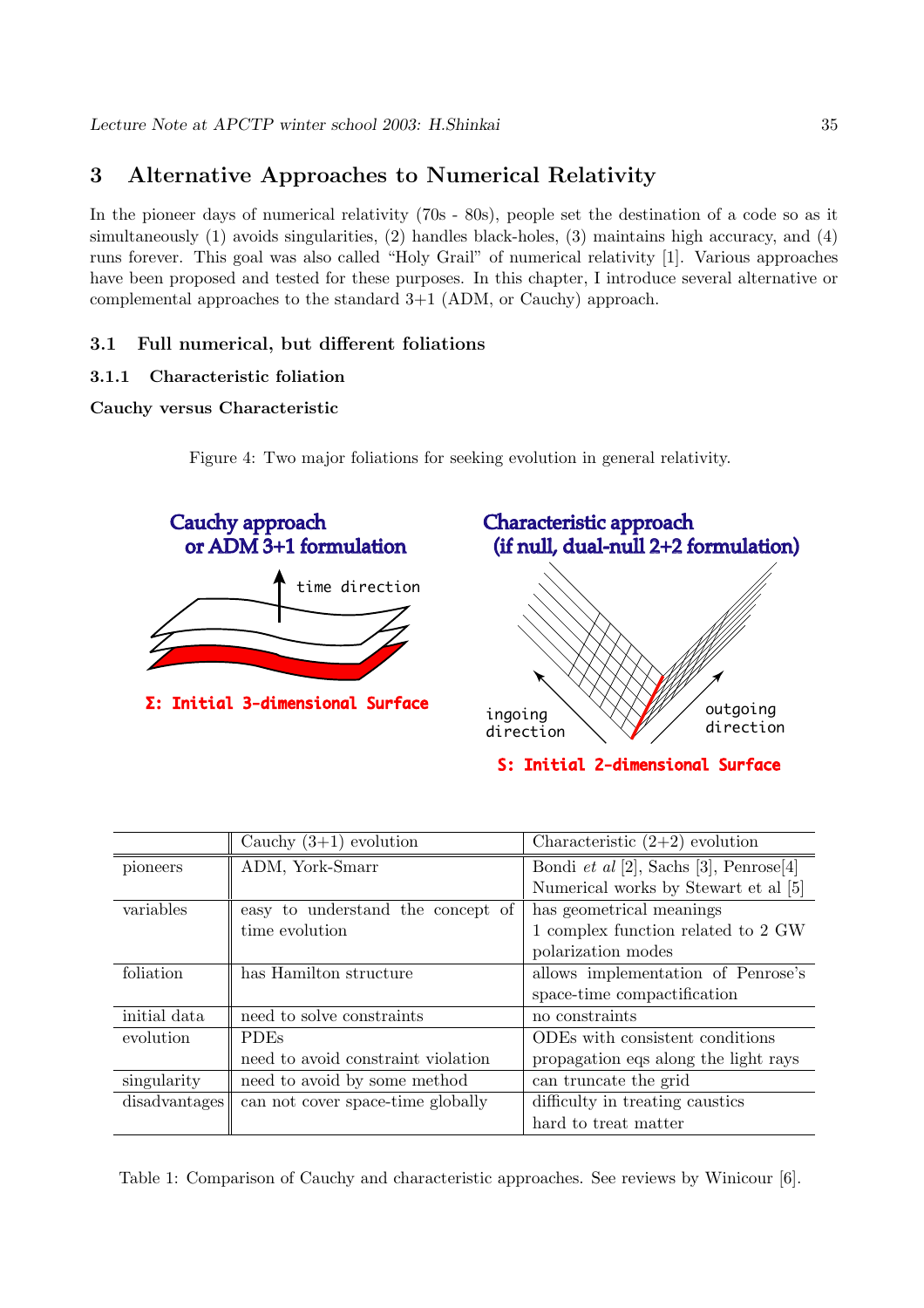**A connection formula from ADM to Newman-Penrose** The Newman-Penrose formulation [7, 8] has many advantages, especially for treating gravitational wave dynamics.

- Natural framework for calculations in radiative space-time.
- Variables have geometrical meanings.
- Practical advantages in treating Petrov type-D space-time.
- Closely related with spinor formalism.

Newman-Penrose's variables are based on real-valued null vectors **l**, **n** and complex conjugate null vectors  $\mathbf{m}, \overline{\mathbf{m}}$ , which satisfy

$$
\mathbf{l} \cdot \mathbf{n} = l^a n_a = l_a n^a = 1, \qquad \mathbf{m} \cdot \overline{\mathbf{m}} = m^a \overline{m}_a = m_a \overline{m}^a = -1, \qquad \text{and else } 0. \tag{3.1}
$$

This set of null basis  $(l^a, n^a, m^a, \overline{m}^a)$  have relations with orthogonal tetrad basis  $(t^{\hat{a}}, x^{\hat{a}}, y^{\hat{a}}, z^{\hat{a}})$ 

$$
l^{a} = o^{A}o^{A'} = \frac{1}{\sqrt{2}}(t^{\hat{a}} + z^{\hat{a}}), \qquad m^{a} = o^{A}t^{A'} = \frac{1}{\sqrt{2}}(x^{\hat{a}} - iy^{\hat{a}})
$$
(3.2)

$$
n^{a} = \iota^{A} \iota^{A'} = \frac{1}{\sqrt{2}} (t^{\hat{a}} - z^{\hat{a}}), \qquad \overline{m}^{a} = \iota^{A} o^{A'} = \frac{1}{\sqrt{2}} (x^{\hat{a}} + iy^{\hat{a}}), \tag{3.3}
$$

where I also put spinor expressions  $(o^A, \iota^A)$  of those. The indice rules are

$$
l_a = g_{ab}l^b, \quad l^a = g^{ab}l_b, \qquad g_{ab} = metric \qquad (3.4)
$$

$$
x_{\hat{a}} = \eta_{\hat{a}\hat{b}} x^{\hat{b}}, \quad x^{\hat{a}} = \eta^{\hat{a}\hat{b}} x_{\hat{b}}, \qquad \eta_{\hat{a}\hat{b}} = (1, -1, -1, -1)
$$
\n(3.5)

Metric  $g_{ab}$  will be recovered by

$$
g_{ab} = 2l_{(a}n_{b)} - 2m_{(a}\overline{m}_{b)}, \qquad g^{ab} = 2l^{(a}n^{b)} - 2m^{(a}\overline{m}^{b)}
$$
(3.6)

$$
g_{\hat{a}\hat{b}} = t_{\hat{a}}t_{\hat{b}} - x_{\hat{a}}x_{\hat{b}} - y_{\hat{a}}y_{\hat{b}} - z_{\hat{a}}z_{\hat{b}}.\tag{3.7}
$$

The Weyl curvature  $C_{abcd}$  is defined as

$$
C_{abcd} = R_{abcd} - g_{a[c}R_{d]b} + g_{b[c}R_{d]a} - \frac{1}{3}Rg_{a[c}g_{d]b}.
$$
 (3.8)

The 10 components of Weyl curvature are expressed by the following 5 complex scalars [9];

$$
\Psi_0 \equiv \psi_{ABCD} \sigma^A \sigma^B \sigma^C \sigma^D = C_{abcd} l^a m^b l^c m^d, \quad n^a
$$
-directed transverse component,  $\{4, 0\}$  (3.9)

$$
\Psi_1 \equiv \psi_{ABCD} \sigma^A \sigma^B \sigma^C \iota^D = C_{abcd} l^a n^b l^c m^d, \quad n^a
$$
-directed longitudinal component $\{2, 0\}$  (3.10)

$$
\Psi_2 \equiv \psi_{ABCD} \sigma^A \sigma^B \iota^C \iota^D = C_{abcd} l^a m^b \bar{m}^c n^d, \quad \text{Coulomb' component, } \{0, 0\} \tag{3.11}
$$

$$
\Psi_3 \equiv \psi_{ABCD} \sigma^A \iota^B \iota^C \iota^D = C_{abcd} l^a n^b \bar{m}^c n^d, \quad l^a
$$
-directed longitudinal component,  $\{-2, 0\}(3.12)$ 

$$
\Psi_4 \equiv \psi_{ABCD} \iota^A \iota^B \iota^C \iota^D = C_{abcd} n^a \bar{m}^b n^c \bar{m}^d, \quad l^a
$$
-directed transverse component, {-4, 0} (3.13)

where  $\{p, q\}$  indicates *spin- and boost-weighted type* and prime-operation will be defined later.

Gunnarsen-Shinkai-Maeda [11] derived a transformation formula of Weyl scalar  $\Psi_i$  from ADM variables  $(\gamma_{ij}, K_{ij})$ , motivated by an application to interpret numerically generated space-time. Here, we consider vacuum space-time. Let  $(M, \eta_{ab})$  be real, 4-dimensional Lorentz vector space with volume form  $\varepsilon_{abcd}$ ;  $\varepsilon_{abcd}\varepsilon^{abcd} = -4!$ . Let  $(t^a, x^a, y^a, z^a)$  be orthonormal basis of  $(\mathcal{M}, \eta_{ab})$ , and define

$$
t^a t_a = +s \quad (s = \pm 1), \quad \varepsilon_{abc} = \varepsilon^{abcd} t_d,\tag{3.14}
$$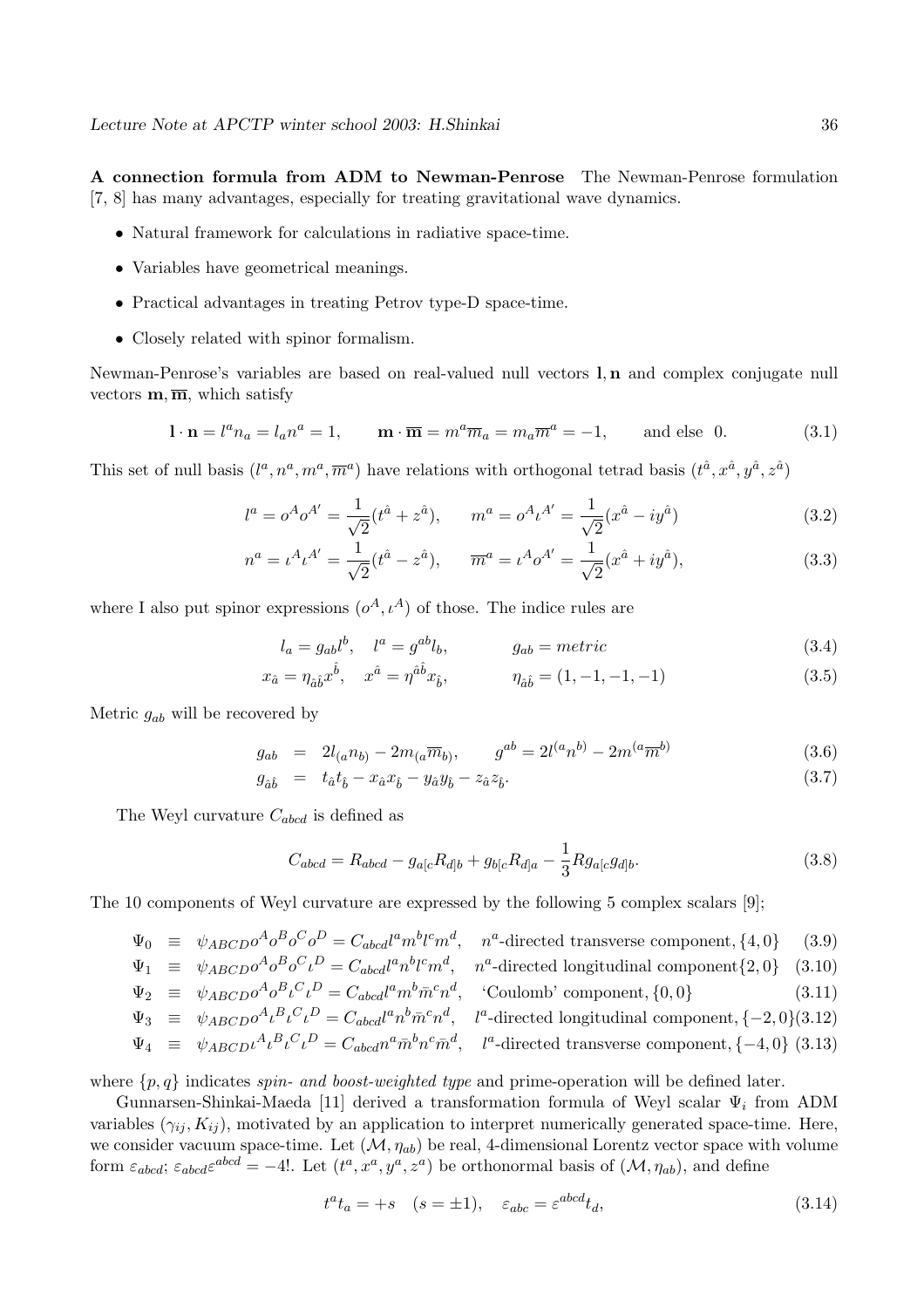where the tensor field  $\varepsilon_{abc} = \varepsilon_{[abc]}$  satisfies  $\varepsilon_{abc}\varepsilon^{abc} = 3!$  We formulate our equations in the signatures both  $(+, -, -, -)$  and  $(-, +, +, +)$  by choosing  $s = 1$  or  $-1$ , respectively<sup>4</sup>, because the former notation is common in working with the spinors.

First, we define the Weyl curvature  $C_{abcd}$  by (3.8) and decompose those into its electric and a magnetic components,

$$
E_{ab} \equiv - C_{ambn} t^m t^n, \quad B_{ab} \equiv -{}^* C_{ambn} t^n t^m, \tag{3.15}
$$

where  $C_{abcd} = \frac{1}{2} \varepsilon_{ab}^{mn} C_{mncd}$  is a dual of the Weyl tensor. These decomposed elements  $E_{ab}$  and  $B_{ab}$ are also presented by the 3-metric  $\gamma_{ab}$  and the extrinsic curvature  $K_{ab}$  as [12]

$$
E_{ab} = R_{ab} - K_a{}^m K_{bm} + KK_{ab} - \frac{2}{3} \Lambda \gamma_{ab}, \tag{3.16}
$$

$$
B_{ab} = \varepsilon_a^{mn} D_m K_{nb}.
$$
\n(3.17)

This is why we emphasize that our inputs are  $3+1$ ' elements. It follows from two constraint equations that the fields  $E_{ab}$ ,  $B_{ab}$  are both trace-free and symmetric. We can reconstruct the Weyl curvature completely from  $E_{ab}$  and  $B_{ab}$  by

$$
C_{abcd} = 4t_{[a}E_{b][c}t_{d]} + 2\varepsilon_{ab}{}^{m}B_{m[c}t_{d]} + 2\varepsilon_{cd}{}^{m}B_{m[a}t_{b]} + \varepsilon_{ab}{}^{m}\varepsilon_{cd}{}^{n}E_{mn}.
$$
\n(3.18)

The next step is to choose a unit vector field  $\hat{z}^a$  on  $\Sigma$ , and to decompose  $E_{ab}$ ,  $B_{ab}$  into components along and perpendicular to  $\hat{z}^a$ . We set

$$
e = E_{ab}\hat{z}^{a}\hat{z}^{b},
$$
  
\n
$$
e_{a} = E_{bc}\hat{z}^{b}(\delta_{a}^{c} + s\hat{z}_{a}\hat{z}^{c}),
$$
  
\n
$$
e_{ab} = E_{cd}(\delta_{a}^{c} + s\hat{z}_{a}\hat{z}^{c})(\delta_{b}^{d} + s\hat{z}_{b}\hat{z}^{d}) + \frac{1}{2}es_{ab},
$$
  
\n
$$
b = B_{ab}\hat{z}^{a}\hat{z}^{b},
$$
  
\n
$$
b_{a} = B_{bc}\hat{z}^{b}(\delta_{a}^{c} + s\hat{z}_{a}\hat{z}^{c}),
$$
  
\n
$$
b_{ab} = B_{cd}(\delta_{a}^{c} + s\hat{z}_{a}\hat{z}^{c})(\delta_{b}^{d} + s\hat{z}_{b}\hat{z}^{d}) + \frac{1}{2}bs_{ab},
$$
  
\n(3.19)

where  $s_{ab} = \gamma_{ab} - \hat{z}_a \hat{z}_b$ . We note that  $E_{ab}$ ,  $B_{ab}$  is again reconstructed from (3.19)

$$
E_{ab} = e\hat{z}_a\hat{z}_b + 2e_{(a}\hat{z}_b) + e_{ab} - (1/2)s_{ab}e.
$$
\n(3.20)

$$
B_{ab} = b\hat{z}_a \hat{z}_b + 2b_{(a} \hat{z}_b) + b_{ab} - (1/2)s_{ab}b.
$$
 (3.21)

Such decompositions will be useful to discuss the effects of curvatures on the transversal plane to the  $\hat{z}^a$  direction.

We put a rotation operator on the plane spanned by  $\hat{x}_a$  and  $\hat{y}_a$  as,

$$
J_a{}^b \equiv \varepsilon_a{}^{bcd} \hat{z}_c t_d. \tag{3.22}
$$

It is easy to check this mapping preserves  $s_{ab}$ , and is also easy to check  $J_a{}^c J_c{}^b = -(\delta_a{}^b + s\hat{z}_a\hat{z}^b)$ , which shows us  $J_a^b$  has a complex structure, i.e.,  $J_a^b$  lets us define complex multiples of vectors  $x^a \in P_z$ , according to the formula  $(m + in)x^a = mx^a + nJ_b^a x^b$ . In short,  $J_a^b$  expresses a rotation by 90 degrees in the plane orthogonal to  $\hat{z}^a$ .

By substituting  $(3.18)$  and  $(3.2, ?$ ?) into  $(3.9)$ - $(3.13)$ , we get  $\Psi_i$  using  $(3.19)$  and  $(3.22)$ :

$$
\Psi_0 = -(e_{ab} + sJ_a^{\ c}b_{bc})m^a m^b, \qquad (3.23)
$$

$$
\Psi_1 = -(s/\sqrt{2}) (e_a + sJ_a{}^c b_c) m^a,
$$
\n(3.24)

$$
\Psi_2 = -(1/2)(e+ib), \tag{3.25}
$$

$$
\Psi_3 = -(s/\sqrt{2})(e_a - sJ_a^{\ c}b_c)\bar{m}^a, \tag{3.26}
$$

$$
\Psi_4 = -(e_{ab} - sJ_a^{\ c}b_{bc})\bar{m}^a\bar{m}^b. \tag{3.27}
$$

This relation has been applied to many groups' numerical codes, and helps their simulation's physical understandings. Weyl scalars are also useful for evaluating Riemann (Kretchman) invariant as

$$
C_{abcd}C^{abcd} = \Psi_4\Psi_0 - 4\Psi_1\Psi_3 + 3\Psi_2^2.
$$
\n(3.28)

Note that

$$
R_{abcd}R^{abcd} = C_{abcd}C^{abcd} + 2R_{ab}R^{ab} - (1/3)R^2.
$$
\n(3.29)

<sup>&</sup>lt;sup>4</sup>That is, the metric is  $\eta_{ab} = s(t_a t_b - x_a x_b - y_a y_b - z_a z_b)$ .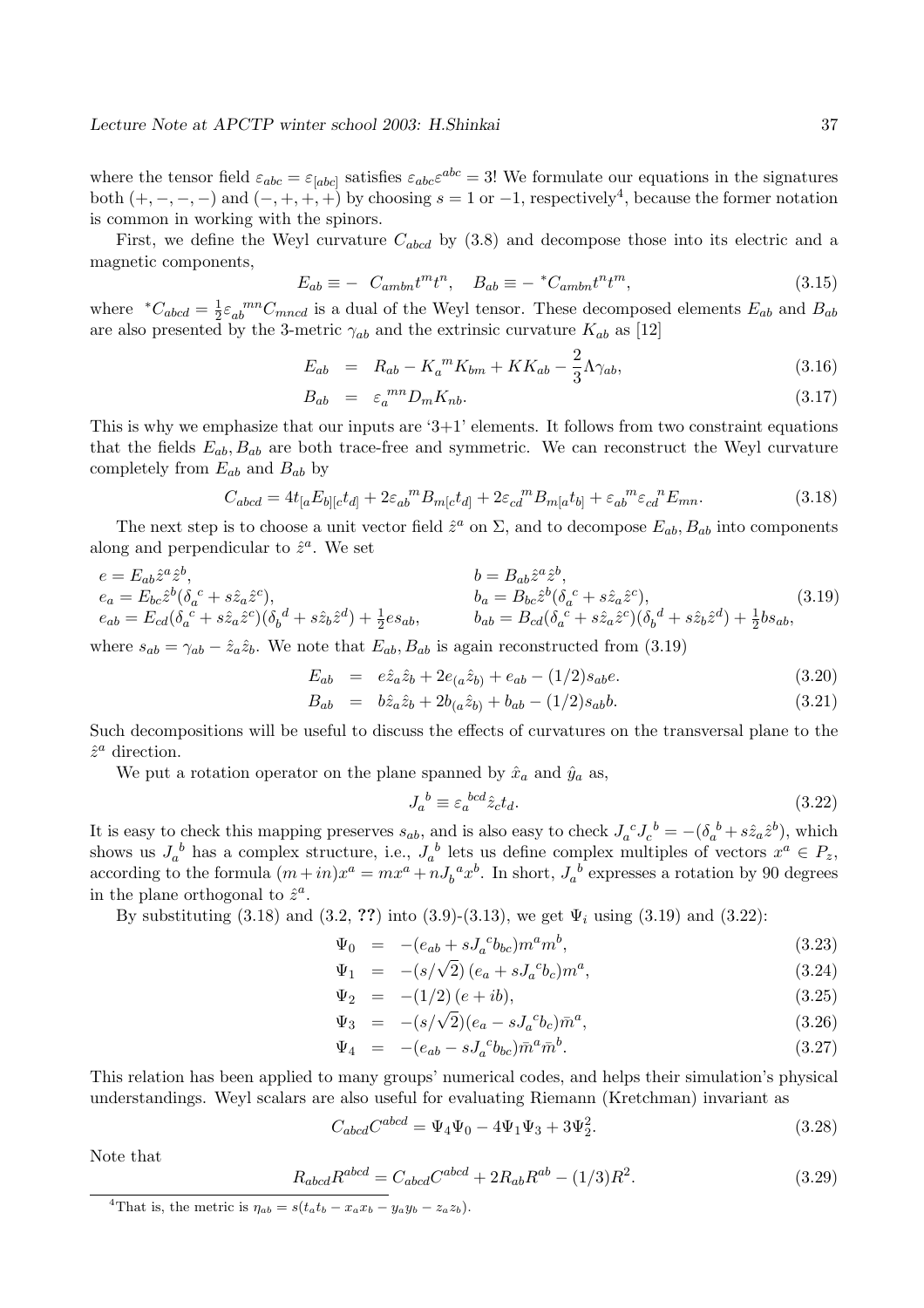#### **3.1.2 Characteristic approach**

As I described in Table 1, the characteristic approach is quite attractive unless the system does not make a caustics in null hypersurface. Since the event horizon of black-hole is itself a characteristic hypersurface, the characteristic technique is powerful tool as a stand-alone. It also allows us to express compactified manifold, so that we can seek gravitational wave dynamics at time infinity.

Although the applicability of characteristic foliation is limited, numerical codes are developed extensively by by Pittsburgh group together with the Binary Black Hole Grand Challenge Alliance (1993-1998), http://www.npac.syr.edu/projects/bh/.

They adapted the Bondi-Sachs form of the metric for the null foliation. The coordinate are constructed from a family of outgoing null hypersurfaces, emanating from a worldtube or a timelike geodesic of topology  $S^2 \times R$ , which is labelled with a parameter u. Each null ray on a specific hypersurface is labelled with  $x^A$  where  $(A = 2, 3)$ , and let r be a surface area distance (i.e. surfaces at r=constant have area  $4\pi r^2$ ). Then, the resulting coordinate is  $x^a = (u, r, x^A)$ , and the Bondi-Sachs form of the metric takes

$$
ds^{2} = -\left(e^{2\beta}\frac{V}{r} - r^{2}h_{AB}U^{A}U^{B}\right)du^{2} - 2e^{2\beta}du dr - 2r^{2}h_{AB}U^{B}dudx^{A} + r^{2}h_{AB}dx^{A}dx^{B}.
$$
 (3.30)

This metric has six real field variables,  $V, \beta, U^A$ , and  $h_{AB}$ . V can be understand in the analogue of the Newtonian potential,  $\beta$  represents the expansion of the light rays as they propagate radially.  $h_{AB}$  represents the conformal intrinsic geometry, which contains the two degrees of radiation freedom. Note that on the  $r =$ const. timelike world tube, the intrinsic metric can be expressed similarly to the Cauchy decomposition,

$$
^{(3)}ds^2 = -e^{2\beta} \frac{V}{r} du^2 + r^2 h_{AB} (dx^A - U^A du)(dx^B - U^B du). \tag{3.31}
$$

For example, a Schwarzschild geometry in outgoing Eddington-Finkelstein coordinates is given by the choice  $\beta = 0, V = r - 2m, U^A = 0$  and  $h_{AB}$  be a unit sphere metric.

For a single black hole case the unlimited evolution was reported [13, 14, 15]. For the head-on collision of black-holes, the detail analysis of the dynamics of the event horizon was reported [16]. Recently, the formulation is studied also in the direction of including matter dynamics, such as the implementation of high resolution schemes [17] and the weak pressure fluids [18].

#### **3.1.3 Cauchy-characteristic matching approach**

This idea is to combine Cauchy evolution (interior) with characteristic evolution (exterior), in order to supply precise radiated waveform in the binary coalescence problem. Two evolution schemes are matched on the worldtube, and both sides of foliation supply the outer boundary values to the other. Numerical codes were developed independently by Southampton group [19] and Pittsburgh group [20] in the middle 90s. A significant advantage on the treatment of the outer boundary in Cauchy evolution region was reported for the cases of pure gravitational wave problem.

#### **3.1.4 Hyperbolical foliation, conformal field equations**

A series of works by Friedrich [21] attempted to construct a  $3+1$  formulation with hyperboloidal foliations (i.e. asymptotically null foliations), and with conformal compactification. This is the ultimate plan to remove the outer boundary problem in numerical simulation, and to provide a suitable foliation for gravitational radiation problem. However, the current equations are rather quite complicated. In its metric-based expression [22], the evolution variables are 57;  $\gamma_{ij}$ ,  $K_{ij}$ , the connection coefficients  $\gamma^{a}{}_{bc}$ , projections  ${}^{(0,1)}\hat{R}_{a} = n^{b}\gamma_{a}{}^{c}\hat{R}_{bc}$  and  ${}^{(1,1)}\hat{R}_{ab} = \gamma_{a}{}^{c}\gamma_{b}{}^{d}\hat{R}_{bd}$  of 4-dimensional Ricci tensor  $\hat{R}_{ab}$ , the electric and magnetic components of the rescaled Weyl tensor  $C_{abc}^d$ , and the conformal factor  $\Omega$  and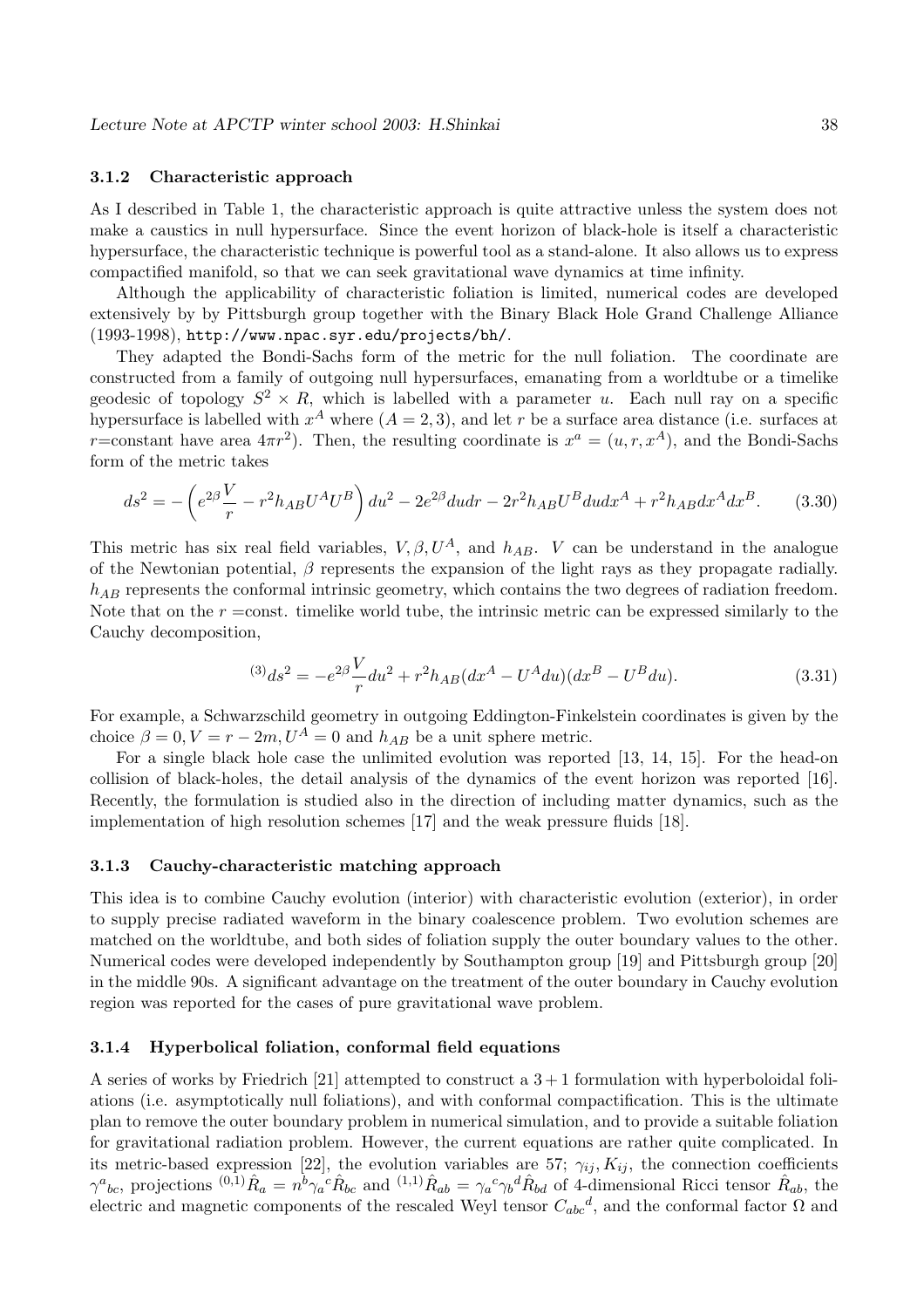its related quantities  $\Omega_0 \equiv n^a \nabla_a \Omega, \nabla_a \Omega, \nabla^a \nabla_a \Omega$ . By specifying suitable gauge functions  $(\alpha, \beta^a, R)$ where  $R$  is the Ricci scalar, then the total system forms a symmetric hyperbolic system. Applications to numerical relativity are in progress, but have not yet reached the stage of applying evolution in a non-trivial metric. For more details, see reviews e.g. by Frauendiener [23] or by Husa [24].

## **References**

- [1] S.L. Shapiro and Teukolsky, in Dynamical Space-times and Numerical Relativity, edited by J. Centrella (Cambridge University Press, 1986).
- [2] H. Bondi, M.J.G. van der Burg, and A.W.K. Metzner, Proc. R. Soc. London A **269**, 21 (1962).
- [3] R. Sachs, Proc. R. Soc. London A **270**, 103 (1962).
- [4] R. Penrose, Phys. Rev. Lett. **10**, 66 (1963).
- [5] J.M. Stewart, H.Friedrich, Proc. R. Soc. Lond. A **384**, 427 (1982) R.W. Corkill, J.M. Stewart, Proc. R. Soc. Lond. A **386**, 373 (1983).
- [6] J. Winicour, Livng Rev. Relativ. **2001-3** at http://www.livingreviews.org/ J. Winicour, Prog. Theor. Phys. Suppl. **136**, 57 (1999). J. Winicour, in Proceeding of CIMENICS 2000, The Vth International Congress on Numerical Methods in Engineering and Applied Science (Puerto La Cruz, Venezuela, March 2000). available as gr-qc/0003029.
- [7] E. Newman and R. Penrose, J. Math. Phys. **3**, 566 (1962); ibid. **4**, 998 (1963) errata.
- [8] R. Penrose and W. Rindler, Spinors and Space-time, vol.1 and 2, (Cambridge University Press, 1984, 1986) S. Chandrasekhar, The Mathematical Theory of Black Holes, (Oxford Univ. Press, 1992). J. Stewart, Advanced General Relativity, (Cambridge Univ. Press, 1990). D. Kramer, H. Stephani, M. MacCallum, E. Herlt, Exact solutions of Einstein's field equations, (Cambridge University Press, 1980).
- [9] R.K. Sachs, Proc. Roy. Soc. London, **A264**, 309 (1961); ibid **A270**, 103 (1962). P. Szekeres, J. Math. Phys. **6**, 1387 (1965).
- [10] R. Gerosh, A. Held and R. Penrose, J. Math. Phys. **14**, 874 (1973).
- [11] L. Gunnarsen, H. Shinkai, and K. Maeda, Class. Quant. Grav. **12** (1995) 133
- [12] L. Smarr, Ann. N.Y. Acad. of Sci. **302**, 569 (1977).
- [13] N.T. Bishop, R. G´omez, L Lehner, and J. Winicour, Phys. Rev. D **54**, 6153 (1996).
- [14] N.T. Bishop, R. G´omez, L Lehner, M. Maharaj, and J. Winicour, Phys. Rev. D **56**, 6298 (1997). R. G´omez, L Lehner, M. Maharaj, and J. Winicour, Phys. Rev. D **57**, 4778 (1998).
- [15] The Binary Black Hole Grand Challenge Alliance, R. Gómez et al., Phys. Rev. Lett. **80**, 3915 (1998).
- [16] L Lehner, N.T. Bishop, R. G´omez, B. Szilagyi, and J. Winicour, Phys. Rev. D **60**, 044005 (1999).
- [17] P. Papadopoulos and J. Font, Phys. Rev. D **61**, 024015 (2000).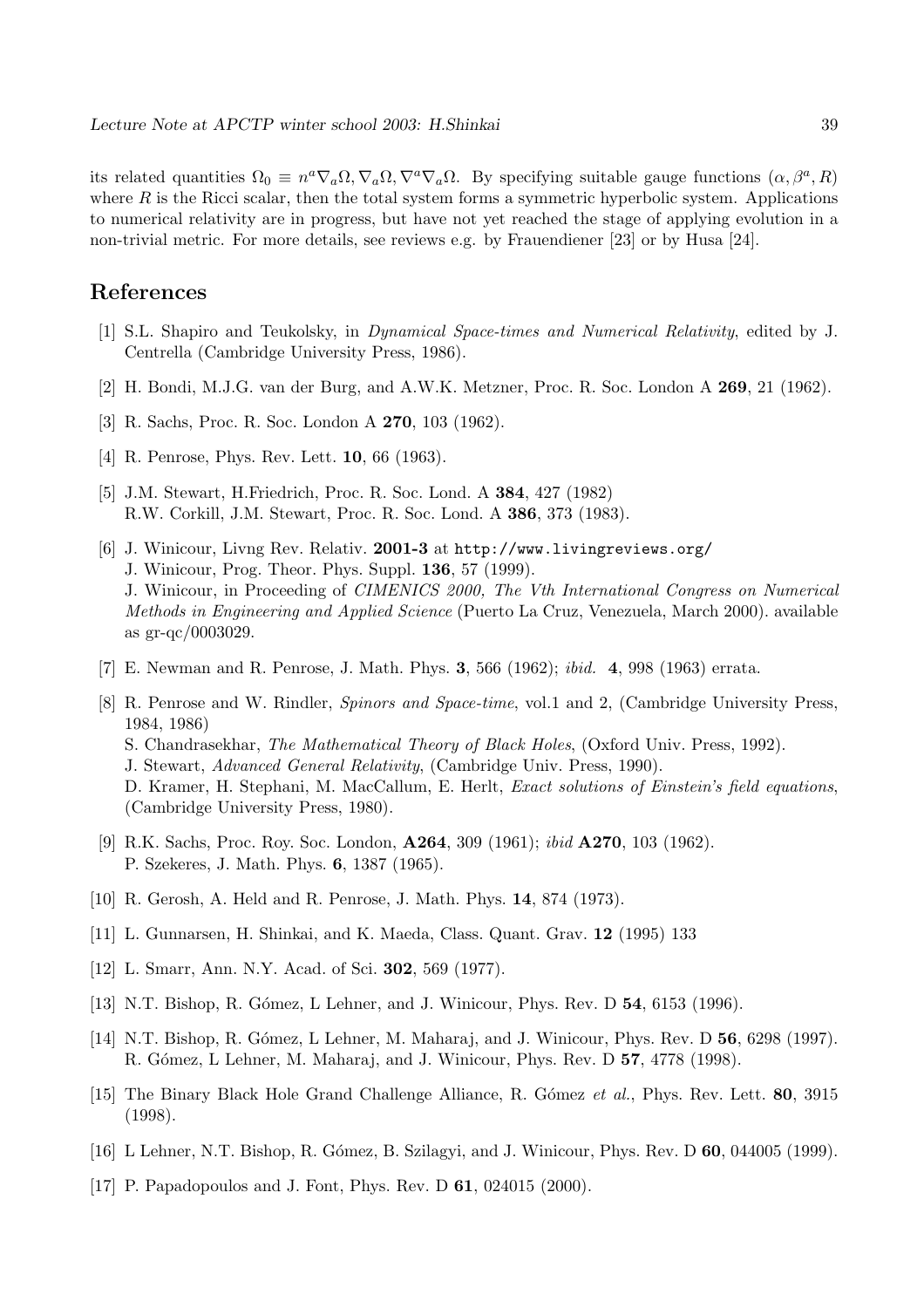- [18] N.T. Bishop, R. G´omez, L Lehner, M. Maharaj, and J. Winicour, Phys. Rev. D **60**, 024005 (1999).
- [19] C. J. S. Clarke, R. A. d'Inverno, and J. A. Vickers, Phys. Rev. D 52, 6863 (1995). M. Dubal, R. d'Inverno, and C. Clarke, Phys. Rev. D **52**, 6868 (1995) R. A. d'Inverno and J. A. Vickers, Phys. Rev. D 54, 4919 (1996). R. A. d'Inverno and J. A. Vickers, Phys. Rev. D 56, 772 (1997). M. R. Dubal, R. A. d'Inverno, and J. A. Vickers, Phys. Rev. D 58, 044019 (1998). R.A. d'Inverno, M.R. Dubal, and E.A. Sarkies, Class. Quant. Grav. **17**, 3157 (2000).
- [20] R. G´omez, P. Laguna, P. Papadopoulos, and J. Winicour, Phys. Rev. D **54**, 4719 (1996). N.T. Bishop, R. G´omez, L. Lehner, and J. Winicour, Phys. Rev. D **54**, 6153 (1996). R. G´omez, R. Marsa, and J. Winicour, Phys. Rev. D **56**, 6310 (1997). N.T. Bishop, R. Gómez, P.R. Holvorcem, R.A. Matzner, P. Papadopoulos, and J. Winicour, J. Comp. Phys. **136**, 140 (1997).
- [21] H. Friedrich, Proc. Roy. Soc. **A375**, 169 (1981); ibid. **A378**, 401 (1981).
- [22] P. H¨ubner, Class. Quant. Grav. **16** 2145 (1999), ibid. **16** 2823 (1999), ibid. **18** 1421 (2001), and ibid. **18** 1871 (2001).
- [23] J. Frauendiener, Livng Rev. Relativ. **2000-4** at http://www.livingreviews.org/
- [24] S. Husa, in the Proceedings of the conference "The Conformal Structure of Spacetimes: Geometry, Analysis, Numerics", ed. by J. Frauendiener and H. Friedrich, by Springer Verlag, Lecture Notes in Physics series), available as gr-qc/0204043;

in the Proceedings of the 2001 Spanish Relativity meeting, eds. L. Fernandez and L. Gonzalez, to be published by Springer, Lecture Notes in Physics series), available as gr-qc/0204057.

#### **3.2 Several approximations**

#### **3.2.1 Cauchy-perturbative matching: connection in spatial domain**

This approximation intends to extract gravitational radiation information. and to provide stable outer boundary conditions for a Cauchy evolution numerical code. The procedure is to match the solution of numerical simulation of non-linear Einstein equations to a set of one-dimensional linear equations obtained through perturbation techniques over a curved background.

In early 90s, 1-dimensional version was implemented and tested 1-d [1]. The Binary Black Hole Grand Challenge Alliance and Rezzolla et al developed a 3-dimensional Cauchy-perturbative matching technique [2, 3].

#### **3.2.2 Close-limit approximation: connection in time domain**

In binary black-hole problem, the final outcome is a single black-hole which will ring down into equilibrium. Using a perturbation theory, we know black-holes have quasi-normal modes that is expected to be observed. The "close-limit approximation" is an extended idea to apply perturbation theory just after one single common horizon around two black-holes formed [4]. On the validity of this approximation, i.e. from which regime and at what order of perturbation we need, was tested against full numerical simulation using head-on collision of two black-holes [5]. Both radiated energy and waveform agreed quite well even for large values of the momentum. (Numerical outputs are between first and second order perturbation outputs. )

Recent development is one more step advanced. People try to evolve the system with perturbation equations starting from a fully numerically evolved data. This would compensate the current limitation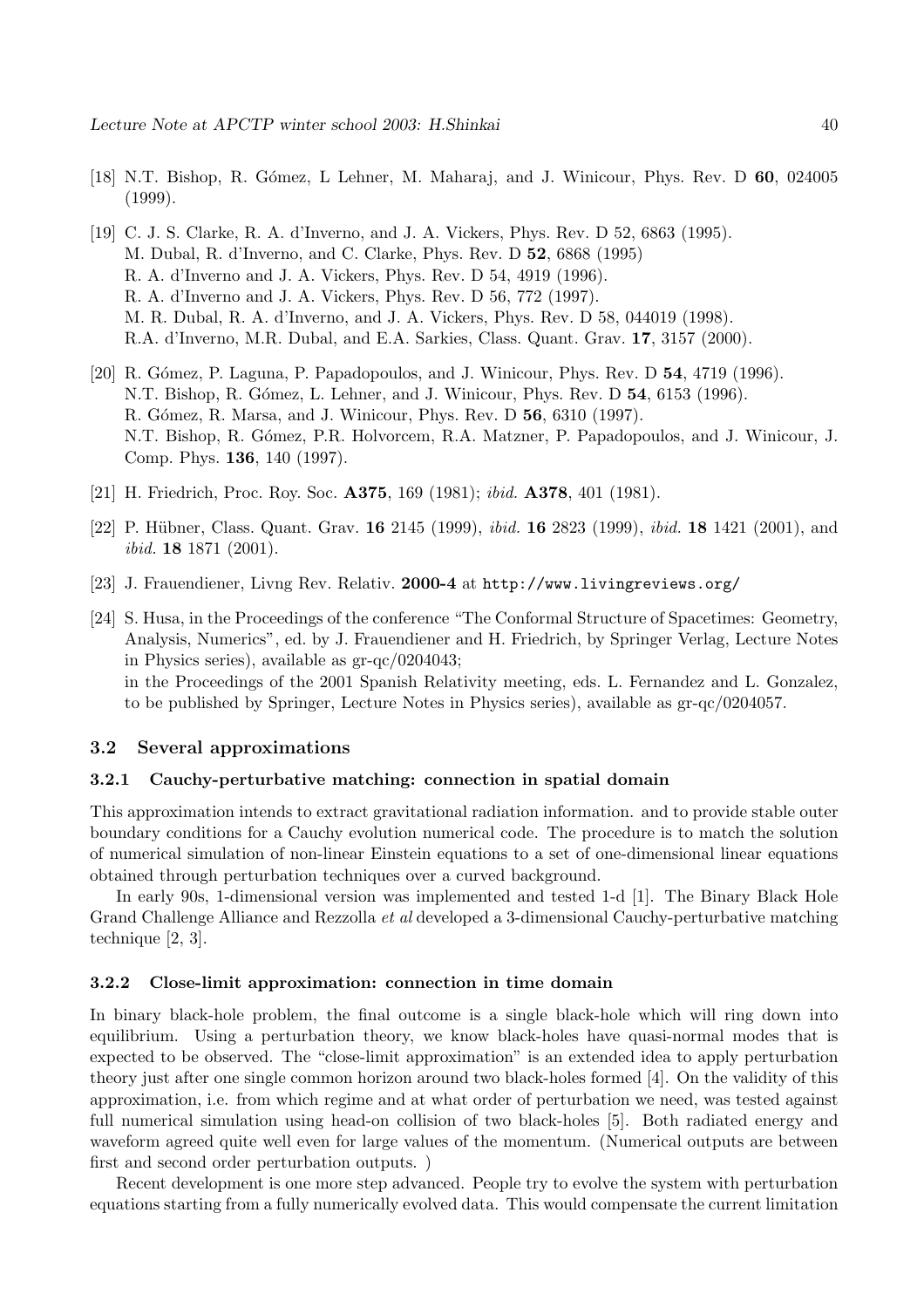of numerical relativity and derive more astrophysical conclusions. This idea was already tested for the case of collapse of disks using Schwarzschild background [6], and also for the inspiralling binary black-holes using Kerr background [7]. The latter project is named "Lazarus/Zorro".

#### **3.2.3 Quasi-spherical approximation**

Hayward [8] proposed a new approximation scheme in a dual-null decomposition of space-time, with the aim of providing a computationally inexpensive estimate of the gravitational waveforms produced by a black-hole or neutron-star collision, given a full numerical simulation up to (or close to) coalescence, or an analytical model thereof. The scheme truncates the Einstein equations by removing second-order terms which would vanish in a spherically symmetric space-time.

Shinkai and Hayward [9] numerically implemented this scheme, testing it against angular momentum by applying it to Kerr black holes. As error measures, we take the conformal strain and specific energy due to spurious gravitational radiation. The strain is found to be monotonic rather than wavelike. The specific energy is found to be at least an order of magnitude smaller than the 1% level expected from typical black-hole collisions, for angular momentum up to at least 70% of the maximum, for an initial surface as close as  $r = 3m$ .

## **References**

- [1] A.M. Abrahams and C.R. Evans, Phys. Rev. D **37**, 317 (1988), ibid. **42**, 2585 (1990). A.M. Abrahams et al., Phys. Rev. D **45**, 3544 (1992). A.M. Abrahams, R.H. Price, PRD **53**, 1963 (1996), ibid. **53**, 1963 (1996), ibid. **53**, 1972 (1996).
- [2] The Binary Black Hole Grand Challenge Alliance, A.M. Abrahams et al., Phys. Rev. Lett. **80**, 1812 (1998).
- [3] M. E. Rupright, A.M. Abrahams, and L. Rezzolla, Phys. Rev. D. **58**, 044005 (1998). L. Rezzolla, A.M. Abrahams, R.A. Matzner, M. E. Rupright, and S.L. Shapiro, Phys. Rev. D. **59**, 064001 (1999).
- [4] R. Price and J. Pullin, Phys. Rev. Lett. **72**, 3297 (1994). J. Pullin, Prog. Theor. Phys. Suppl. **136**, 107 (1999).
- [5] P. Anninos, R. Price, J. Pullin, E. Seidel, and W-M. Suen, Phys. Rev. D **52**, 4462 (1995).
- [6] A.M. Abrahams, S. Shapiro, and S. Teukolsky, Phys. Rev. D. **51**, 4295 (1995).
- [7] J. Baker, B. Brügmann, M. Campanelli, and C.O. Lousto, Class. Quant. Grav. 17, L149 (2000).
- [8] S.A. Hayward, Phys. Rev. D **61**, 101503 (2000).
- [9] H. Shinkai and S.A. Hayward, Phys. Rev. D. **64**, 044002 (2001).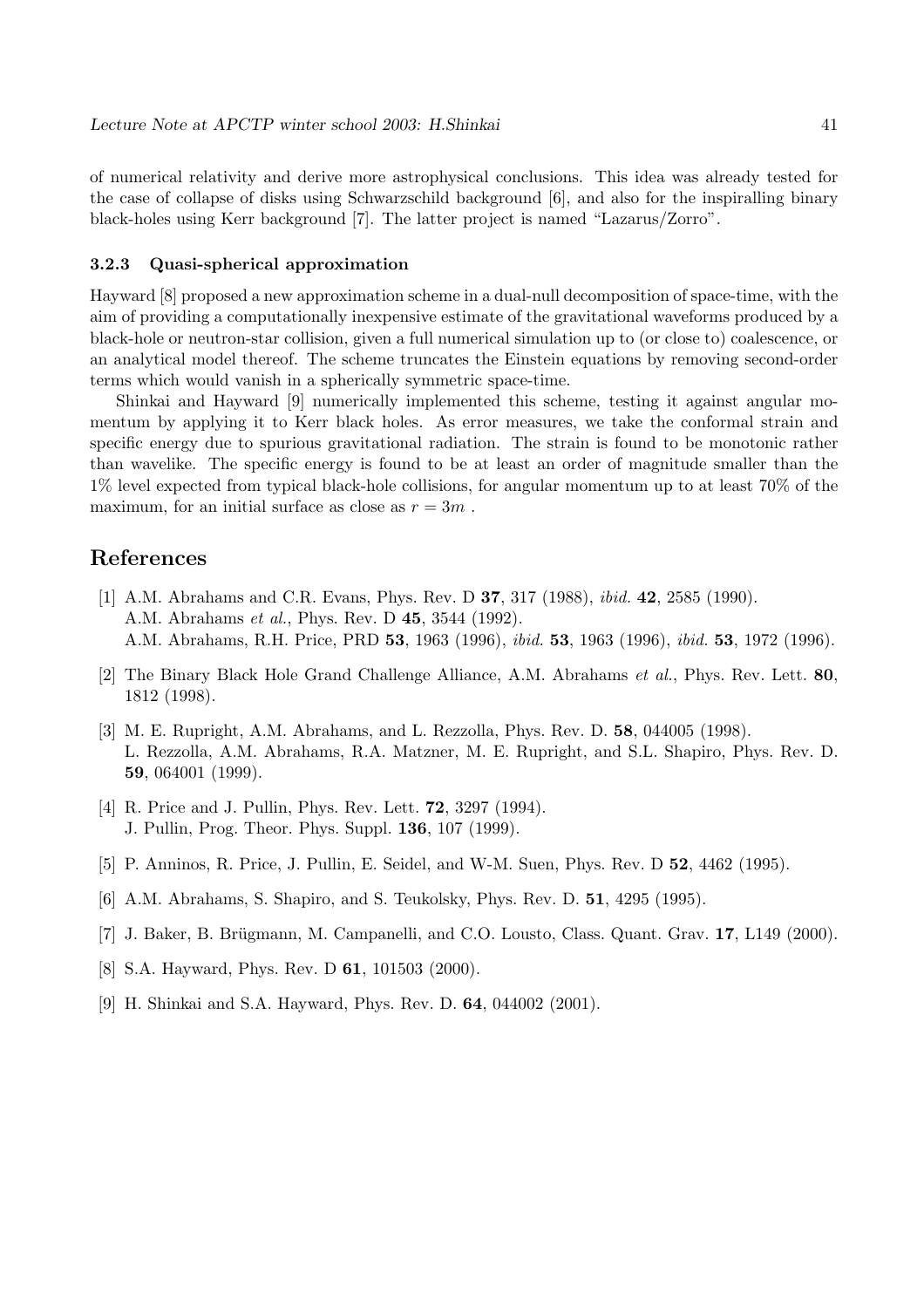# **4 Unsolved problems**

I hope the statements below will inspire our future researches.

## **4.1 Gravitational Wave Physics and related problems**

Please refer also Box 1.2 in §1 for numerical issues.

## **4.1.1 For extraction of physics**

- How binary behaves in the last stage of merger?
- What can we learn from waveform from the final phase of binary merger?
- Can we determine equation of state of neutron star?
- Validity of alternative approaches?
- Validity of new approximations?

### **4.1.2 From numerical relativitic viewpoint**

- Physically reasonable initial data?
- Where to start the simulation? How connect from post-Newtonian evolution?
- How can we evolve the system stably?
- How can we achieve precise numerical simulations of coalescence of binary neutron stars and/or black holes?
- How identify black-hole horizons?
- How to treat black hole singularity if it appears?
- How to extract gravitational wave?
- How can we manage the large-scale simulations?

## **4.2 Conjecture Hunting – reported and unreported issues –**

## **4.2.1 BH Uniqueness Theorems, No-hair Conjecture**

- Are colored BHs realistic?
- In higher dim.?
- Stable configuration of Black String?

#### **4.2.2 Cosmic Censorship Conjecture**

- Counter-examples?
- Strong version?